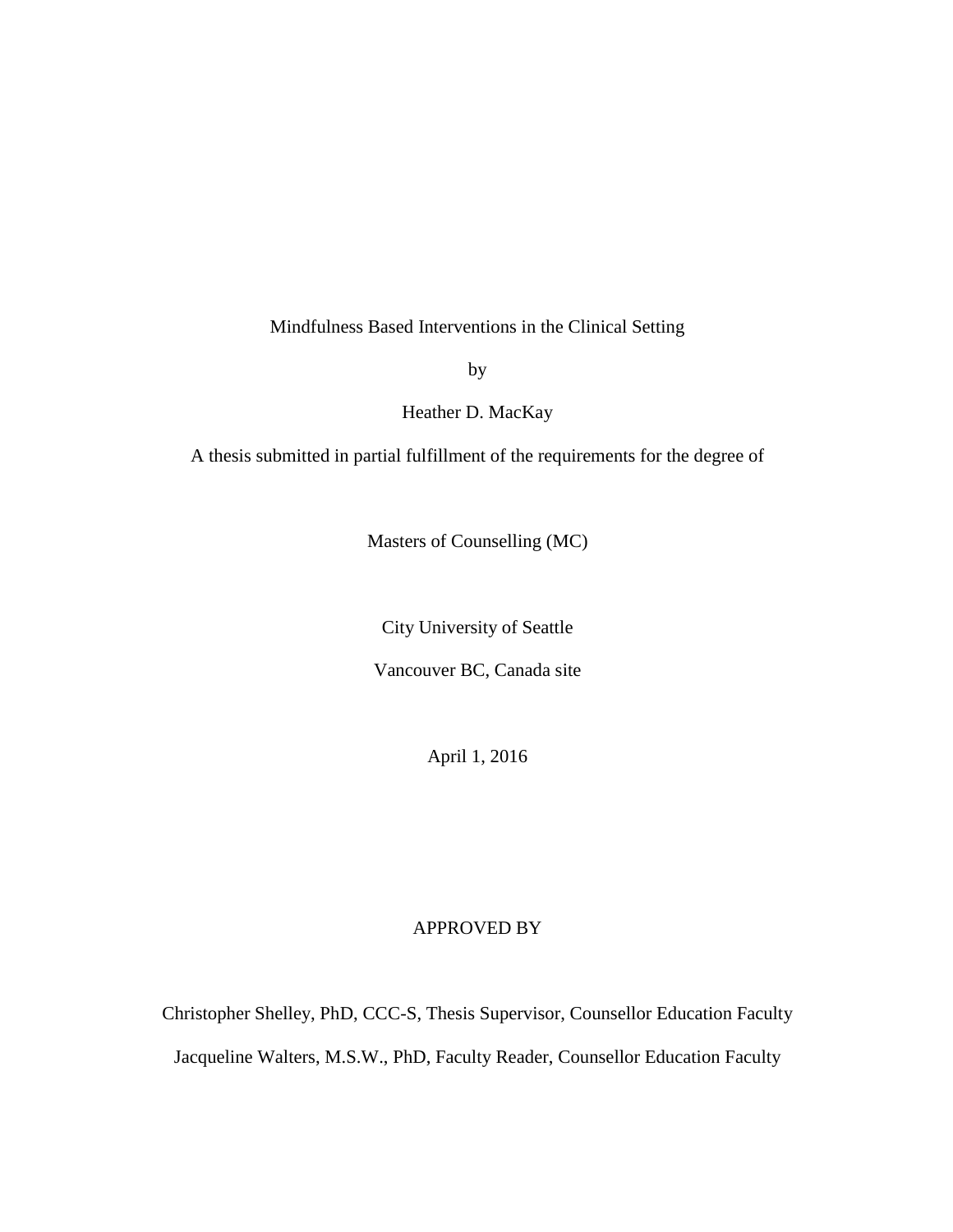### **Abstract**

<span id="page-1-0"></span>This thesis will review the use of mindfulness meditation techniques in the clinical setting. Specifically, an in-depth literature review of the theory, research and clinical findings and applications of clinical approaches using mindfulness such as Mindfulness-based Cognitive Therapy and Mindfulness-based Stress Reduction in clinical applications for clients experiencing a variety of symptoms. Particular focus will be applied in sifting through the findings of studies that claim to have results that indicate that these mindfulness approaches are clinically effective.

The thesis shall be grounded in a manuscript style, a non-empirical basis for a thesis which pulls together contemporary research and writings on the topic of mindfulness using a best practice analysis of mindfulness in clinical applications. "Best practice analysis" will be utilised as an analytic category related to theory and practice applications. Claims of the different mindfulness modalities will be considered, contrasted and compared to the actual results found in research studies. The effectiveness of mindfulness approaches in the clinical settings, including what situations it may or may not be best suited to, shall coalesce as an intended outcome of the research.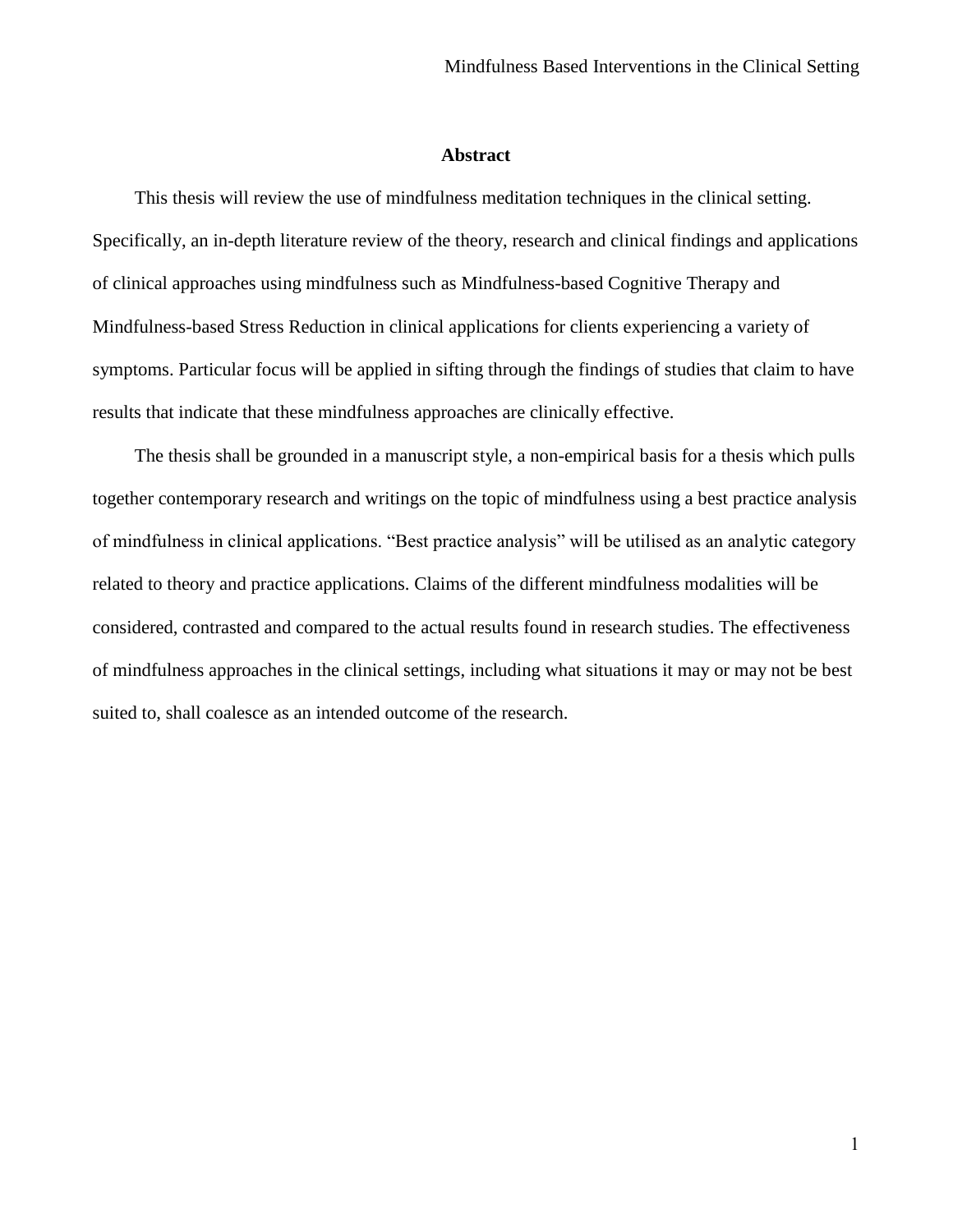# **Acknowledgements**

<span id="page-2-0"></span>I would like to express my appreciation to Dr. Chris Shelley, my thesis supervisor, for his metered and insightful feedback on each chapter of this thesis. His encouragement and positive approach to reviewing my work has been incredibly valuable. He also made a project that at first seemed daunting into one that became manageable. I would also like to acknowledge Dr. Jacqueline Walters, my faculty reader, for her helpful and timely feedback on my work as it progressed. Finally, I would like to express my appreciation to Dr. Glen Grigg who helped me to formulate the topic for this thesis and took me out of a place where I felt somewhat stuck as to how to move forward.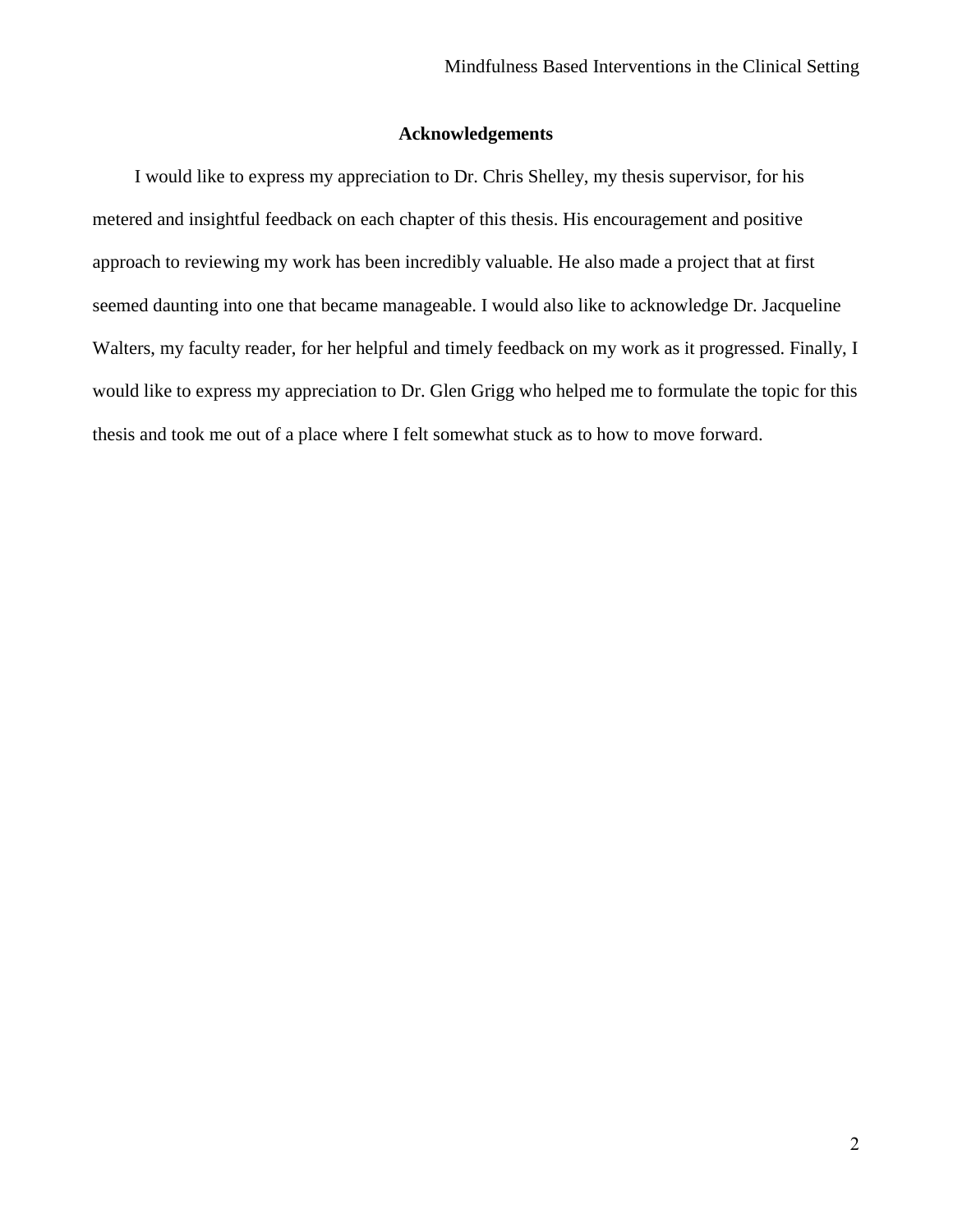# **Table of Contents**

<span id="page-3-0"></span>

| Buddhist Philosophy as Incorporated into Mindfulness-based Interventions 17 |  |
|-----------------------------------------------------------------------------|--|
|                                                                             |  |
|                                                                             |  |
|                                                                             |  |
|                                                                             |  |
|                                                                             |  |
|                                                                             |  |
|                                                                             |  |
|                                                                             |  |
|                                                                             |  |
|                                                                             |  |
|                                                                             |  |
|                                                                             |  |
|                                                                             |  |
|                                                                             |  |
|                                                                             |  |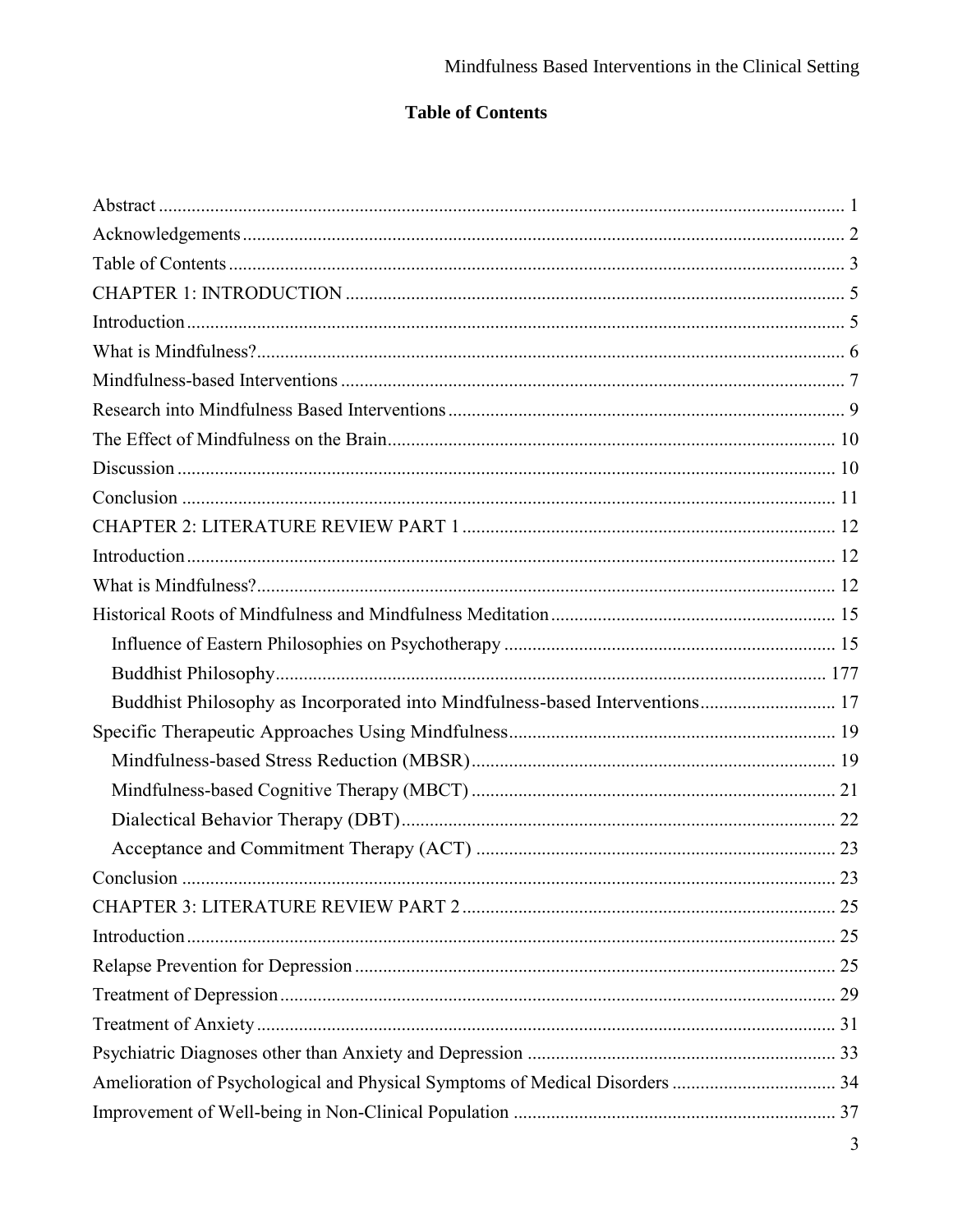| Amelioration of Psychological and Physical Symptoms of Medical Disorders  48 |  |
|------------------------------------------------------------------------------|--|
|                                                                              |  |
|                                                                              |  |
|                                                                              |  |
|                                                                              |  |
|                                                                              |  |
|                                                                              |  |
|                                                                              |  |
|                                                                              |  |
|                                                                              |  |
|                                                                              |  |
|                                                                              |  |
|                                                                              |  |
|                                                                              |  |
|                                                                              |  |
|                                                                              |  |
|                                                                              |  |
|                                                                              |  |
|                                                                              |  |
|                                                                              |  |
|                                                                              |  |
|                                                                              |  |
|                                                                              |  |
|                                                                              |  |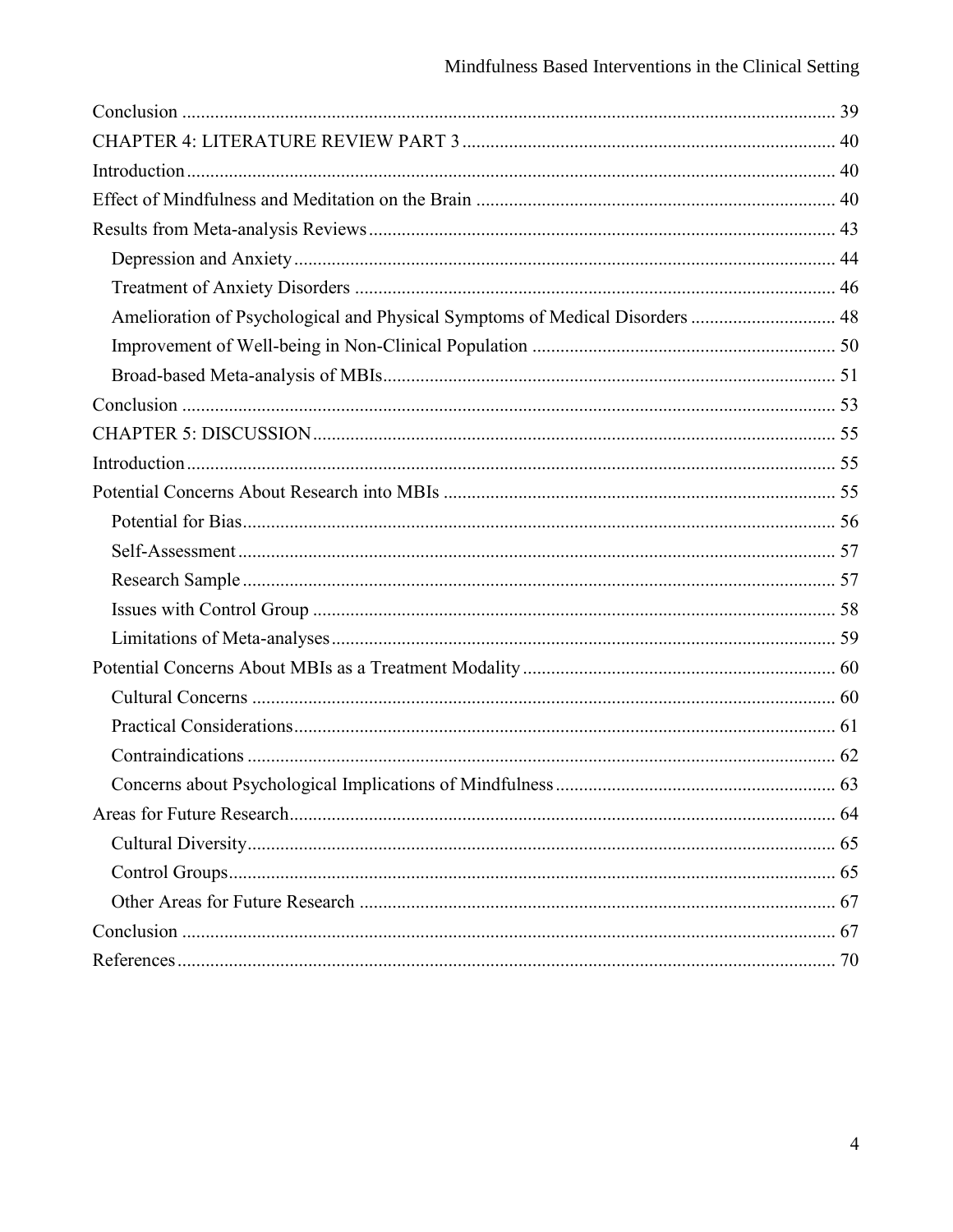# **CHAPTER 1: INTRODUCTION**

# **Introduction**

<span id="page-5-1"></span><span id="page-5-0"></span>"In the past 20 years, mindfulness therapeutic programs have moved from being a rather marginal and esoteric set of enterprises into the mainstream of clinical practice and beyond" (Wilson, J., 2014, p.4). The purpose of this thesis is to review the use of Mindfulness Based Interventions (MBIs) in clinical settings. The use of MBIs in the non-clinical population will also be discussed.

Although the concepts of mindfulness and mindfulness meditation date back thousands of years as a religious and cultural practice, the phenomenon of exploring the use of mindfulness as a clinical tool is relatively recent. In fact, the interest in meditation and mindfulness in clinical settings has increased exponentially in recent years. A perusal of the number of published articles listed in the City University of Seattle Library on the subject of meditation or mindfulness over the past 45 years is revealing. From 1970 to 1979, an average of about 275 articles per year were listed as being published on the subject of either meditation or mindfulness. In stark contrast, an average of well over 15,000 articles per year were listed as published on those subjects over the past five years (City University of Seattle Library Catalogue, 2016). Although these numbers are only a rough overview and likely includes both scholarly and non-scholarly articles, they give a sense of how the topic has grown in recent years.

When there is such a vast number of studies and articles on various aspects of a quickly emerging subject such as this, it is difficult to derive a valid and concise review of the subject and its various forms, and even more difficult to assess of the results of the research into the subject. This thesis will explore this emerging phenomenon and review what forms MBIs have taken over recent years and how these MBIs have been applied to different situations. This will be followed by a review of current research into the subject and a discussion about whether the research supports the clinical use of MBIs in a variety of settings to treat a variety of difficulties, both physical and psychological.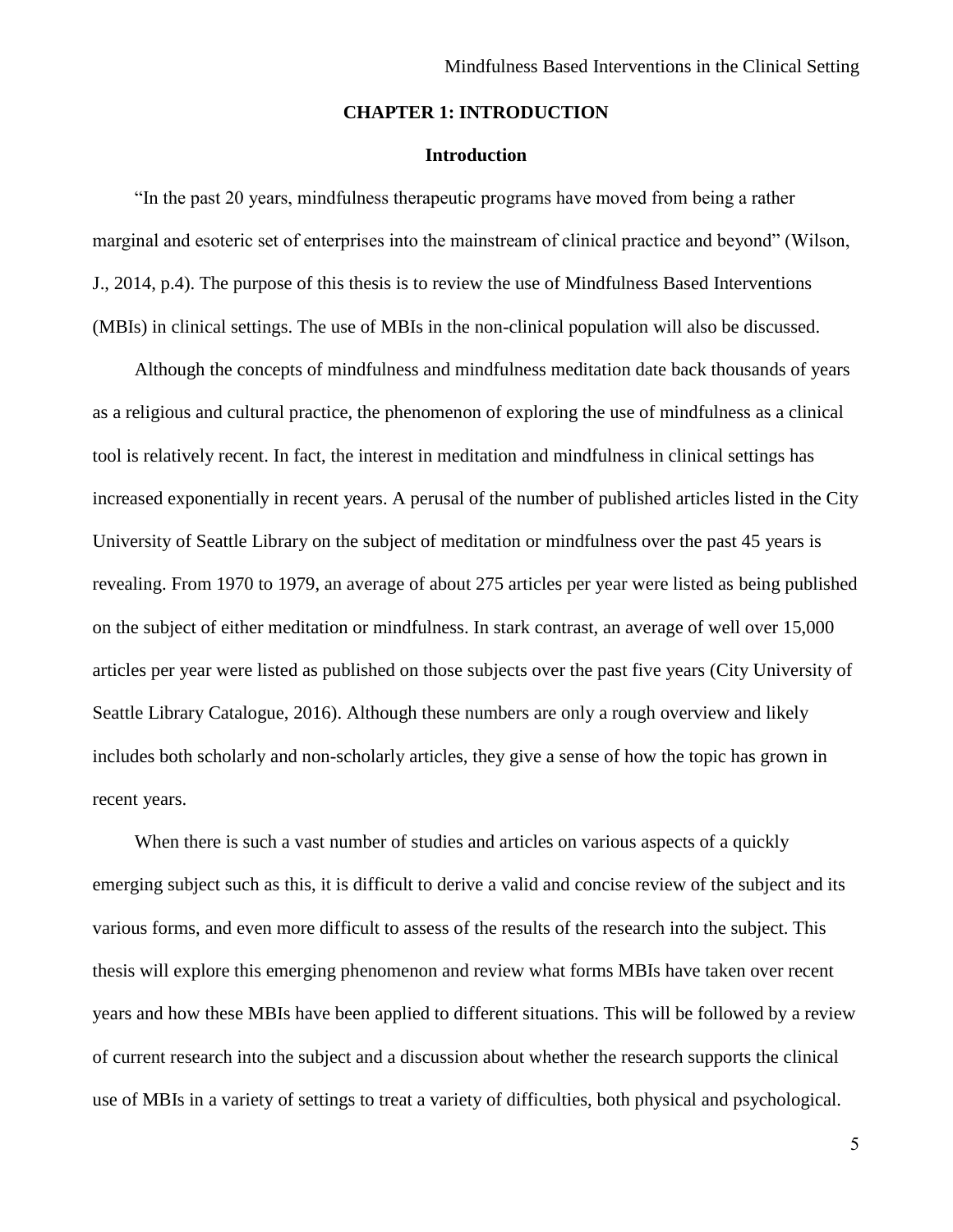# **What is Mindfulness?**

<span id="page-6-0"></span>It is widely accepted that many of the current principles espoused in approaches using mindfulness are rooted in Eastern religion and philosophy, particularly Buddhism, dating back over 2,000 years (Bauer-Wu, 2010). What is less commonly acknowledged in the literature is that the tradition of mindfulness is also rooted in Jewish, Islamic and Christian religions, often in the form of prayer. Western philosophers and psychologists have also described various versions of a mindful path to becoming more aware of thoughts, feelings and bodily sensations (Trousselard, Steiler, Claverie & Canini, 2014).

Mindfulness is a central element of Buddhist scriptures and is specifically discussed in the Adhidhamma, a collection of Buddhist psychological and philosophical treatises. One of the foundations of the Buddhist tradition is that suffering is fundamental to the human condition (Hanh, 1998). Buddhist tradition also holds that this suffering can be decreased or overcome. One of the mechanisms in Buddhism to achieve this reduction of suffering is mindfulness, which has been defined in this context as "an understanding of what is occurring before or beyond conceptual or emotional classification about what is or has taken place" (Chiesa, 2013, p. 256). In the Buddhist tradition, mindfulness is not considered to be a goal to be attained but rather as a tool to reduce suffering and increase psychological well-being. Meditation is the most commonly cited mechanism for attaining a state of mindfulness, but it is not the only approach that is discussed in the literature. Mindfulness can also be a state of mind that is present during many activities such as walking or even eating, not just during meditation (Wheeler, Arnkoff & Glass, 2016).

There is some confusion about the precise definition of mindfulness used in the literature. A commonly used definition of mindfulness of was proposed by Jon Kabat-Zinn (1994), who developed Mindfulness-based Stress Reduction (MBSR), one of the first clinical interventions using mindfulness as its foundational concept. Kabat-Zinn defined mindfulness as "paying attention in a particular way,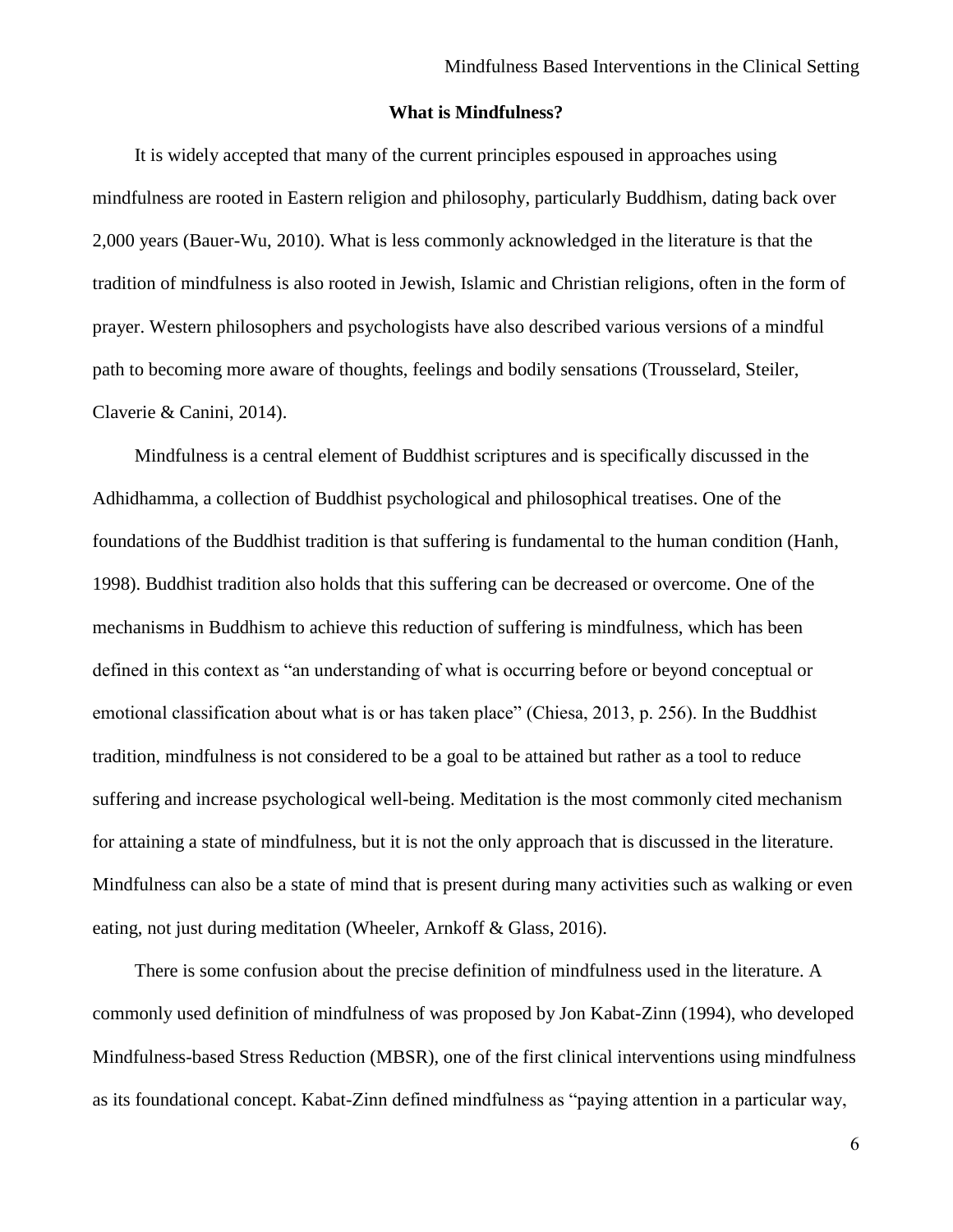on purpose, in the present moment, non-judgmentally" (p. 4). Many other definitions of mindfulness and mindfulness meditation have emerged over the years, many with only subtle differences to what has come before, and some with more of an emphasis on the spiritual aspect of mindfulness. In the end it seems that there isn't one definitive definition to clearly describe a rather abstract construct and Kabat-Zinn's "ethically neutral" definition of mindfulness continues to be the definition most often quoted in secular literature (Hanley et al., 2016, p. 104).

In spite of the lack of acceptance of a specific standardized definition of mindfulness, it is generally accepted that

the concept of mindfulness is characterized by awareness and acceptance of experiences; flexible regulation of attention; an objective receptivity to experience and an orientation to the here-and-now. Interest in 'mindfulness' and 'mindfulness meditation' is recent and growing both at the levels of research and of clinical practice in the West as mindfulness is associated with health and well-being. It (mindfulness) is attained by the practice of certain types of meditation (Trousselard, Steiler, Claverie & Canini, 2016).

# **Mindfulness-based Interventions**

<span id="page-7-0"></span>Mindfulness-based interventions (MBIs) include a broad range of formalized meditation practices and psychological interventions linked by the concept of ''mindfulness'' (Chiesa & Serritti, 2010). Modern standardized group-based manualized meditation programs, such as mindfulness-based stress reduction (MBSR) and mindfulness-based cognitive therapy (MBCT), as well as a number of psychological interventions, including dialectical behaviour therapy (DBT) and acceptance and commitment therapy (ACT) are commonly referred to as ''mindfulness-based'' interventions (Chiesa & Malinowski, 2011).

The movement towards using MBIs to treat a variety of psychological, and more recently physical, ailments is generally traced as beginning with the work of Jon Kabat-Zinn. In 1979, Kabat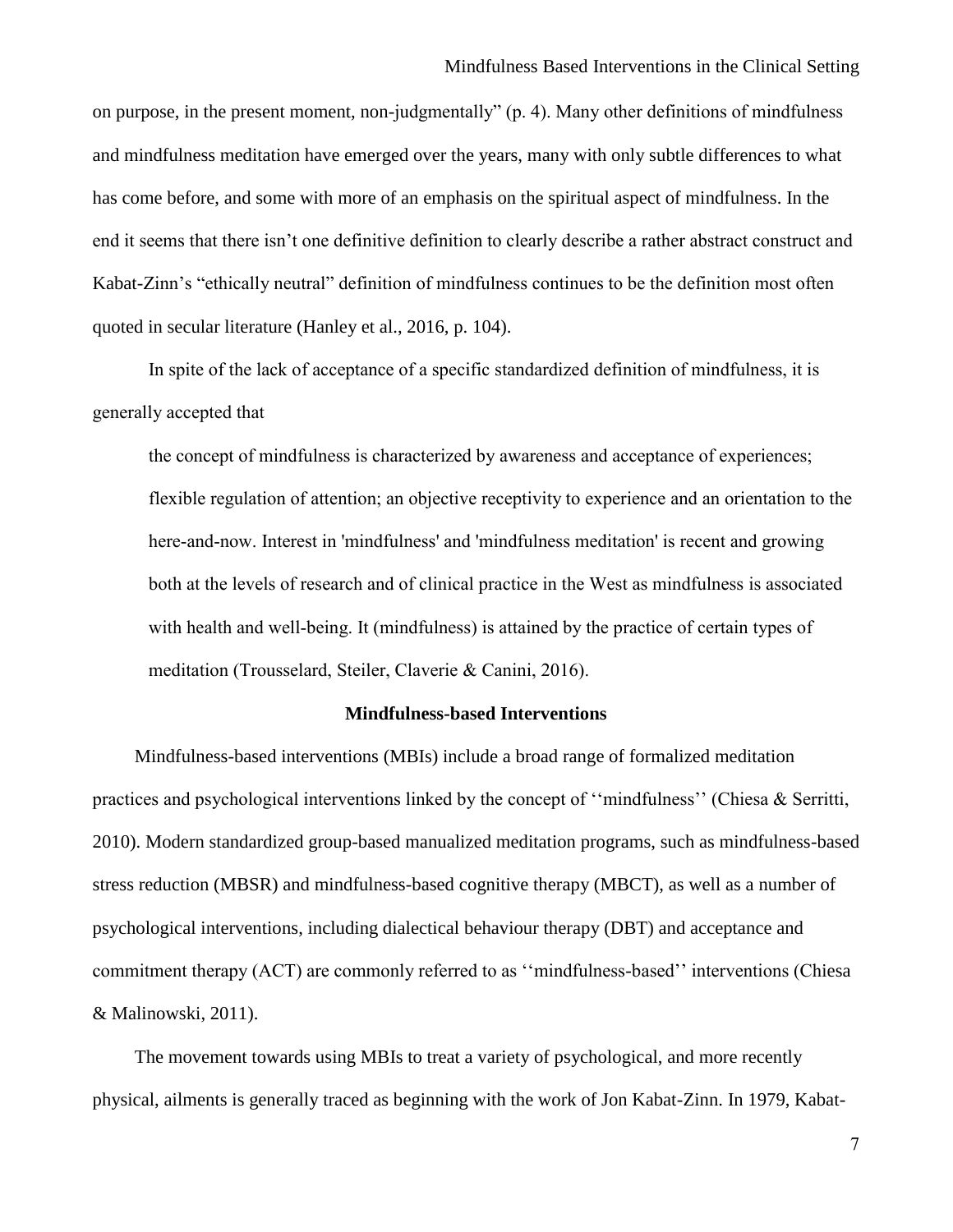Zinn developed a mindfulness-based curriculum, now referred to as MBSR at the University of Massachusetts Medical Center to help medical patients incorporate mindfulness practice in their daily life to help them cope with stress, chronic pain and other chronic medical conditions (Kabat-Zinn, 2005). In historical terms, clinical research on MBIs began with Jon Kabat Zinn, who conducted basic program evaluation research on participants through his early MBSR classes. This was demonstrated in a study published in 1992 in which a group of 22 participants of an MBSR training course who had been diagnosed with generalized anxiety disorder demonstrated improvements over the course of the program in anxiety levels, depressive symptoms, and generalized fears, measured with reliable objective scales that remained evident three years later (Miller, Fletcher & Kabat-Zinn, 1995).

Since the development of MBSR, many other MBIs have been developed and researched in a variety of applications. In 2000, a new application of mindfulness, MBCT, was introduced to treat recurrent major depression using a combination of mindfulness techniques along with elements of Cognitive Behaviour Therapy (CBT). In particular, this program was initially designed to prevent relapse in those diagnosed with recurrent major depression but has expanded to treat other types of depression as well. New MBIs and variations of existing MBIs continue to emerge with varying degrees of emphasis on the concept of mindfulness. Other notable and studied MBIs include, Acceptance and Commitment Therapy (ACT) and Dialectical Behavior Therapy (DBT) (Hanley et al, 2014). All of these interventions will be discussed in greater detail in this thesis.

In addition to the application of MBIs in treating anxiety disorders, depression and other psychological conditions, MBIs have also been applied to improving the experience of patients experiencing a wide variety of medical conditions and to improving the well-being and health of the non-clinical population.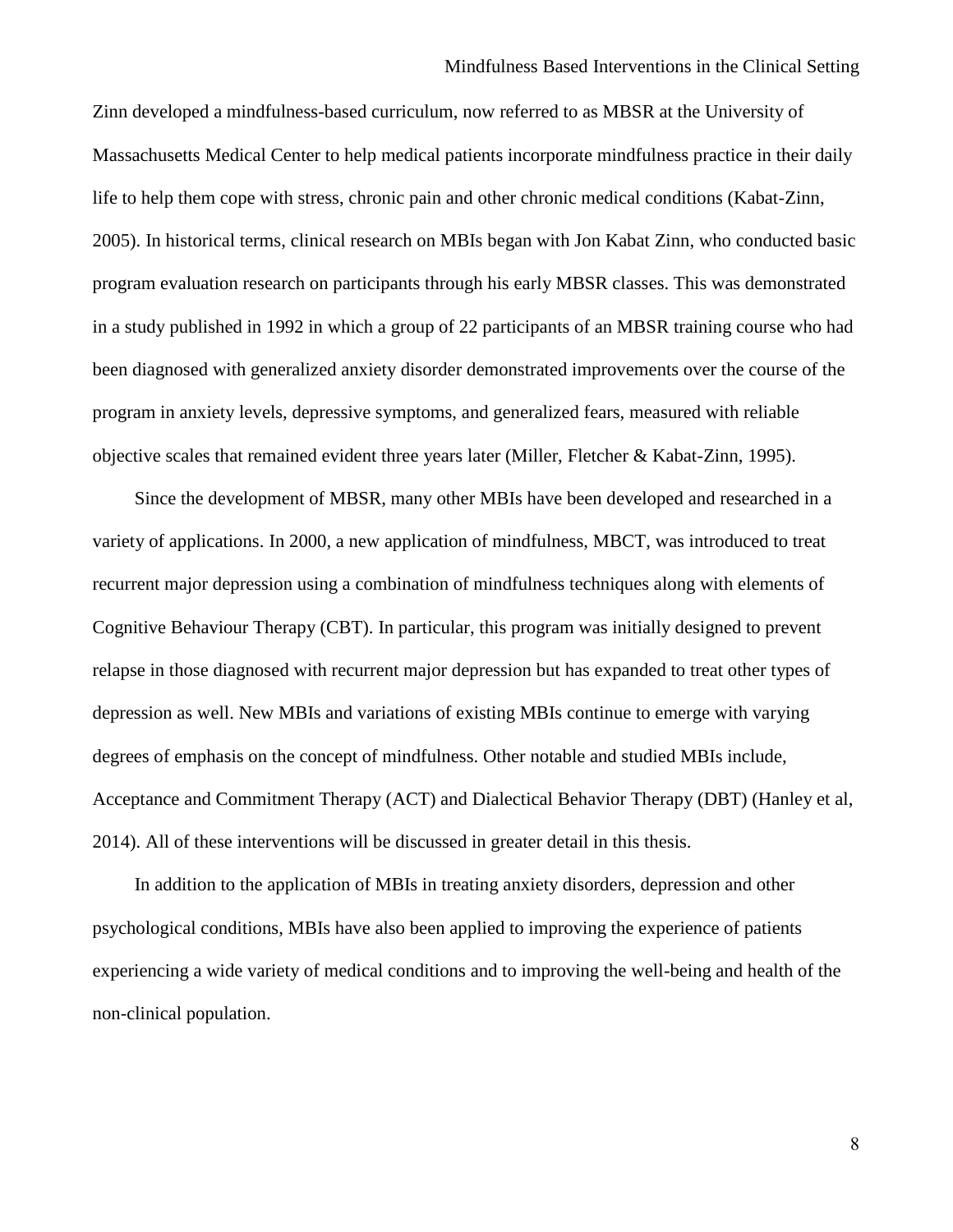## **Research into Mindfulness Based Interventions**

<span id="page-9-0"></span>Since the research into the efficacy of MBSR in treating anxiety was published in 1992, thousands of studies have been published on the application of a variety of MBIs to a wide range of conditions. Several aspects of this research are reviewed in this thesis, including the application of MBIs to anxiety, depression, other psychiatric disorders and physical conditions, as well as the efficacy of MBIs in improving the well-being of non-clinical populations. While other MBIs such as ACT and DBT involve significant aspects of mindfulness, there are other aspects of these treatments that involve techniques other than mindfulness. There is a greater focus in this discussion, therefore, on the modalities of MBSR and MBCT due to fact that mindfulness is the central focus of these interventions.

When there is a large number of studies published on a subject over a relatively short period of time, the results of the studies reported often become confusing to interpret and apply to practical situations. This is particularly true when many of the studies are somewhat subjective in nature and involve relatively small samples. The risk is that the results found in a small study on a specific subject may be extrapolated to apply to situations well beyond what the study was actually reviewing. Historically, one of the methods of review that has been developed to discuss the overall results of a large number of studies is to conduct a meta-analysis of a collection of studies researching similar topics. This approach studies aggregate data from a collection of studies in an attempt to find reliable commonalities. Haidich (2010) described meta-analysis as a research method designed to "systematically assess the results of previous research to derive conclusions about that body of research" (p. 30). Although the results of a meta-analysis can be affected by factors such as the quality of each individual study review, generally meta-analysis is seen to be a valuable form of research (Shelby & Vaske, 2008). The meta-analyses of results on a variety of topics already discussed with respect to individual studies, will also reviewed in this thesis.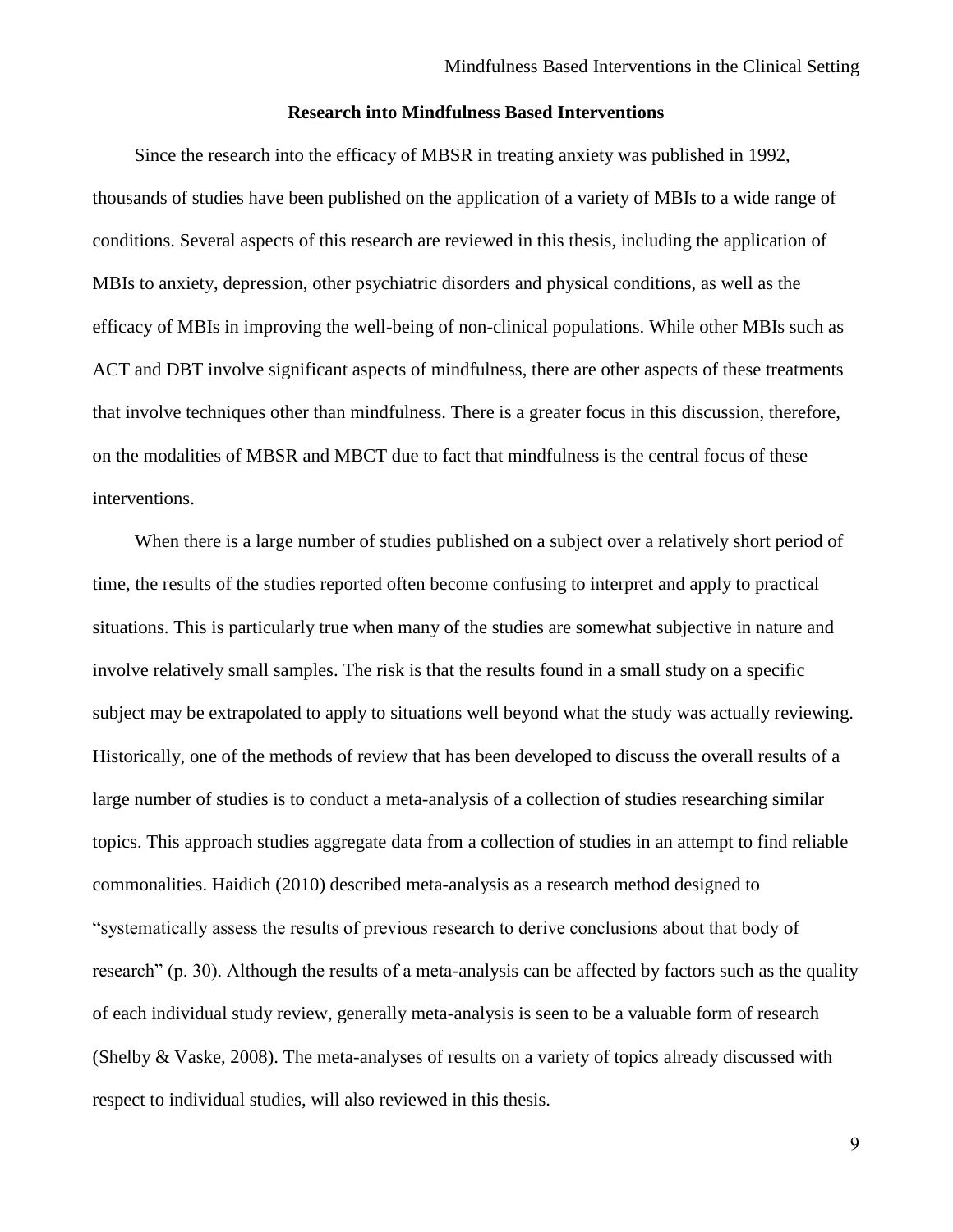# **The Effect of Mindfulness on the Brain**

<span id="page-10-0"></span>In addition to research into the efficacy of MBIs in treating the symptoms of various psychological and physical ailments, research into the effect of mindfulness on the brain has also been increasing in recent years. Although research into the effect of meditation and other means of attaining a "hypo-metabolic physiological state" can be found as early as 1971 (Wallace, Benson & Wilson, 1971), it is only in recent years that this aspect of MBIs has begun to emerge in multiple studies (Farb, Anderson & Segal, 2012). This research has begun to illuminate the mechanisms that are at play in the brain as a result of MBIs and that may at least partially explain the impact of MBIs on the individual taking part in these interventions and inform future research.

# **Discussion**

<span id="page-10-1"></span>The final chapter of this thesis will attempt to synthesize the rather vast amounts of information regarding MBIs and their efficacy in a variety of situations. A discussion about some of the potential concerns about the research being reviewed will be undertaken prior to any conclusions being drawn. In that research into MBIs is relatively recent, there are many areas of potential concern to be reviewed and discussed. These include factors related to the research methods used, the individuals who are chosen to take part in the studies and various other factors that could impact the results. Potential concerns or limitations that may exist with respect to the treatment modalities themselves, such as whether the intervention is equally applicable to individuals of varying cultural and economic backgrounds, will also be reviewed.

With the plethora of studies on the subject of mindfulness and MBIs over the past 20 years, a discussion about the future direction of research is also important. There are, in fact, many avenues left to research and it will be very interesting to see what further research reveals. Perhaps the most compelling part of this thesis is the assessment of whether the evidence indicates that MBIs are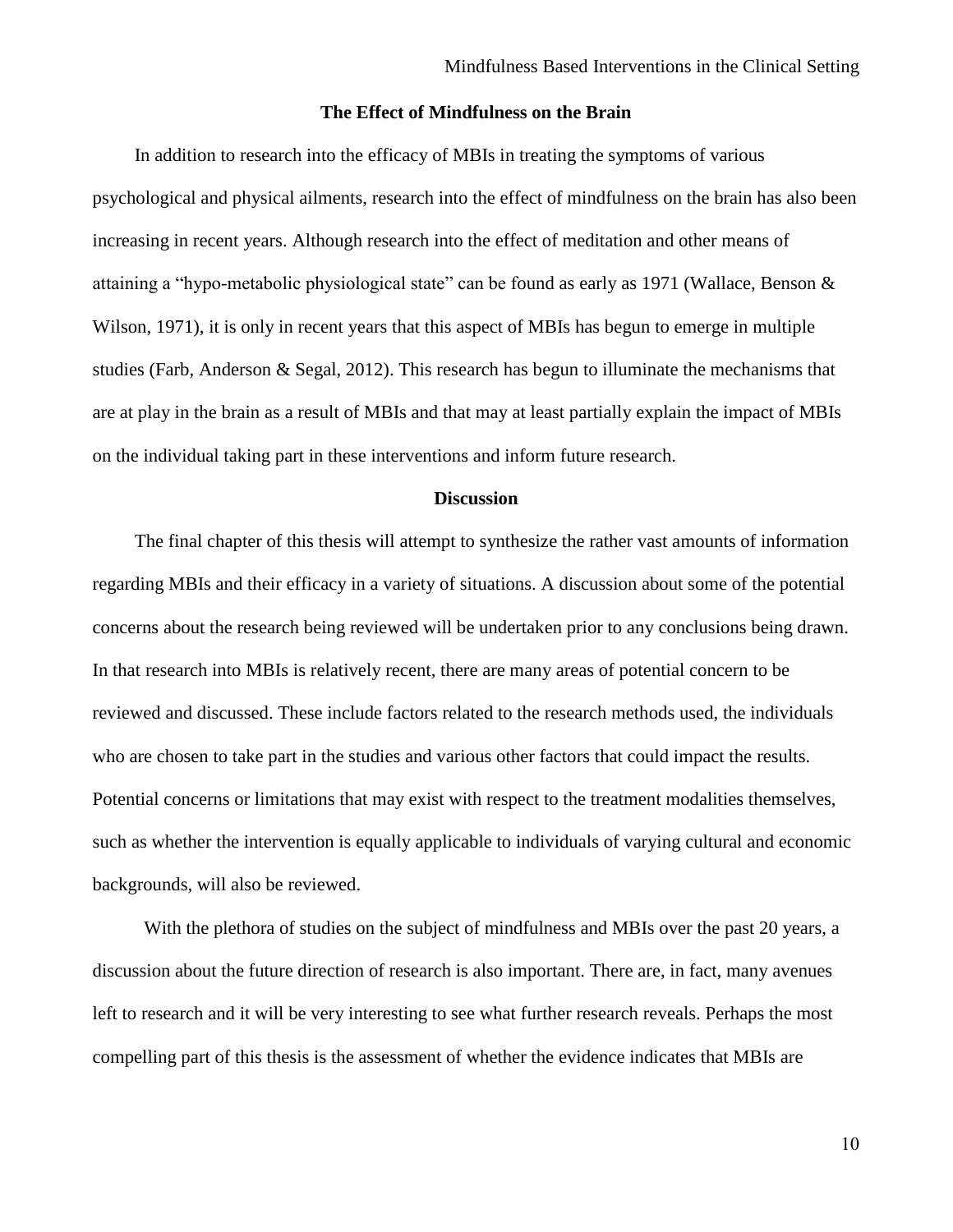effective in treating a variety of conditions and whether there is merit in continuing to promote their use and study in both the clinical and non-clinical population.

# **Conclusion**

<span id="page-11-0"></span>The goal of this thesis is first of all to provide a review and description of mindfulness and MBIs to assist in developing an understanding of an increasingly complex and varied topic. The second goal is to provide a review and synthesis of the existing research on the subject in an attempt to allow the reader to draw their own conclusions with respect to the existing research by providing a concise and accurate synopsis of what has been studied and the results achieved.

The final goal of this thesis is to provide some thought-provoking discussion about some concerns or considerations about the existing research, to suggest some directions for future research and finally, to offer my conclusions about the use of MBIs in both clinical and non-clinical situations based on my review of the literature.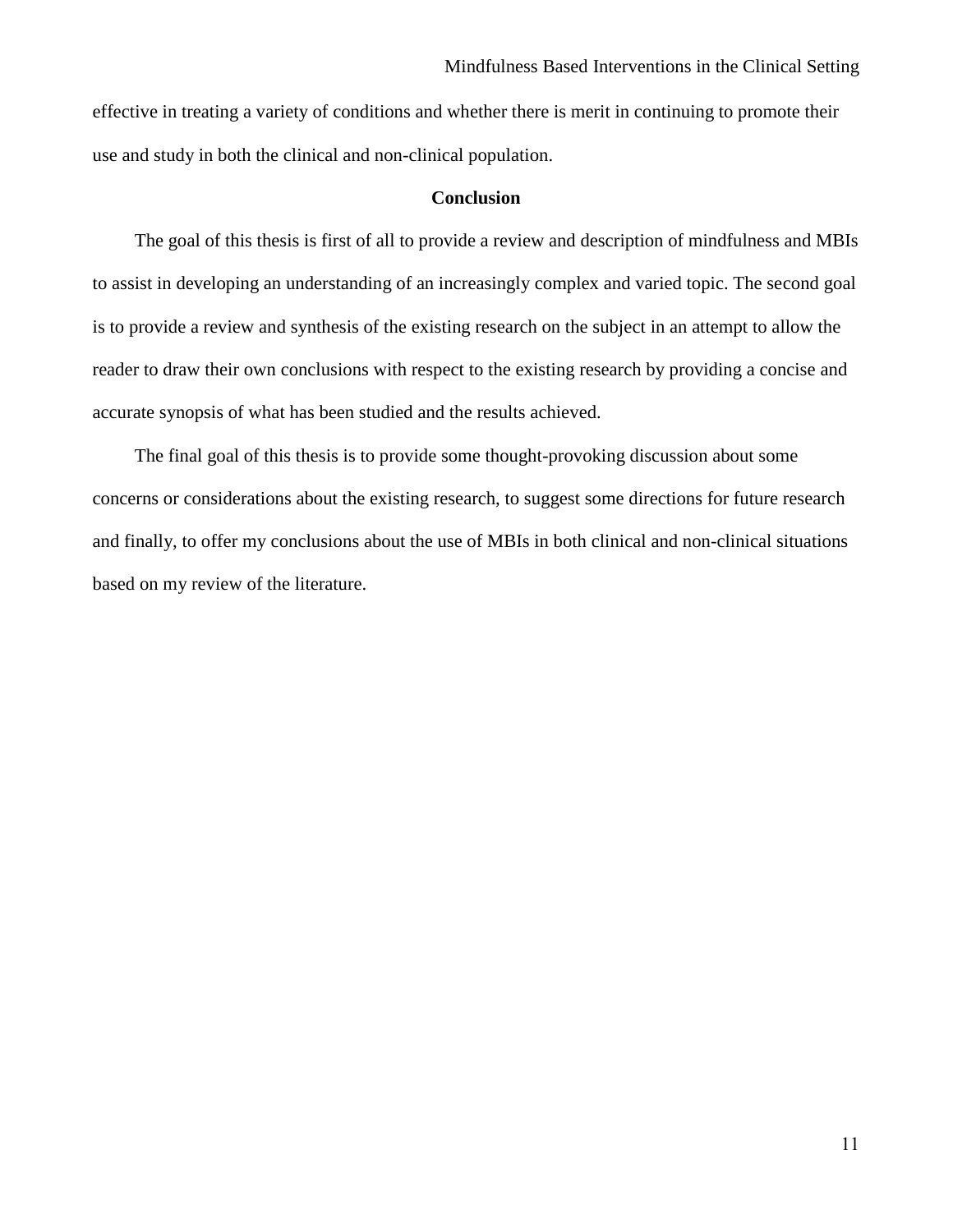# **CHAPTER 2: LITERATURE REVIEW PART 1**

# **Introduction**

<span id="page-12-1"></span><span id="page-12-0"></span>In this first section of the literature review, the origins of mindfulness practice will be reviewed, along with the evolution of the therapeutic use of mindfulness meditation practices. Some of the most commonly known therapeutic interventions using a mindfulness-based approach will also be discussed. A review of the research with respect to the physiological effects of mindfulness meditation on the brain and the efficacy of the application of mindfulness approaches in a variety of clinical situations will be explored in subsequent chapters of this thesis.

# **What is Mindfulness?**

<span id="page-12-2"></span>The integration of techniques involving the concept of mindfulness has been on the rise for several decades, as can be evidenced by the plethora of articles and studies reviewing various aspects of the concept (Gu, Strauss, Bond & Cavanagh, 2015). It should be noted that although mindfulness meditation is a common technique used in many established mindfulness approaches to accomplish the goals of mindfulness therapy, the concept of mindfulness that underlies the approach encompasses other concepts as well. The word "mindfulness" can be used to describe "a theoretical construct (mindfulness), a practice of cultivating mindfulness (mindfulness meditation), or a psychological process (being mindful)" (Germer, Siegel & Fulton, 2005, p. 6). Many clinical approaches using mindfulness in various forms to address a variety of psychological difficulties, some of which will be discussed in this thesis, have been developed and tested. In the literature, mindfulness meditations and mindfulness-based interventions "include a broad range of meditation practices and psychological interventions linked by the concept of "mindfulness" (Chiesa &Malinowski, 2011, p. 404). Some of these approaches are now widely in use as a therapeutic tool by therapists throughout the world.

Although it is generally accepted that mindfulness involves being aware of the present moment, a precise and consistent definition mindfulness is not easy to find. One of the most frequently quoted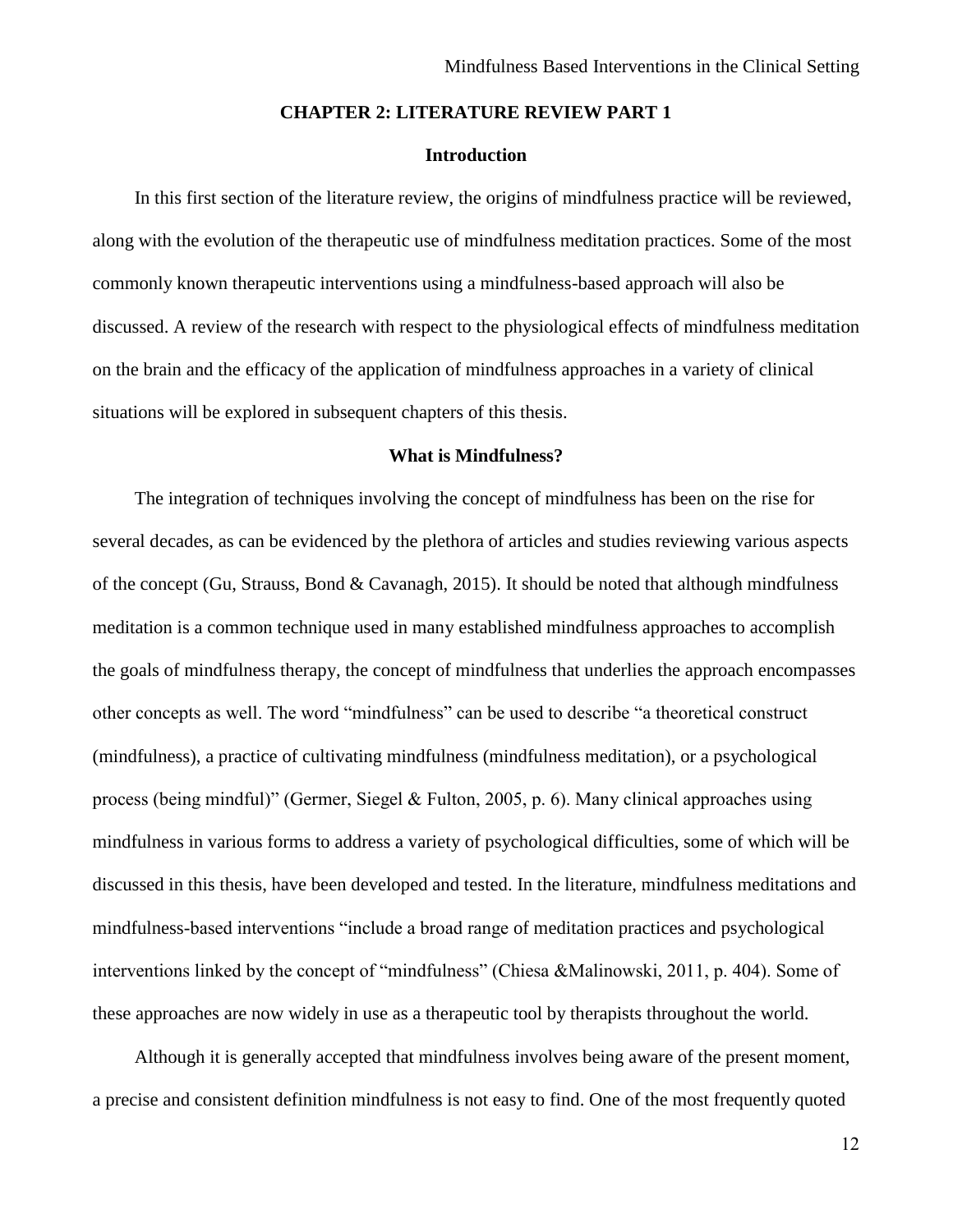definitions of "mindfulness" is one that was proposed by Jon Kabat-Zinn, who has often been credited with popularizing the concept of mindfulness for Western applications in psychology and counselling (Lin & Seiden, 2015). Kabat-Zinn (1990) defines mindfulness as "paying attention in a particular way, on purpose, in the present moment, and nonjudgmentally" (p. 31). When a person is mindful in this sense, thoughts and feelings are treated as events in the mind, events that are to be observed without over-identifying with them or reacting to them in a manner that reflects an automatic, habitual pattern that has not served the person well in the past. The goal is to learn to respond to thoughts and events less reactively and more reflectively.

Bishop et al. (2004) attempted to further refine earlier definitions of mindfulness by creating an operational definition that could be used as a framework for research and reflects the common themes within the variety of contexts in which the concept of mindfulness is applied. Bishop et al. proposed a definition made up of two components. The first component involves self-regulation of attention that involves a focus on the immediate experience, "thereby allowing for increased recognition of mental events in the present moment" (p. 232). The goal of this aspect of mindfulness is to be fully present and aware of what is happening in the present moment. The most common technique for maintaining this state, particularly during mindfulness meditation, is to focus on the breath. The second component of the definition proposed by Bishop involves "adopting a particular orientation towards one's experiences in the present moment, an orientation that is characterized by curiosity, openness and acceptance" (p. 232). This definition continues to be referred to in research and articles dealing with mindfulness in its many clinical iterations and most approaches that have been developed embrace these concepts.

The themes of self-regulation and orientation are common to all mindfulness-based therapeutic approaches. The goal is to become aware of associated thoughts, feelings and sensations as they arise and then, rather than becoming caught up in ruminative thoughts about these associations and their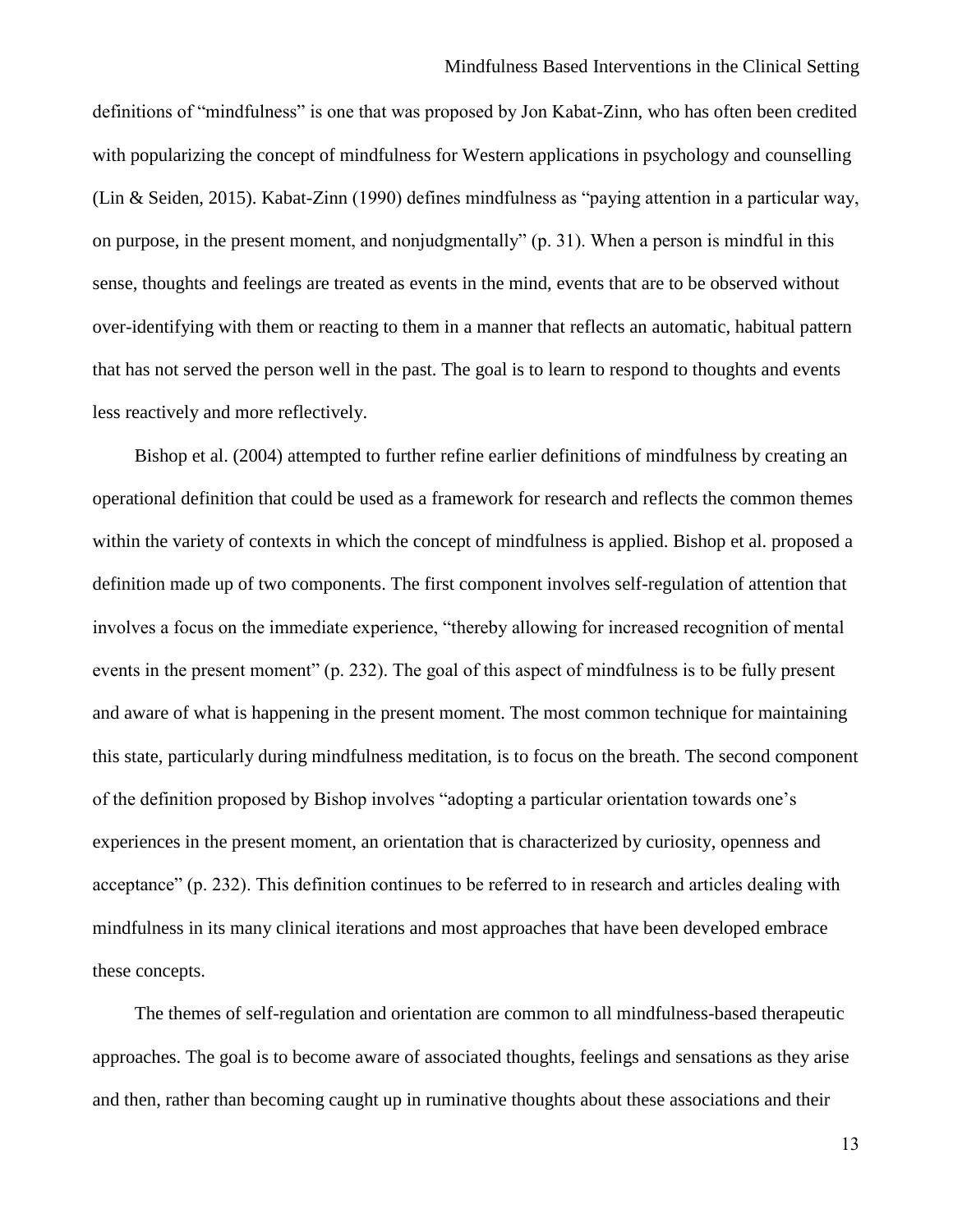origins and implications, to experience the events directly through an observation of what the linked body and mind is experiencing at that moment (Teasdale, Segal, Williams & Mark, 1995). The goal is not to stop thoughts, but rather to observe them dispassionately and then return to a focus on the breath and the present moment without getting caught up in elaborately processing the thoughts. The goal of this approach is to inhibit usual cognitive patterns of thought and to observe thoughts and experiences in new ways without preconceived beliefs about what should or should not be present. Germer, Siegel  $&$  Fulton (2013) uses the definition that mindfulness is "awareness of present experience with acceptance" (p.7).

Two elements that tend to be mentioned in most, if not all, of these definitions are the concepts of non-judgment and acceptance. They are often mentioned together as related but different aspects of the mindfulness approach. This is particularly true as the varied concepts of mindfulness have been transported to the therapeutic realm. As Germer, Siegel & Fulton (2013) state:

Although attention regulation has received the most consideration in the psychological literature over the past decade, the quality of mindful awareness is particularly important in clinical settings, characterized by nonjudgment, acceptance, loving-kindness, and compassion. (p. 8).

This is not to say that acceptance in the context of mindfulness means endorsing maladaptive or counter-productive behaviour. Rather it refers to the ability to allow our experience to be just as it is in the present moment, accepting both pleasurable and painful experiences as they arise with selfkindness, which is often the corollary to the concept of acceptance in mindfulness practices. Neff (2003) describes self-kindness as

being kind and understanding to oneself in instances of pain or failure, common humanity as perceiving one's experience as part of the larger human experience and mindfulness as holding painful thoughts and feelings in balanced awareness (p.85).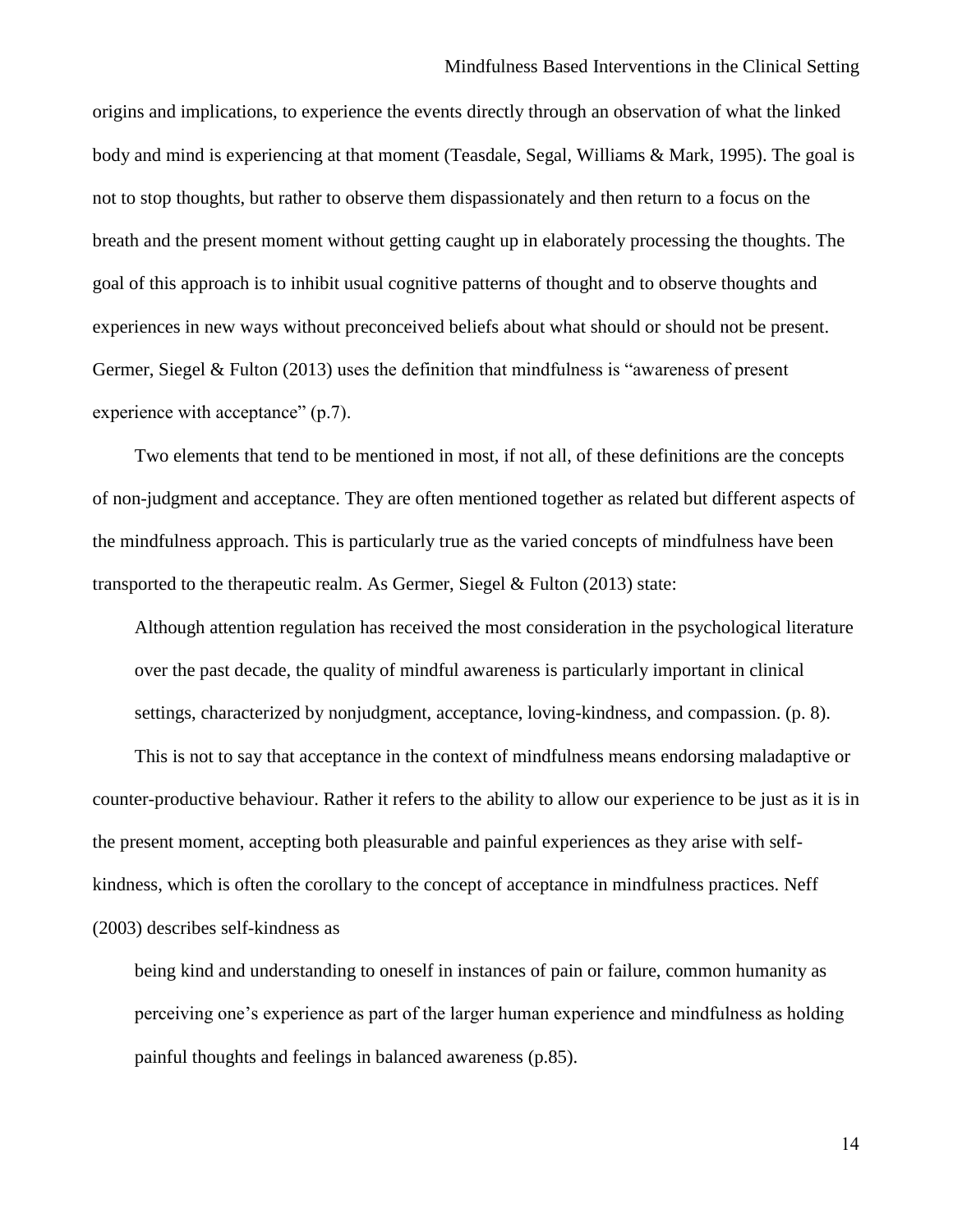The word compassion is often used to describe a similar approach applied to others rather than the self. Feldman & Kuyken (2011) describe compassion as "an orientation of mind that recognizes pain and the universality of pain in human experience and the capacity to meet that pain with kindness, empathy, equanimity and patience." (p. 143).

### **Historical Roots of Mindfulness and Mindfulness Meditation**

<span id="page-15-0"></span>Although mindfulness approaches in the context of mental health practice are now largely secular, the roots of mindfulness and mindfulness meditation can be traced to Eastern philosophies and practices espoused in Buddhism. It should be noted that a tradition of mindfulness can also be found in Jewish, Islamic and Christian religions, often in the form of prayer. Current mindfulnessbased therapeutic approaches are a clear example of a link between Eastern and Western philosophies but the influence of Eastern philosophies on Western psychology practices is not new. Carl Jung was known to have a life-long interest in Eastern psychology and even Freud expressed an interest in meditation practices (Germer, Siegel & Fulton, 2013). The formal introduction of Eastern thought to Western philosophy can be traced to the late 1700s when British scholars began to translate Indian spiritual texts such as the *Bhagavad Gita*, a Hindu scripture thought to have been written between 500 and 200 BCE. In the 1960s and 1970s interest in Eastern philosophies began to flourish in Western popular culture, with particular interest being paid to Transcendental Meditation (TM) and Yoga. Famous people in popular culture, such as the Beatles, made pilgrimages to India in an attempt to find a spiritual practice that would lead to enlightenment (Rosenthal, 2011).

#### <span id="page-15-1"></span>**Influence of Eastern Philosophies on Psychotherapy**

Gradually, interest in meditation and other aspects of Eastern philosophies began to be embraced by psychotherapists, both personally and as a part of therapy. Research began to be conducted into the benefits of meditation and in 1977 the American Psychiatric Association called for a formal examination into the clinical effectiveness of meditation (Shapiro, 1982). A great deal of the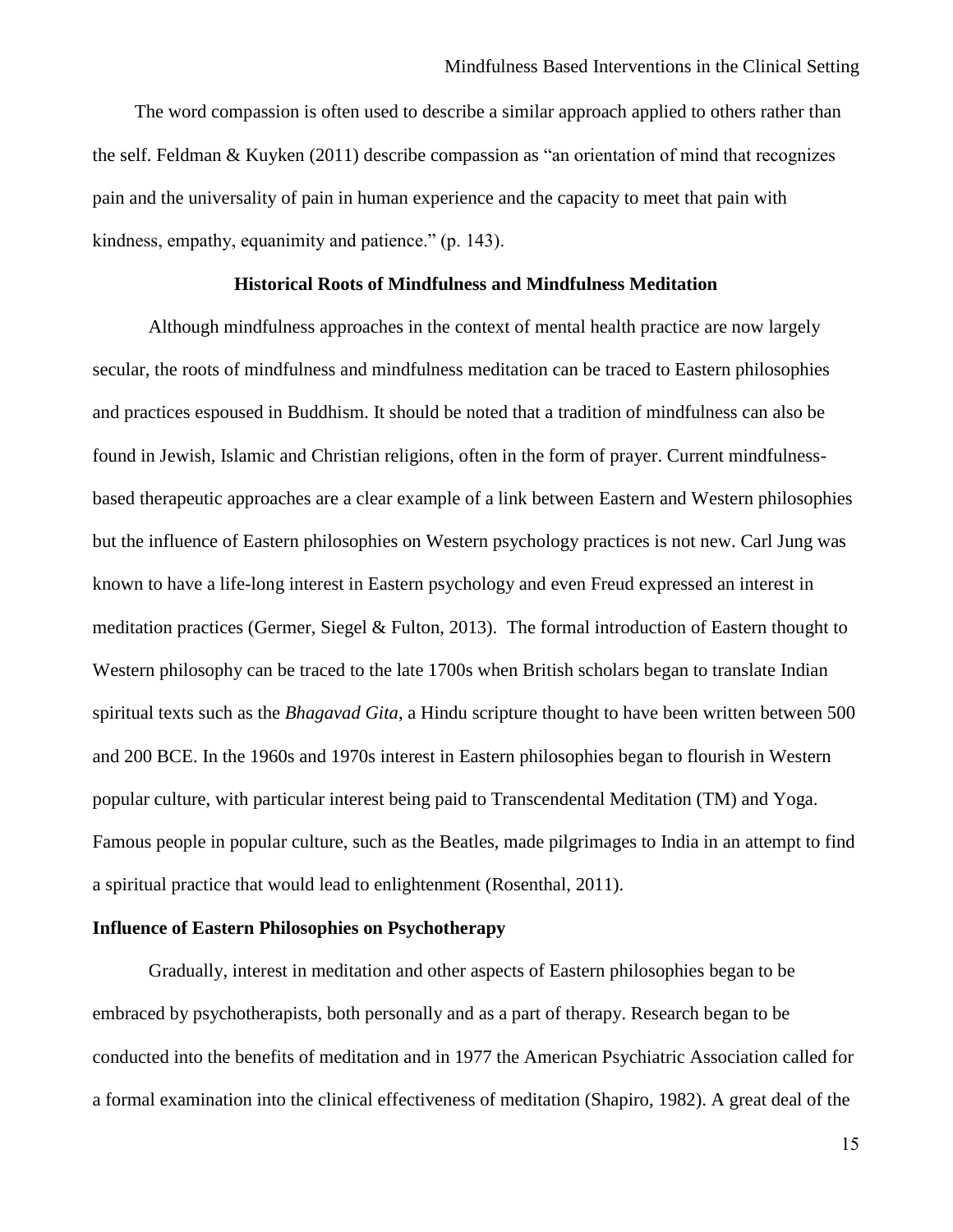focus at the time was on concentration meditation techniques such as TM, which are loosely based on Hindu traditions. In TM, the purpose of meditation is as a mechanism for avoiding distracting thoughts, attaining a state of relaxation and ultimately transcending to a different, deeper place in the consciousness. In TM a mantra is repeated continuously through the meditation with the goal of allowing the rhythmic repetition of the mantra to replace the chaotic thoughts that are getting in the way of attaining *transcendence*. Rosenthal (2011) defines *transcendence* as "a blissful state that encompasses elements of serenity, peace, and acceptance, but also exhilaration and a sense of new possibilities, both for now and for the future" (p. 8).

In the late 1970's, mindfulness meditation, an approach to meditation different from TM but also with roots in Eastern philosophy, in this case Buddhist philosophies, began to gather interest amongst therapists as a potential tool for dealing with psychological issues such as anxiety and depression. In fact, by the 1990s the preponderance of research on meditation was focused on mindfulness techniques rather than relaxation and concentration techniques such those utilized in TM (Smith, 2004). Chiesa and Malinowski (2011) described the difference between mindfulness meditation techniques and concentrative techniques by stating that

mindfulness meditations are characterized by open, nonjudgmental awareness of the sensory and cognitive fields and include a meta-awareness or observation of the ongoing contents of thought, whereas concentrative types of meditation involve focused attention on a given object such as an image or a mantra, while excluding potential sources of distractions (p. 408).

<span id="page-16-0"></span>They also point out that elements of both types of meditation can be found throughout many of the current versions of meditative practice and mindfulness-based clinical interventions.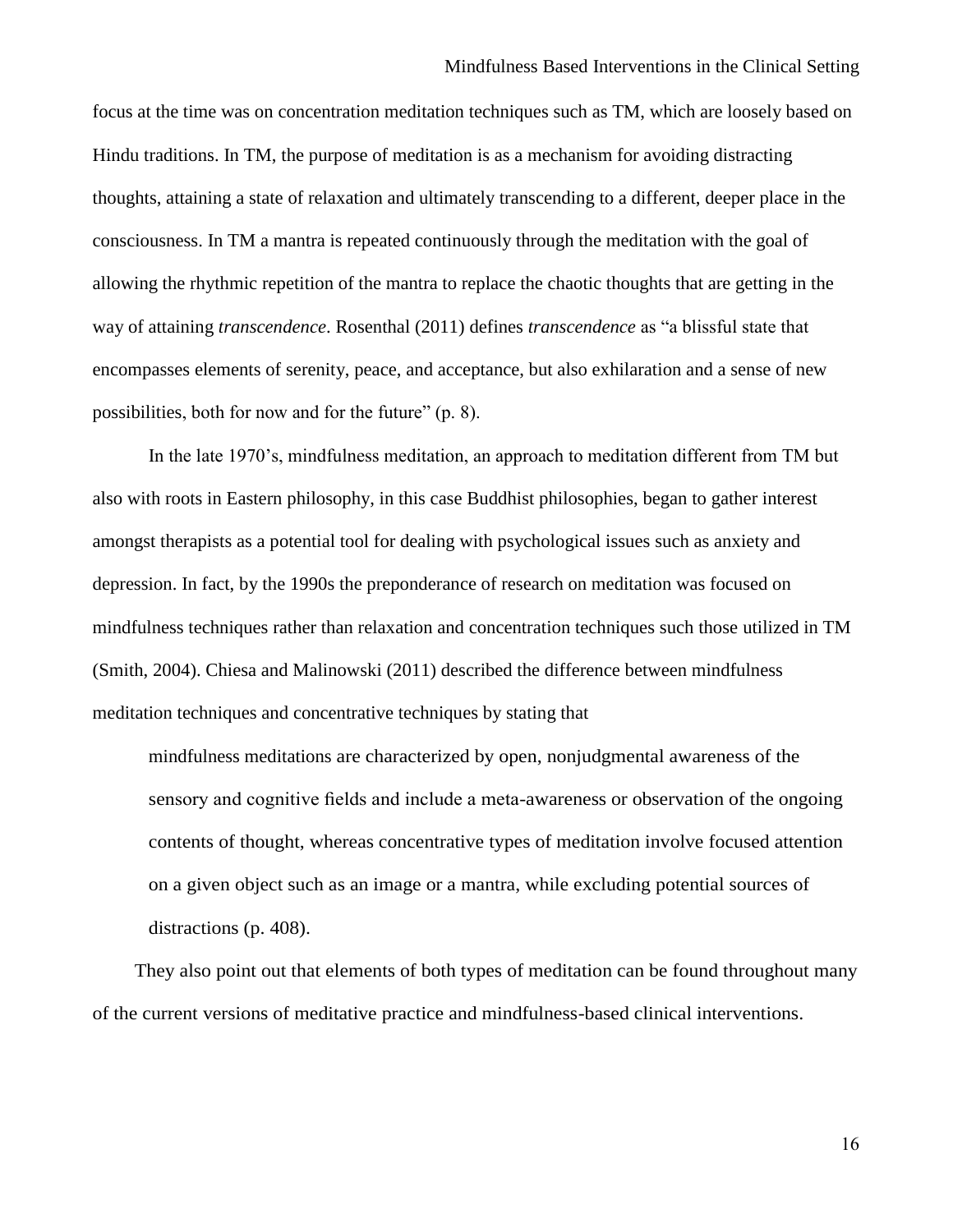# **Buddhist Philosophy**

Current mindfulness meditation practices can be traced most directly to Buddhist philosophies. The basic underpinnings of Buddhist philosophy have been described as articulating

the foundation of human dysfunction and dissatisfaction by enumerating four liberating propositions: 1) Life inherently entails unease, unsteadiness, turmoil, suffering, frustration, anxiety, fear, and dissatisfaction (*duhkha*). 2) This unease resultsfrom craving, attachment, or clinging to our desire that life suit expectations and attempts to force the universe to conform to desires. 3) Relief of suffering results from relinquishing clinging, desire, and attachment to beliefs about phenomena. 4) Understanding the impermanent nature of phenomena combined with mindfulness discipline and methods promote the process of reducing clinging to beliefs. (Kwee, 2010, as cited in McWilliams, 2014, p. 121).

In turn, Buddhist practices such as mindfulness meditation attempt to

deconstruct views of the world and the self in the world, and to cultivate a corrective view that incorporates interdependence, impermanence, and emptiness by contextualizing entities and avoiding reification. The Buddhist philosophy suggests that "cultivating awareness of the present moment, and the process of creating self and identity, helps overcome dissatisfaction and achieve well-being" (p. 121).

The focus of many Buddhist practices is on becoming aware of the breath, physical sensations and feelings and then to be able to "label, acknowledge, experience and let go of their experiences" (Khong, 2003, p.48), thereby reducing suffering.

#### <span id="page-17-0"></span>**Buddhist Philosophy as Incorporated into Mindfulness-based Interventions**

Mindfulness-based interventions (MBIs) incorporate many of these Buddhist philosophical approaches into their practices in a variety of ways. MBIs generally emphasize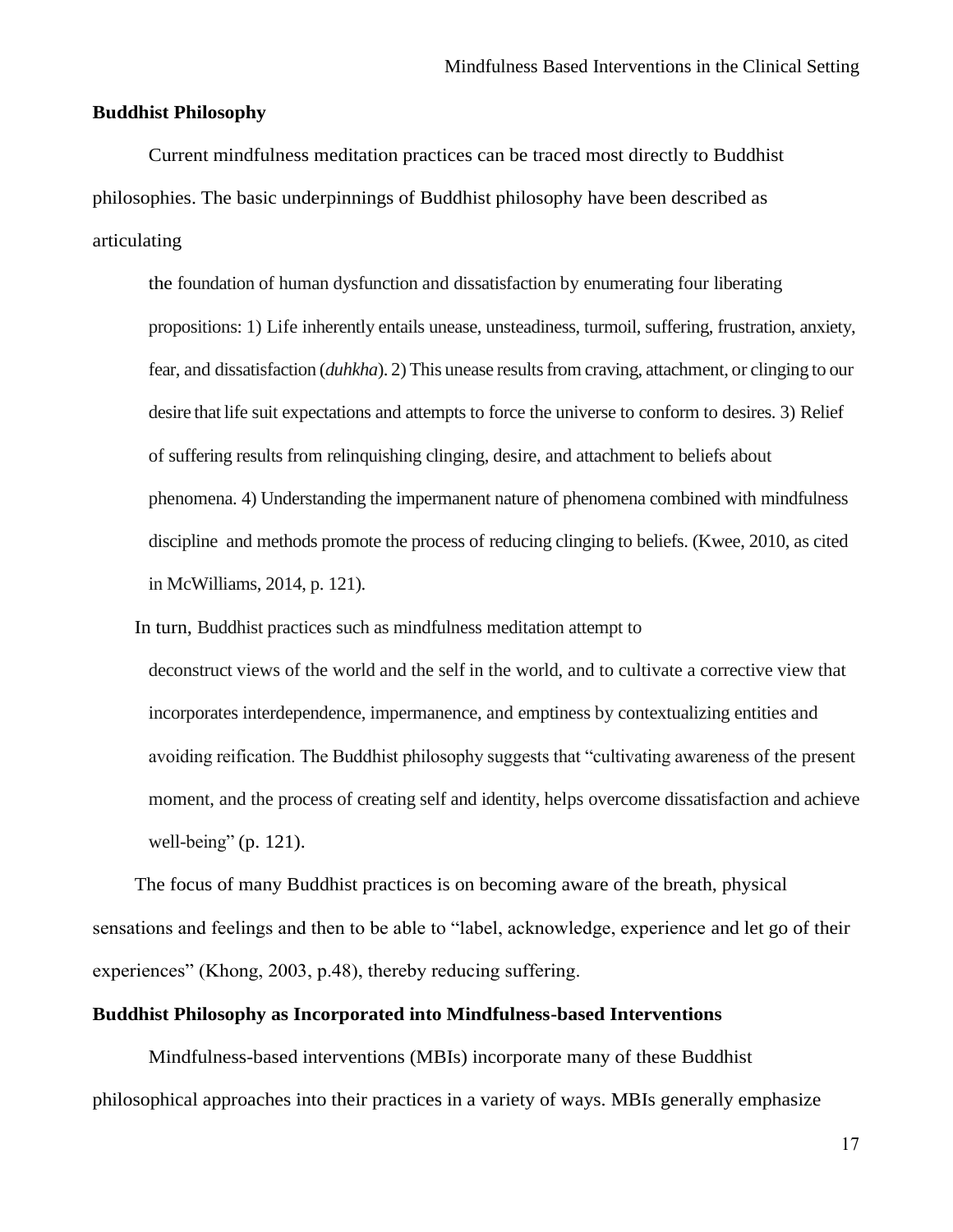#### Mindfulness Based Interventions in the Clinical Setting

techniques that are designed to help clients to gain insight into their thoughts and mental processes through observation and then to learn to accept those experiences as present reality without clinging to them or trying to change them. Closely linked with these techniques are two concepts or ultimate aims that are found in most, if not all, MBIs: awareness and acceptance.

The first step with MBIs is to become aware. Conscious experience has been described as falling into the two categories of thoughts and sensations (McWilliams 2014). Many approaches to psychotherapy focus on the mental processes of clients and attempt to find meaning in the client's experiences and recurring thoughts and beliefs. MBIs, on the other hand, focus on becoming aware of the process of thinking and the context in which the thoughts arise, distinguishing disruptive thoughts and emotions from useful ones. The goal of this awareness of thought process is to help clients recognize "self-perpetuating patterns of ruminative thought" (Segal et al. 2002, p.75). Once the client becomes aware of the maladaptive thought process, it is hypothesized that insight can be gained leading to the potential to learn a more satisfactory way of approaching these thoughts. The other aspect of awareness that is a critical part of MBIs is becoming aware of bodily sensations such as breathing, and of external stimuli such as sights, sounds, smells, tastes as they arise and fall away. While thoughts are one important part of consciousness, they often dominate the person's experience to the point where sensations go largely unrecognized. It is theorized that paying attention to sensations can help one to gather information from all conscious sources, thereby allowing the person to respond to a given situation more appropriately. It is theorized that by paying attention to sensations, the focus on thoughts becomes less prominent which allows awareness to expand and the body, to relax, as there is an emergent acknowledgement and understanding of what is actually going on.

Once there is awareness of both thought processes and sensations, the other critical element in MBIs is acceptance. Acceptance does not mean resignation, it means "noticing what is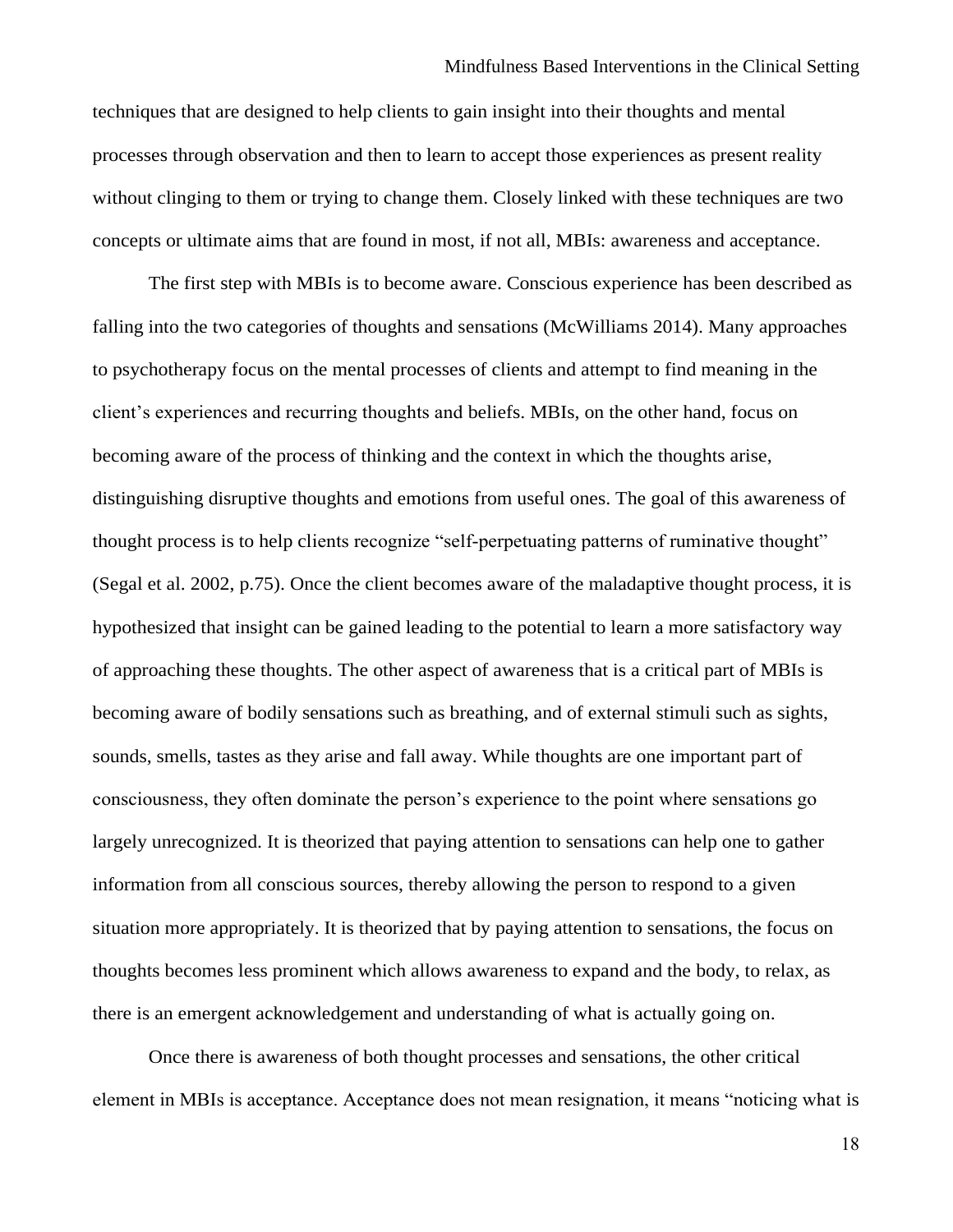going on in the mind and then acknowledging and accepting that rather than trying to change or banish the mind's troublesome thoughts, something that has been generally acknowledged as a futile exercise" (Efran and Soler-Baillo 2008, p. 91). Magid (2008) describes acceptance as "seeing the facts for what they are now and looking forward from there – 'what needs to be done now'?" (p. 110). The ultimate goal is for clients to learn to accept themselves and their lives as they are, without distortion or judgment, leading to an openness to initiate appropriate and realistic changes.

## **Specific Therapeutic Approaches Using Mindfulness**

<span id="page-19-0"></span>Although there are currently countless variations of therapeutic approaches utilizing MBIs, there are two modalities that are widely recognized as the predominant MBIs in current psychotherapy. They are Mindfulness-based Stress Reduction (MBSR) and Mindfulness-based Cognitive Therapy (MBCT). In addition to these two approaches, two others that employ mindfulness techniques, but with less conceptual links to meditation, are Dialectical Behavior Therapy (DBT) and Acceptance and Commitment Therapy (ACT). Each of these modalities will be described in the following section, with a focus on their commonalities and their differences.

### <span id="page-19-1"></span>**Mindfulness-based Stress Reduction (MBSR)**

One of the first researchers to investigate the impact of meditation techniques on the physiological functioning of the body was Herbert Benson, a cardiologist. While studying the effects of stress on conditions such as heart disease and high blood pressure, Benson and his colleagues (Wallace, Benson & Wilson, 1971) observed that meditators seemed to be able to regulate and control physiological aspects of the body's functioning such as heart rate, blood pressure, brainwaves and the production of cortisol and other stress hormones that were previously thought to be involuntary. Benson (1975) ultimately coined the term "The Relaxation Response" referring to the ameliorative effects of meditation on patients. He found that individuals could achieve this response regardless of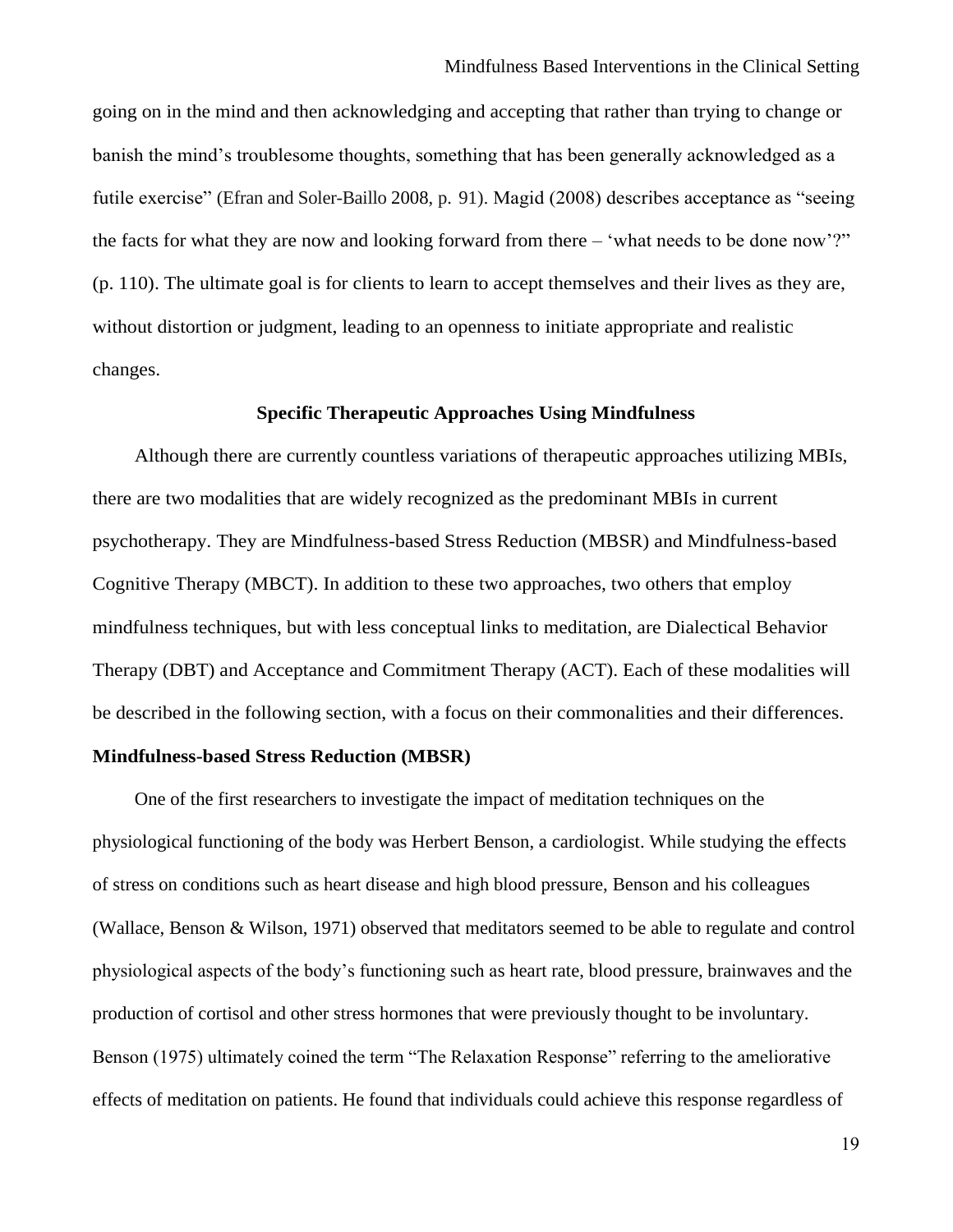the type of meditation practiced, whether or not the meditation had religious underpinnings and the level of experience of the meditator.

The early research on the effects of meditation on stress responses of the body led to the development of the MBSR program at the University of Massachusetts Medical Center in 1979. MBSR has, in turn, provided the basic underpinnings for most of the other MBIs that developed subsequently. MBSR, unlike most of the subsequent MBIs, is overtly rooted in Buddhist philosophies and was conceived by Jon Kabat-Zinn in an effort to integrate Buddhist philosophy and practice with current psychological and medical practice (Chiesa & Malinowski, 2011). It is important to note, however, that MBSR is considered to be a secular intervention and Kabat-Zinn is very clear that the Buddhist teachings and philosophies referred to in MBSR are not meant to be dogmatic tenets or beliefs and that there is no need to change one's religion to participate in an MBSR program (Kabat-Zinn, 2003).

An MBSR program is generally delivered as a structured eight-week course during which the participant is taught to learn to observe situations and thoughts in a nonjudgmental, nonreactive and accepting manner with the goal of changing the participant's relationship with stressful thoughts and events by decreasing emotional reactivity and fostering an impartial cognitive appraisal of what is going on. There are several underlying attitudes that participants in an MBSR program are encouraged to cultivate, many of which are rooted in Buddhist philosophies (Kabat-Zinn, 1990). The first attitude is learning to become non-judgmental and to assume the stance of "an impartial witness to your own experience" (p. 33). The second attitude that is encouraged is patience. Patience is considered to be a form of wisdom and is encouraged to be practiced in the context of developing patience with one's self and one's body. Participants are encouraged to be patient and accept the "wandering tendency of the mind while reminding us that we don't have to get caught up in its travels" (p. 35). The third attitude to be cultivated is referred to as the "beginner's mind". This is based on the premise that a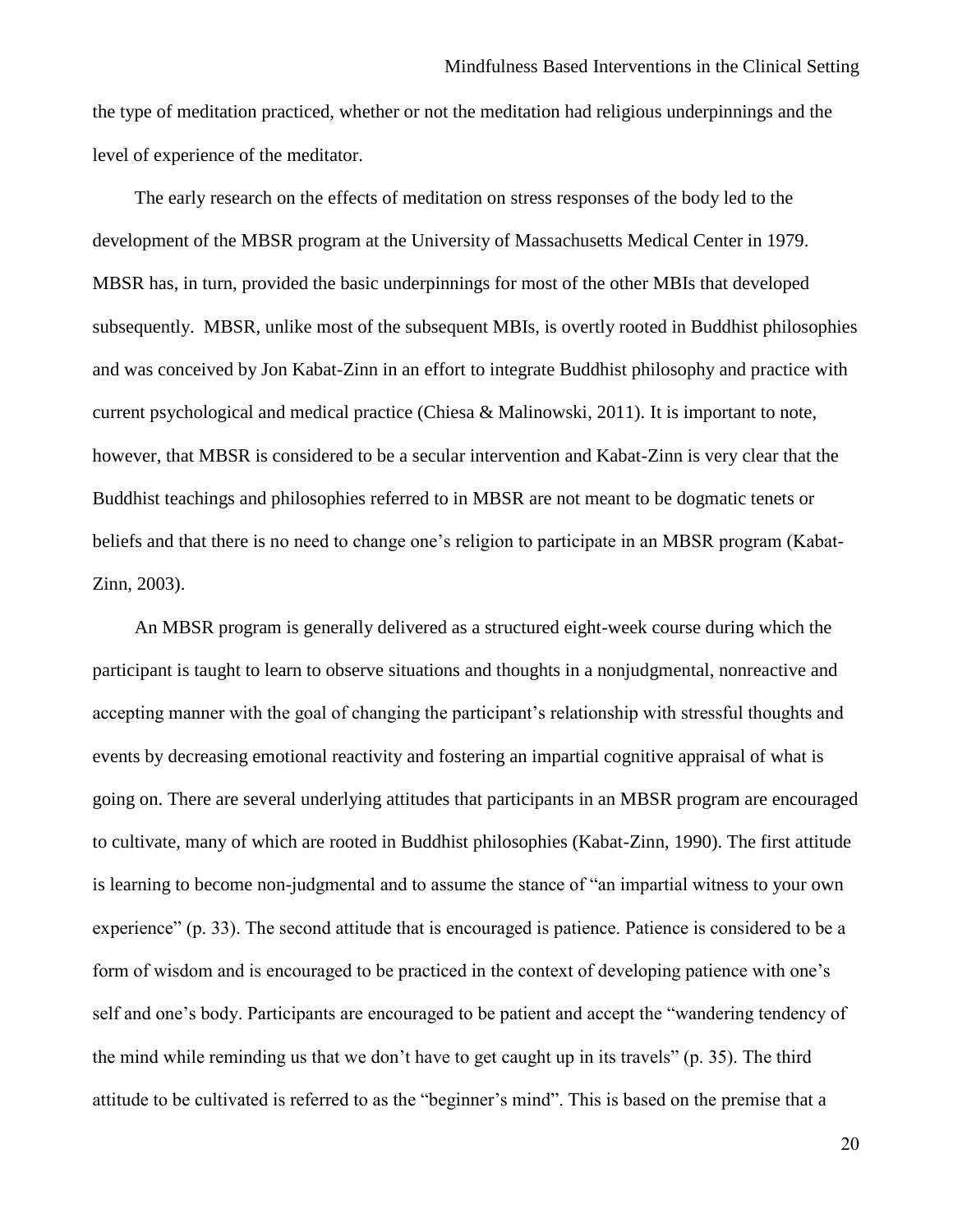person's belief about what they already know can prevent them from being open to seeing things as they really are. The beginner's mind allows the person "to be receptive to new possibilities and prevents us from getting stuck in the rut of our own expertise, which often thinks it knows more than it does" (p. 35). The fourth attitude to cultivate in MBSR is trust in yourself, your intuition and your own authority, rather than always looking outside yourself for guidance. The fifth attitude that is espoused is non-striving. This attitude is meant to allow the person to simply pay attention to what is happening, rather than setting expectations for what should be happening. The sixth attitude is acceptance of the way things are without grasping for them to be different or imposing unrealistic expectations on oneself. The final attitude is letting go or non-attachment, which entails accepting things the way they are and not trying to change what cannot be changed.

The MBSR course involves a combination of lectures, sitting and walking meditations, the body scan, which is designed to reestablish conscious contact with the body, and mindful yoga. There is an emphasis on self-care and self-compassion and participants are expected to practice mindful meditation practices daily between sessions.

# <span id="page-21-0"></span>**Mindfulness-based Cognitive Therapy (MBCT)**

Beginning in the 1980s, research began to demonstrate that depression was not a condition that could simply be treated once but rather, in many cases, it was a recurring illness that often recurred multiple times over the course of a person's life (Segal, Williams & Teasdale, 2002). MBCT was developed by Segal et al. in the 1990's as a method for the prevention of relapses of major depression. MBCT is based largely on MBSR, with the addition of elements of Cognitive Behavioral Therapy (CBT) being combined with the mindfulness practice. The approach has many of the same elements as MBSR but includes additional teaching about how to recognize a deteriorating mood with the aim of disengaging from self-perpetuating patterns of ruminative, negative thought that contribute to depressive relapse, which are based on CBT principles. MBCT also includes supporting clients to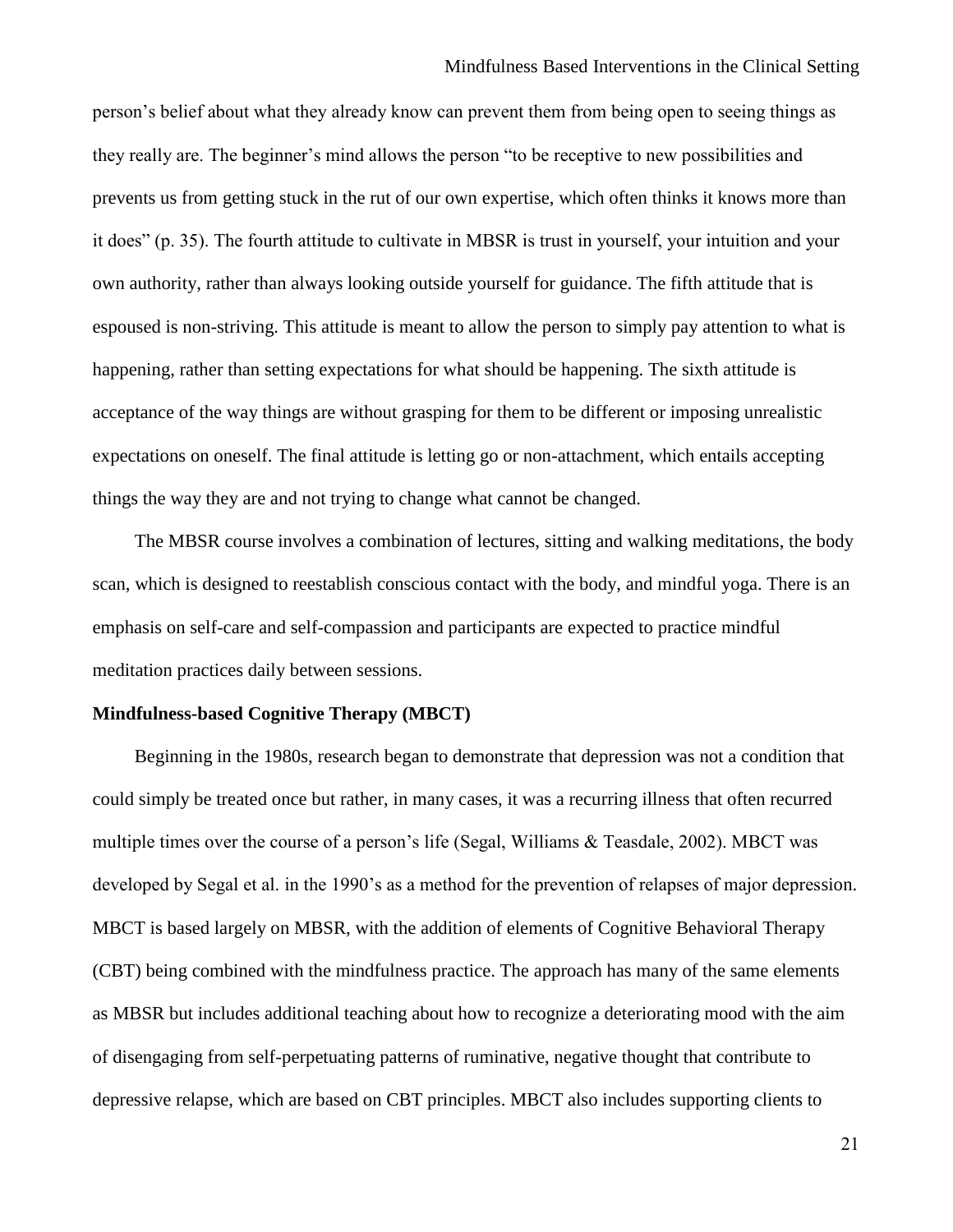mindfully take part in activities that enhance general well-being such as listening to music, taking a walk or taking a bath. Unlike CBT, MBCT places little emphasis on changing or altering thought content, instead focusing on increasing awareness of the person's relationship to their thoughts and feelings and learning to regard them as "mental events rather than as aspects of the self or direct reflections of the truth" (Sipe & Eisendrath, 2012, p. 64).

# <span id="page-22-0"></span>**Dialectical Behavior Therapy (DBT)**

DBT was developed by Marsha Linehan (2015) as a treatment approach for patients with borderline personality disorder, many of whom were suicidal. She developed the approach after noting that standard CBT treatments focused on assisting patients to change their thoughts, feelings and behavior, which was often unsuccessful with these types of patients who, in contrast, often felt invalidated and criticized by the approach. On the other hand, a treatment based solely on acceptance invalidated the seriousness of the patient's situation and the urgent need for change. Although DBT has a strong focus on developing a sense of mindfulness, the goal of that mindfulness is somewhat different from the goals of MBSR and MBCT. In DBT, "the ultimate goal of the therapy is not to achieve an objective distance from one's experience, but rather to enter into, participate in, and become "one with" experience" (Lynch, Chapman, Rosenthal, Kuo & Linehan, 2006, p.463). In DBT, the practice of mindfulness is focused on developing the behavioral skills of observing, describing and participating in one's actions and experiences, in a nonjudgmental manner with a focus on effective behavior. Mindfulness in DBT also involves radically accepting the current situation and a willingness to enter into life with awakeness and awareness. The ultimate goals of the developing the mindfulness skills are to assist patients to "increase their conscious control over attentional processes, achieve a "wise" integration of emotional and rational thinking and to experience a sense of unity with themselves, others and the universe" (p. 463). Mindful meditation practices and an attitude of mindfulness are taught to accomplish these goals and to assist BPD patients to control emotional over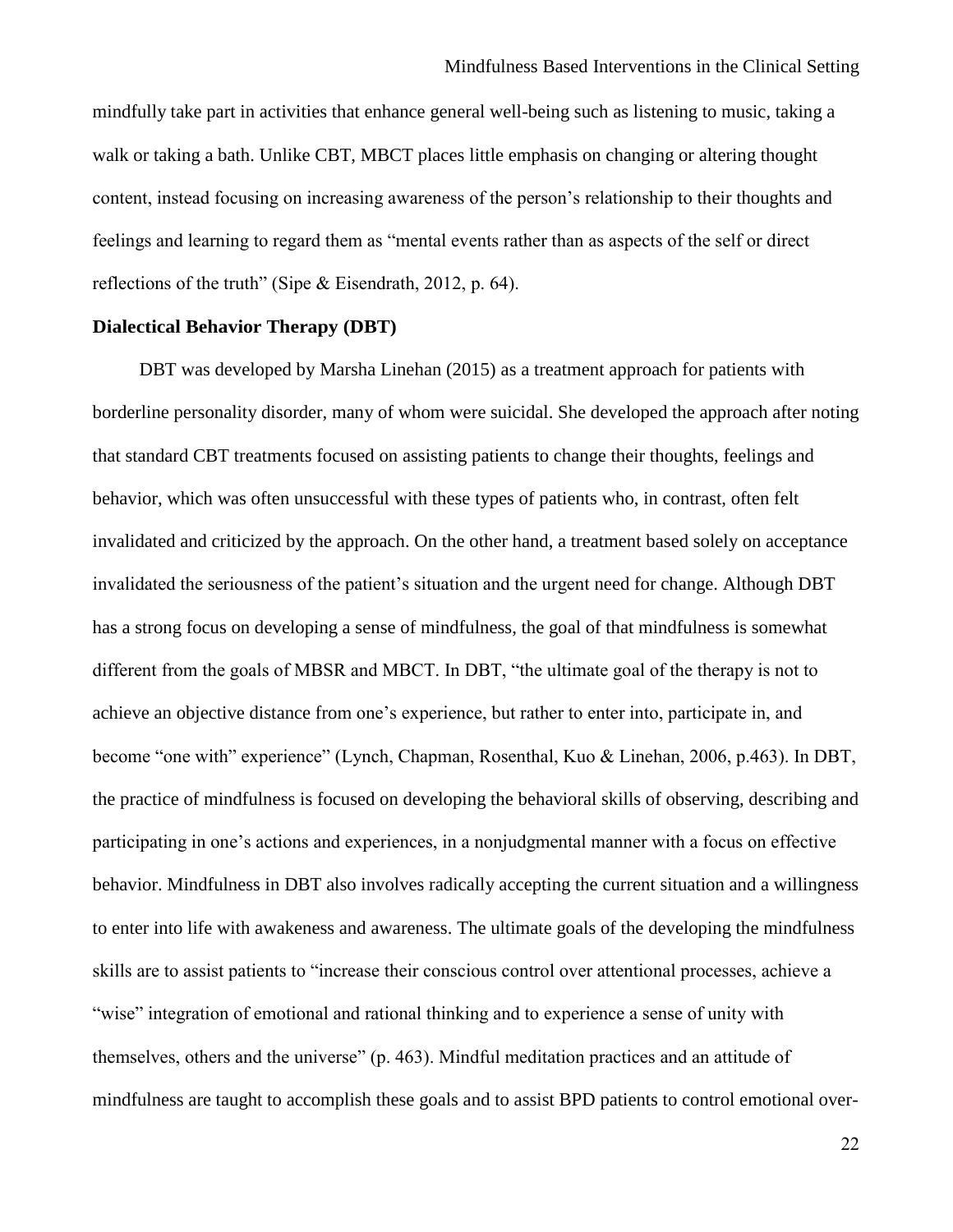activity and to avoid negative self-judgements, two very common experiences that cause difficulty for such patients.

# <span id="page-23-0"></span>**Acceptance and Commitment Therapy (ACT)**

The final approach that is considered to be an MBI is Acceptance and Commitment Therapy (ACT). Although ACT treatment methods are not described in terms of mindfulness or meditation, it is often included in discussions about MBIs because so many of its strategies are consistent with mindfulness approaches (Baer, 2003, p. 128). ACT was developed by Steven Hayes in the mid-1980's as a treatment for depressed and anxious adults (Hayes, Strosahl, & Wilson, 2012). ACT was based on CBT principles but shifted the focus from challenging or trying to control negative emotions or cognitive distortions to simply noticing and accepting them. The six core principles of ACT are being in the present moment; detaching from thoughts, images and memories; accepting and making room for all feelings, sensations, urges and emotions; assessing what is valued and what truly matters; and finally taking action based on those reflections. The goal is to develop healthy and functional alternative beliefs to replace the core dysfunctional beliefs that are not working. Since its inception, ACT has expanded and become a popular treatment approach for adolescents with anxiety and depression, as well as adults.

#### **Conclusion**

<span id="page-23-1"></span>In this chapter, a general overview of the subject of the clinical application of MBIs was undertaken. The history and evolution of mindfulness and mindfulness meditation practices used in clinical applications was reviewed, including the influence of Buddhist philosophies on the current practice of MBIs. Specific therapeutic interventions that utilize a mindfulness-based approach were discussed, including a discussion of the similarities and differences between the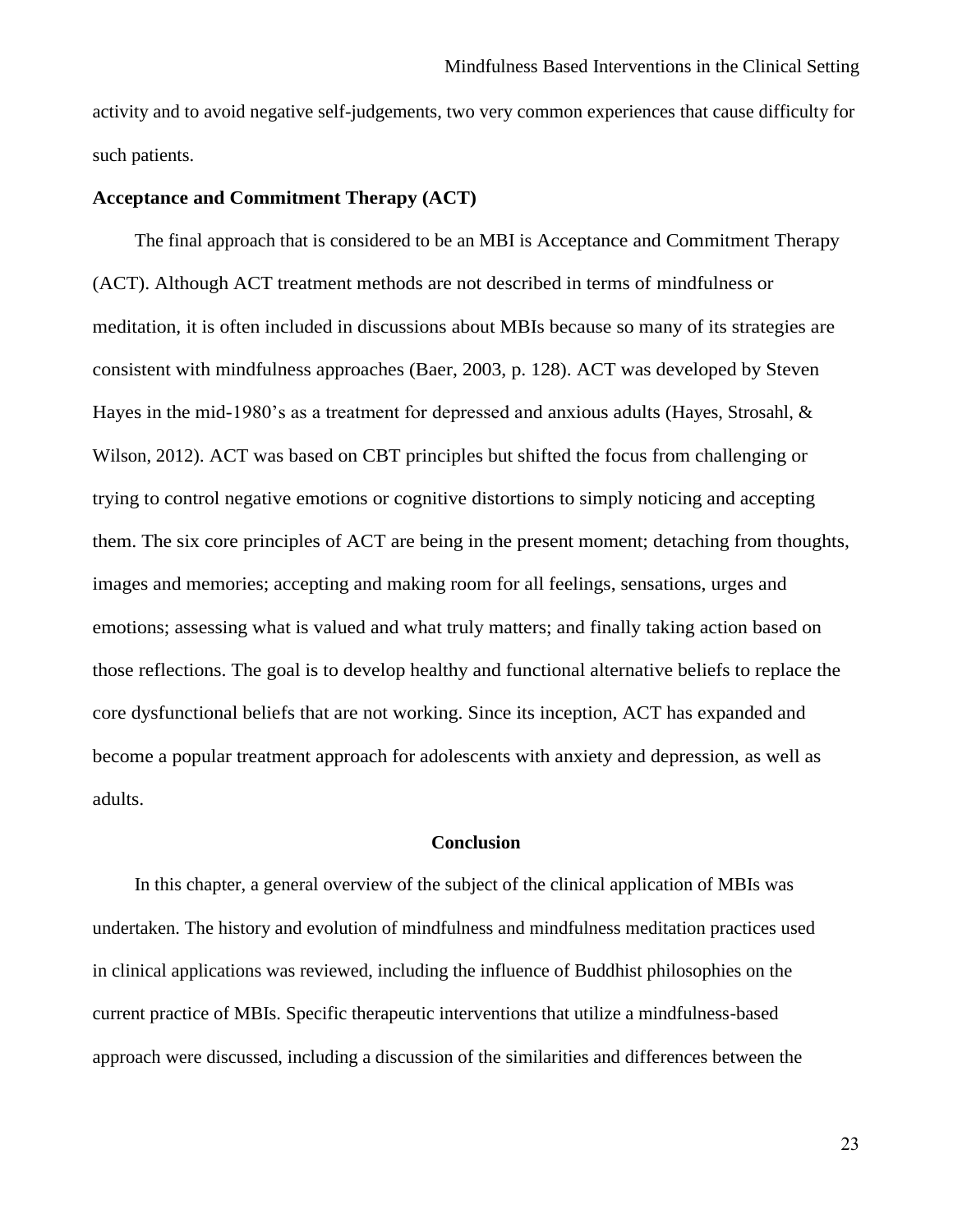approaches. Discussion with respect to research into the physiological effect of MBIs, and their effectiveness in a variety of clinical applications, will be undertaken in subsequent chapters.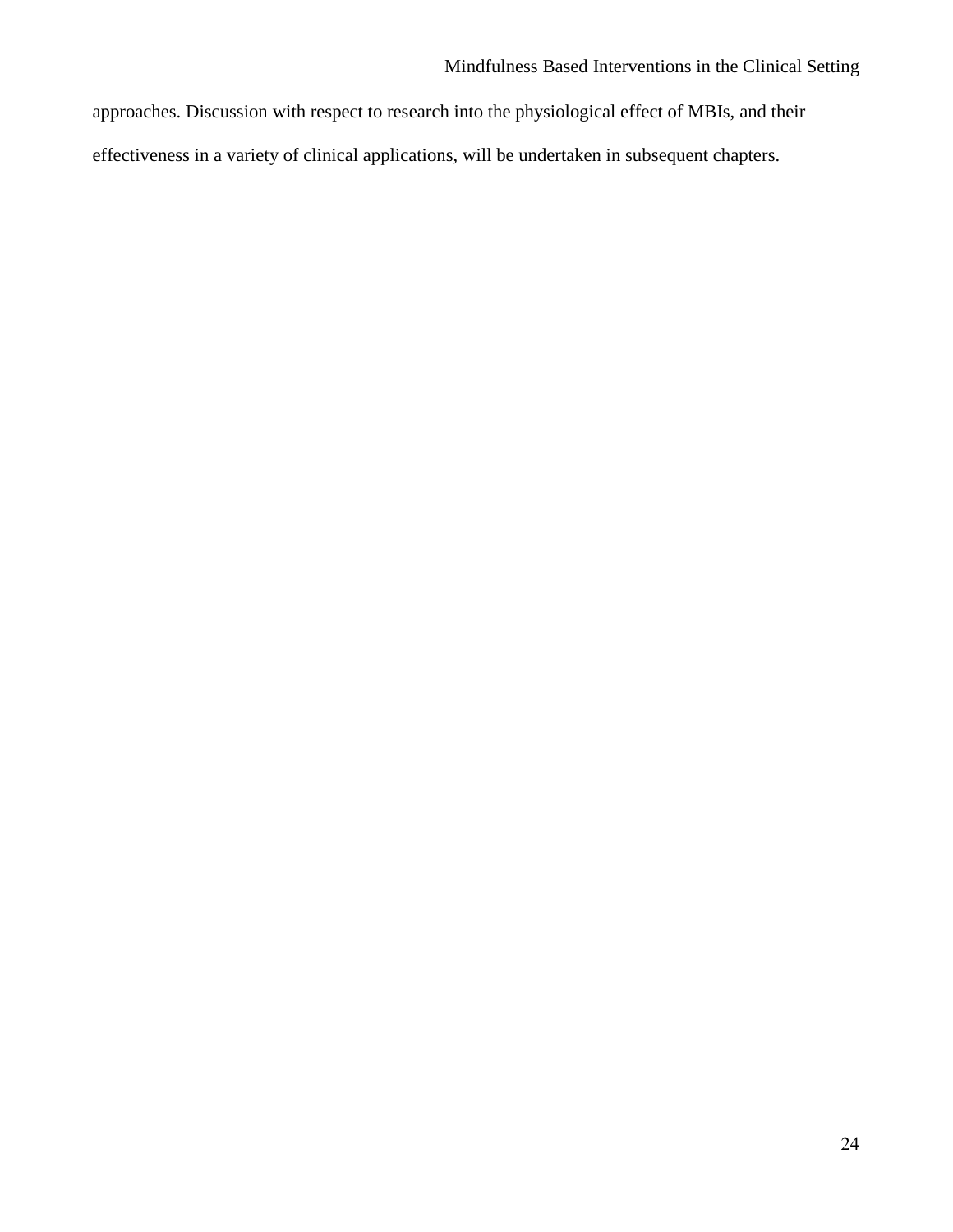## **CHAPTER 3: LITERATURE REVIEW PART 2**

# **Introduction**

<span id="page-25-1"></span><span id="page-25-0"></span>In the previous section of the literature review, the origins of mindfulness practice were reviewed, along with the evolution of the therapeutic use of mindfulness meditation practices. Some of the most commonly known therapeutic modalities using a mindfulness-based approach were also discussed. In this second section of the literature review, research with respect to the clinical application of mindfulness-based interventions (MBIs) to specific psychological and medical conditions will be discussed. This chapter will be focused on the results and conclusions found in studies that examine the effectiveness of MBIs in a variety of contexts. Although there are many clinical modalities that utilize some aspects of mindfulness in their approach, research with respect to the efficacy of Mindfulness-based Stress Reduction (MBSR) and Mindfulness-based Cognitive Therapy (MBCT), two modalities with many similar attributes, will be the main focus of this review. A review of the research with respect to the physiological effects of mindfulness meditation on the brain and the findings of meta-analytic studies will be explored in a subsequent chapter of this thesis.

### **Relapse Prevention for Depression**

<span id="page-25-2"></span>Depression has been identified as a major cause of disability throughout the world (Ferrari et al., 2013). Not only is depression a potentially debilitating illness when it first occurs, it is also known to have a recurring and relapsing course that can last throughout a person's life. It has been estimated that the risk of experiencing a relapse of depressive symptoms following a depressive episode ranges between 50 and 80 percent (Richards, 2013). This recurring aspect of this disease and the debilitating effects of relapse on the people suffering from it have led to an increased focus on interventions that will effectively prevent relapse or recurrence of the depression in those individuals at highest risk (Kuyken et al., 2015). Although anti-depressive medications have been found to be effective in preventing relapse of depression in some situations, they are not always appropriate or effective, and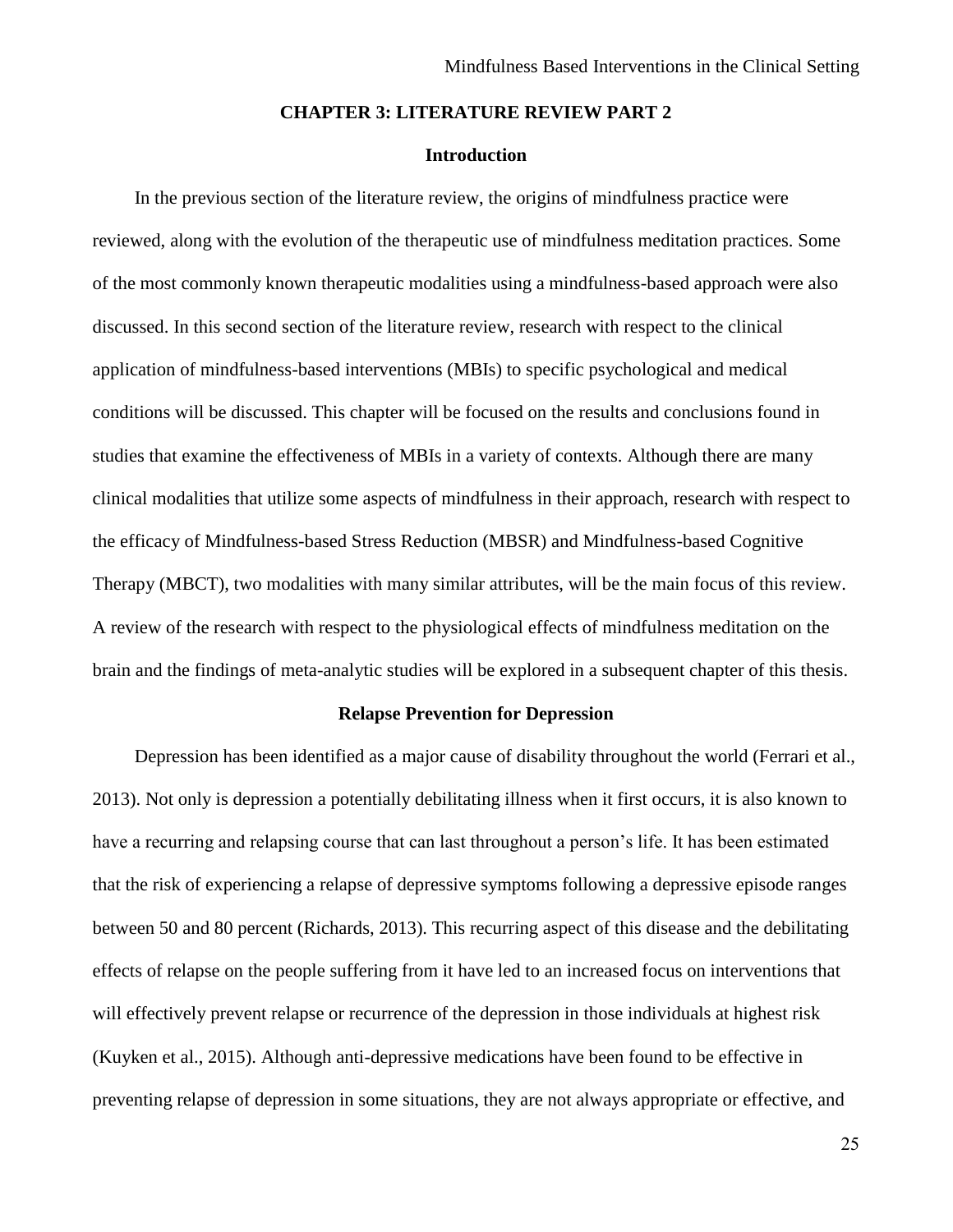#### Mindfulness Based Interventions in the Clinical Setting

are dependent on the compliance of the individual taking the medication. Anti-depressant medications are also only effective for as long as they are taken and so are not always seen as a long term solution (Shallcross, 2015). These factors led to a search for a non-medicinal, long term solution for recurrent depression and ultimately, the development of Mindfulness-based Cognitive Therapy (MBCT).

MBCT is a psychosocial intervention designed to assist people with recurrent depression, and the anxiety associated with depression, to stay well over the long term (Segal, Williams &Teasdale, 2013). MBCT combines aspects of Cognitive-behavioral Therapy (CBT) for depression with the Mindfulness-based Stress Reduction (MBSR) program developed by Jon Kabat-Zinn in 1990 (Williams, Russell & Russell, 2008). MBCT teaches individuals who are in remission from recurrent major depression to become more aware of, and relate differently to, their thoughts, feelings and bodily sensations in order to resist activating the "self-denigrating depressogenic thinking similar to those that prevailed in preceding episodes [of depression]" (Williams, Russell & Russell, 2008, p. 524).

There have been many studies conducted into various aspects of the impact of MBCT on the recurrence of a depressive episode in individuals diagnosed with recurrent depression. The premise that MBCT could be helpful in preventing relapse of recurrent depression was supported in a study conducted by Teasdale et al. (2000). This study found that patients taking part in an MBCT course had a 40 percent relapse rate in the following year, as opposed to a 66 percent relapse rate for those receiving "treatment as usual" (TAU)(p. 622). These results were replicated in a second study (Ma & Teasdale, 2004), but were not fully supported in a subsequent study in 2010 (Bondolfi et al., 2010). In Bondolfi's et. al. study, the length of time before relapse occurred was prolonged when compared to those receiving TAU but the rate of relapse was the same. This study was acknowledged to be limited by being a retrospective study.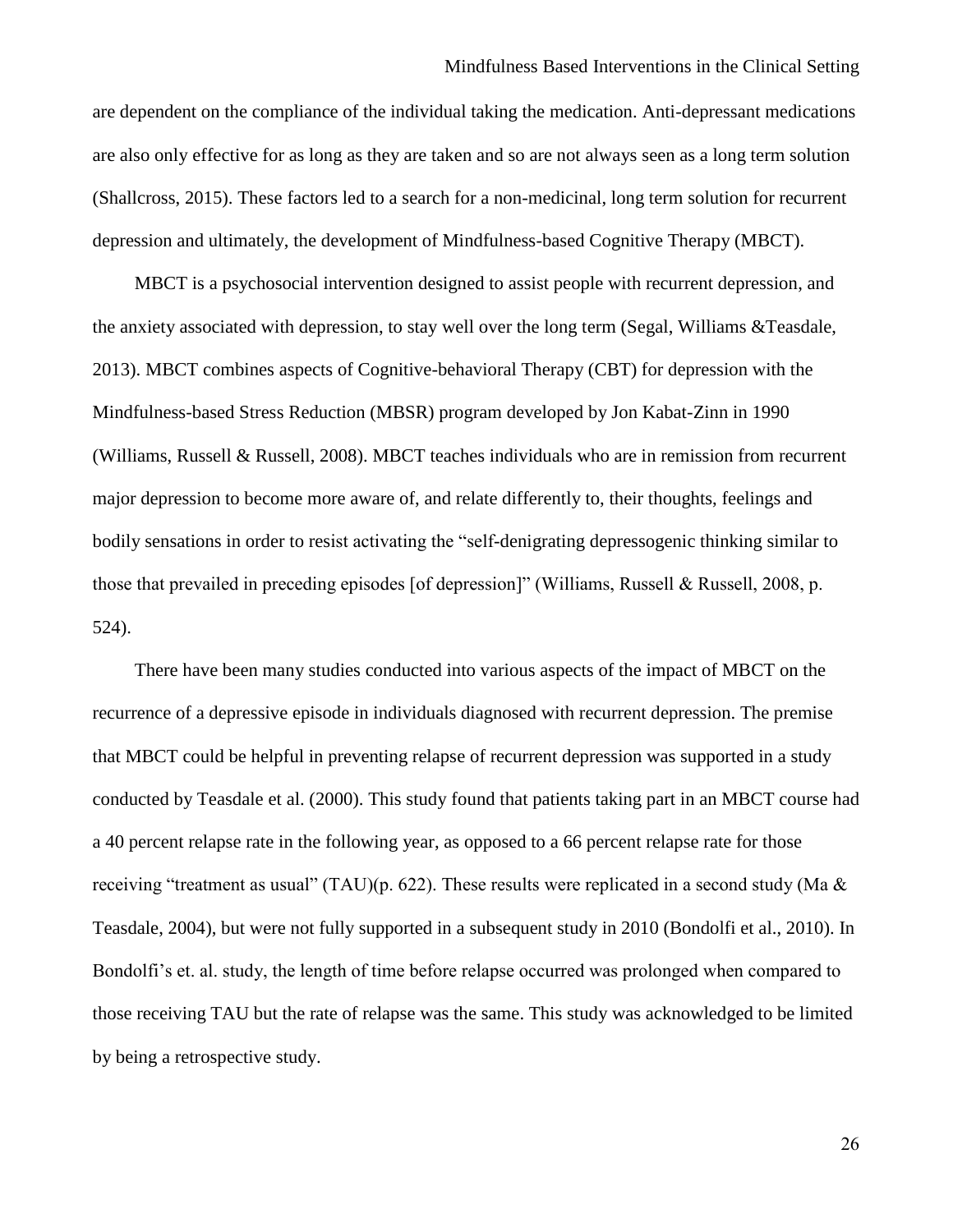Another study that took place in 2008 examined the response of individuals with recurrent depression currently taking anti-depressant medication (ADM) along with an 8-week MBCT class to those individuals being treated with ADM alone (Kuyken et. al, 2008). In this study all participants had a history of three or more previous episodes of depression, had been treated with ADM for at least the past six months and were currently in either full or partial remission from the most recent episode of depression. Participants were randomly assigned to either the group attending the 8-week MBCT class or the control group being treated with ADM alone. Both groups were followed at three-month intervals for fifteen months. The results indicated that the MBCT group experienced comparable results for depression relapse to those using ADM alone but "superior outcomes concerning residual depressive symptoms, psychiatric comorbidity, and the physical and psychological domains of quality of life" (p. 975). In addition, it was noted that 75 percent of the MBCT group discontinued their use of ADM by the end of the study. The authors concluded that MBCT was a promising approach to the prevention of depressive relapse but conceded that further studies were required to study the effects of other methods of psychosocial approaches to relapse prevention. They further conceded that the fact that participants in the MBCT cohort were encouraged to taper off, or discontinue their use of ADM, these facts made it more difficult to draw specific conclusions about the impact of either the ADM, MBCT or both on relapse prevention. There was a suggestion that future studies may find that the combination of ADM and MBCT might be most efficacious approach to long term relapse prevention.

A subsequent study (Segal et al., 2010) reviewed the rates of relapse of depression for patients in remission between those receiving a course in MBCT alone, maintenance ADM alone or placebo. Some of the patients in the MBCT group had taken ADMs but had stopped taking them prior to beginning the MBCT sessions. This study concluded that patients receiving MBCT were approximately equivalent to those taking ADM in terms of the risk for relapse of depressive symptoms. Those patients in the study who received placebo were significantly more likely to suffer a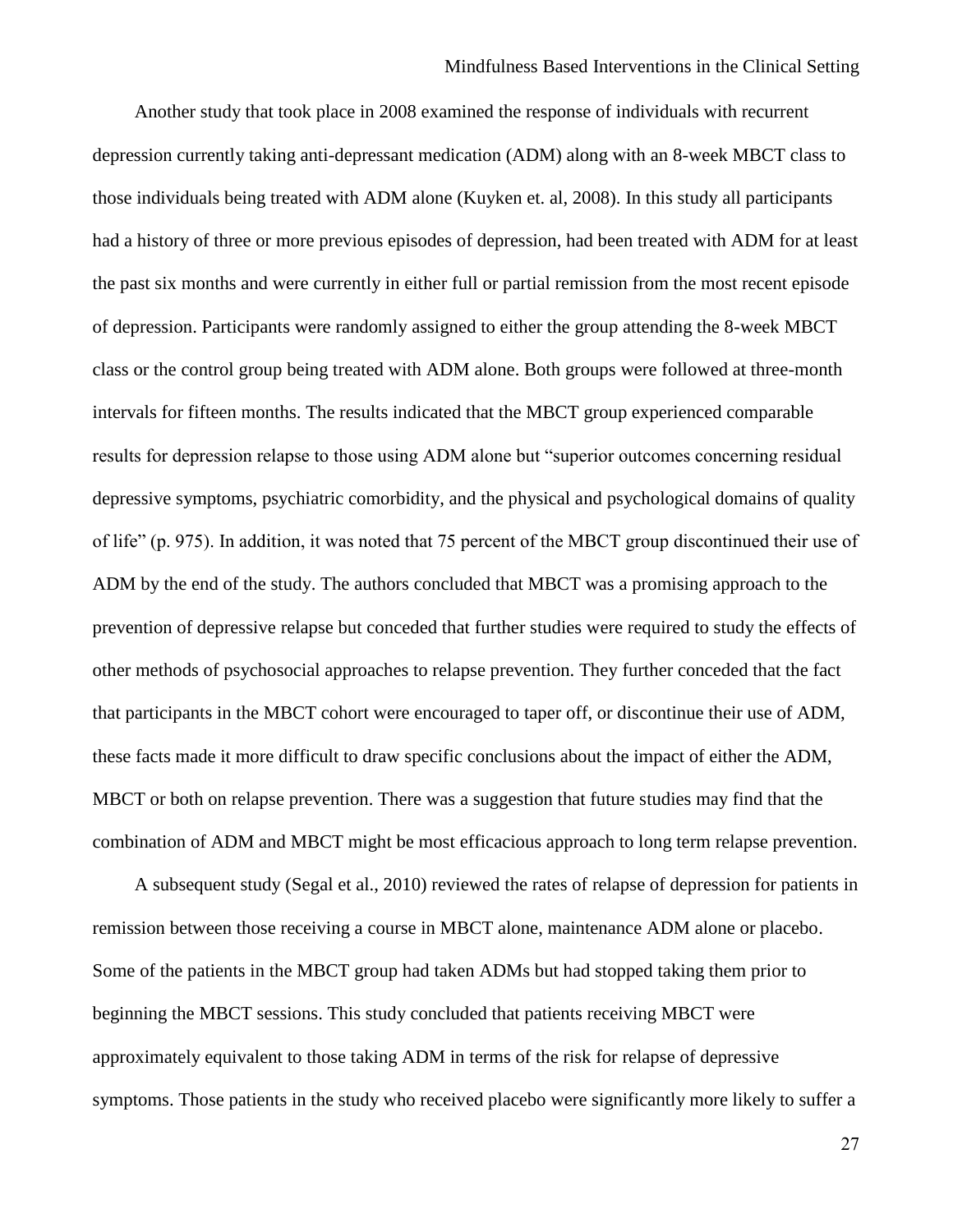relapse of their depressive symptoms, particularly if their depressive remission was deemed to be unstable. The results for patients who were considered in stable remission were not significant between the groups. The results of this study are therefore less clear due to the variability of the stability of the remission of the participants.

One of the most recent studies designed to assess the impact of MBCT as compared to ADM treatment on prevention of depressive relapse was published in 2015 (Kuyken et al., 2015). This study was somewhat larger than many previous studies and randomly assigned patients who had experienced three or more episodes of depression, were currently in remission and who were on a maintenance dose of ADM to one of two groups. Participants were randomly assigned to either a group attending an MBCT course or being maintained on ADM alone. The results of this study indicated that there was no evidence that MBCT in addition to ADM was superior to ADM alone in preventing relapse in individuals at risk for recurrence of depression. It did indicate, however, that both treatments associated with "enduring positive outcomes in terms of relapse or recurrence, residual depressive symptoms and quality of life" (p.63). Another recent study concluded that MBCT did not have superior results when compared with an active control condition that involved supportive group therapy of a similar structure and length as the course of MBCT (Shallcross et al., 2015). The findings also indicated that both the supportive group therapy and MBCT were effective for preventing depression relapse, reducing depressive symptoms and improving life satisfaction.

Overall, studies have consistently demonstrated that MBCT is at least somewhat beneficial in preventing relapse and reducing depressive symptoms in recurrent depression but there continues to be outstanding questions with respect to whether MBCT is superior to other modalities. Further studies may shed further light on this issue.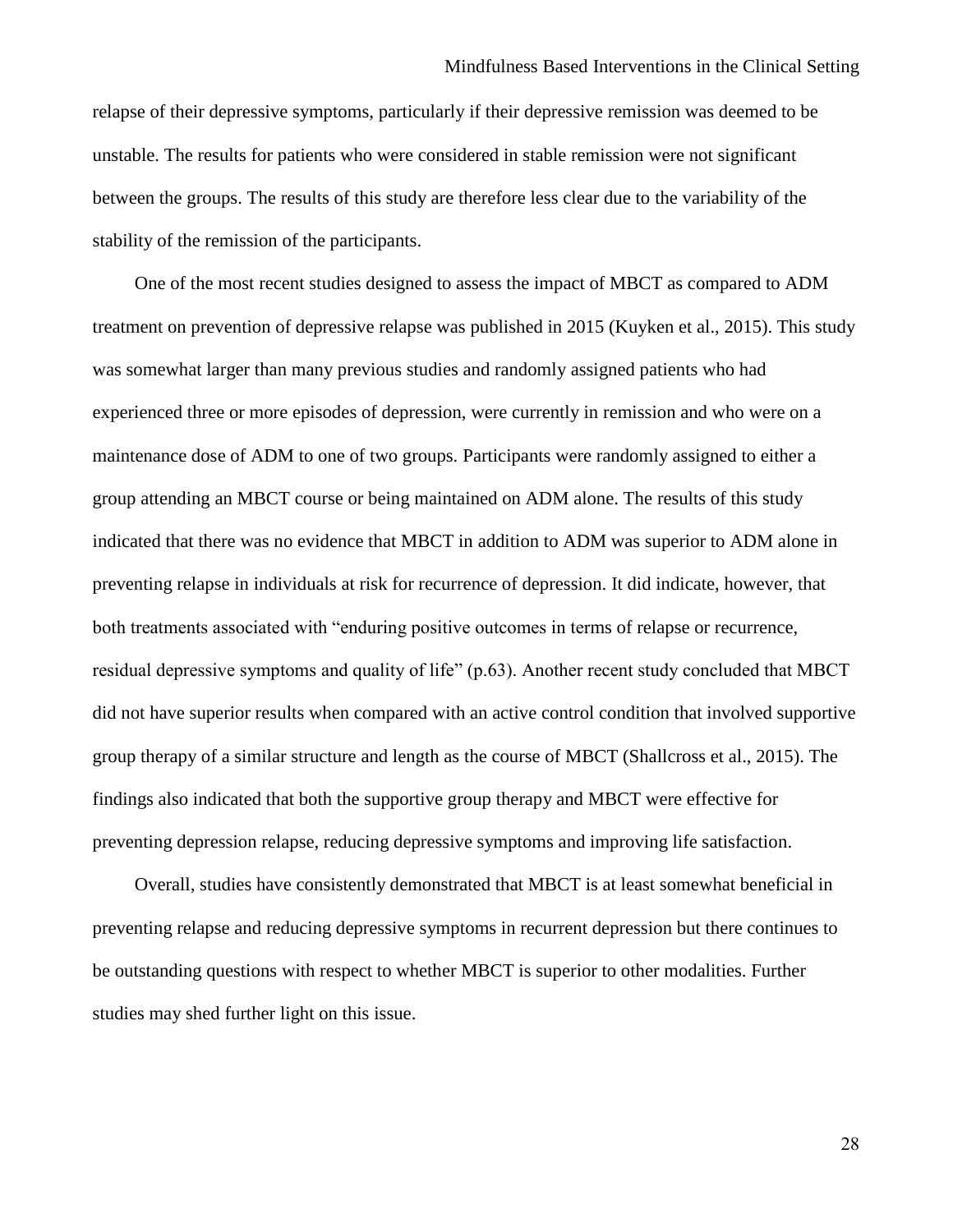# **Treatment of Depression**

<span id="page-29-0"></span>MBCT was designed specifically to address the issues faced by individuals with recurrent depression, particularly with respect to avoiding or delaying symptoms of relapse but it was not originally thought to be suitable for those experiencing an acute episode of depression (van Aalderen et al., 2012). The intensity of negative thinking and difficulty with concentration often experienced during acute depressive episodes was originally thought to preclude the ability to acquire attention control skills that were central to the application of MBCT (Segal, Williams & Teasdale, 2002). Individuals experiencing a current episode of depression were therefore generally excluded from earlier MBCT studies (Teasdale et al, 2000; Ma & Teasdale, 2004). More recently, however, researchers began to question whether MBCT may also be effective in addressing symptoms experienced during a depressive episode, in addition to those symptoms that were thought to lead to a relapse during remission. Results from three relatively small, non-random, uncontrolled studies suggested that depressed patients who took part in courses of MBCT were less depressed at the end of the course (Kenny & Williams, 2007; Eisendrath et al, 2008; Barnhofer etal, 2009). One of the first randomized and controlled studies to purposefully include patients who were currently acutely depressed in the cohort being studied was published in 2012 (van Aalderen et al., 2012). In that study, the effects of MBCT plus TAU were compared to TAU alone, with patients who had experienced three or more previous depressive episodes. The difference between this study and most previous studies is that patients who were currently experiencing depressive symptoms were not excluded from the study but rather were identified as a separate group with the purpose of assessing the efficacy of MBCT on those patients who were not currently in remission. The results of this study indicated that the MBCT plus TAU group reported less depressive symptoms, worry and rumination after treatment than the TAU alone group. What was of particular interest with these results was that the reduction of depressive symptoms was comparable for those who were, and those who were not, experiencing a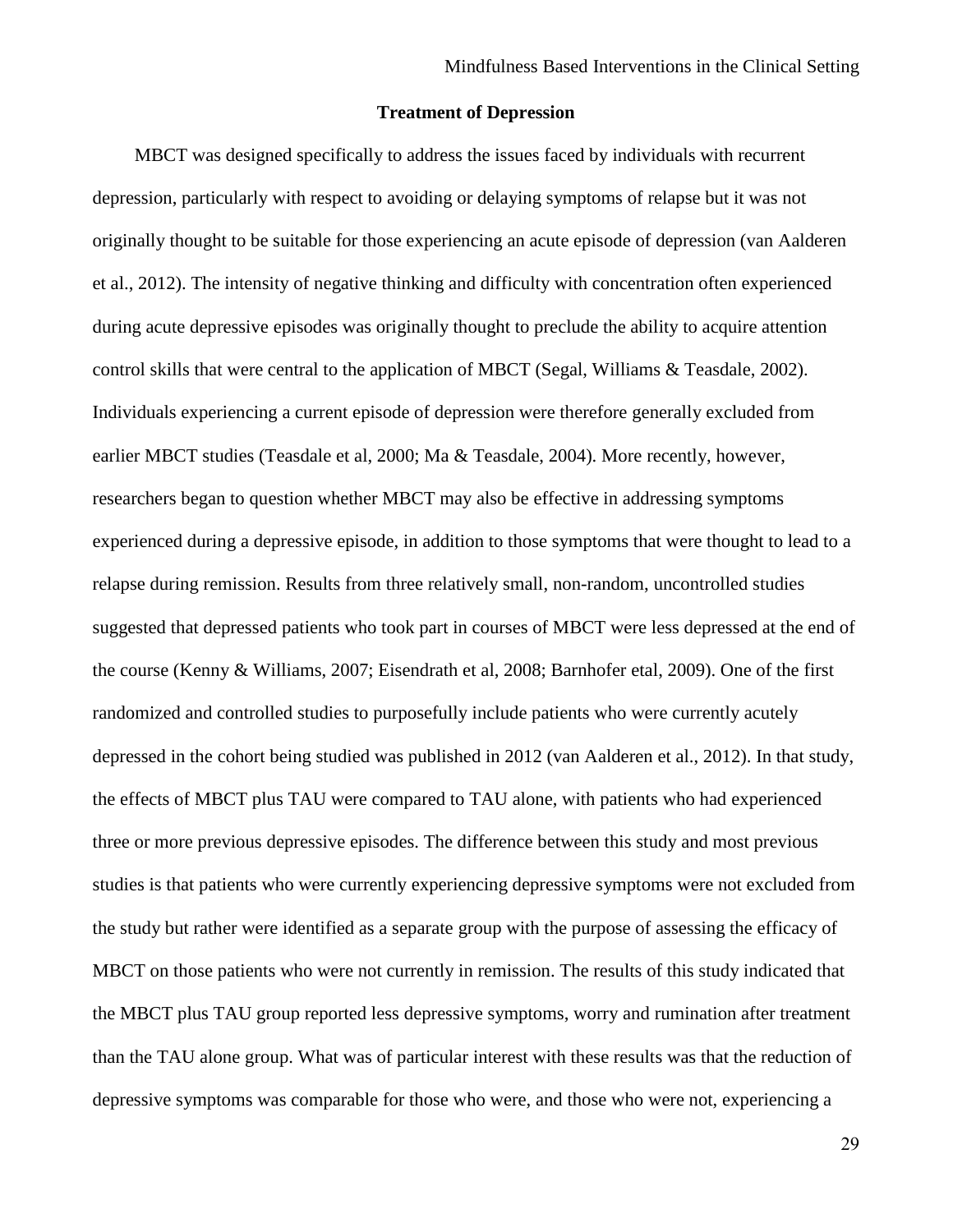current episode of depression. It was suggested that the decrease in depressive symptoms was mediated by decreased levels of rumination and worry for both groups.

Another recent study that applied MBCT to currently depressed individuals focused on a group of elderly people who were experiencing symptoms of long term bereavement distress including chronic depression and complicated grief (O'Connor, Piet & Hougaard, 2014). This study was nonrandomized and compared groups who completed an MBCT course to those in a wait list control group. The results of this study indicated that depressive symptoms were significantly decreased in the MBCT group at the end of treatment, in comparison to the control group. Although these results are promising, it should be noted that the sample size was small.

Two studies assessing the efficacy of MBCT on currently depressed patients have been published in 2015. The aim of the first study was to investigate the efficacy of MBCT as a monotherapy for the treatment of acute depression, compared to the monotherapy of sertraline, an ADM (Eisendrath et al., 2015). The results of this study indicated that both treatments were equally effective in reducing symptoms of depression and that both cohorts showed significant improvement in depression ratings. This study was limited by a small sample size and non-random design but raises the possibility that MBCT may be a viable alternative to ADM in the treatment of acute depression. The other research on the subject published in 2015 was a randomized and controlled study that compared the efficacy of MBCT plus TAU, to a group version of the cognitive behavioral analysis system of psychotherapy (CBASP) plus TAU, in treating chronically depressed patients. The control group received TAU. There were some mixed results as to whether MBCT was equally effective to TAU or superior to TAU in reducing depressive symptoms, but the overall results of the study indicated that MBCT was no more effective at treating depressive symptoms than TAU. CBASP, on the other hand was found to be consistently more effective than TAU at reducing depressive symptoms.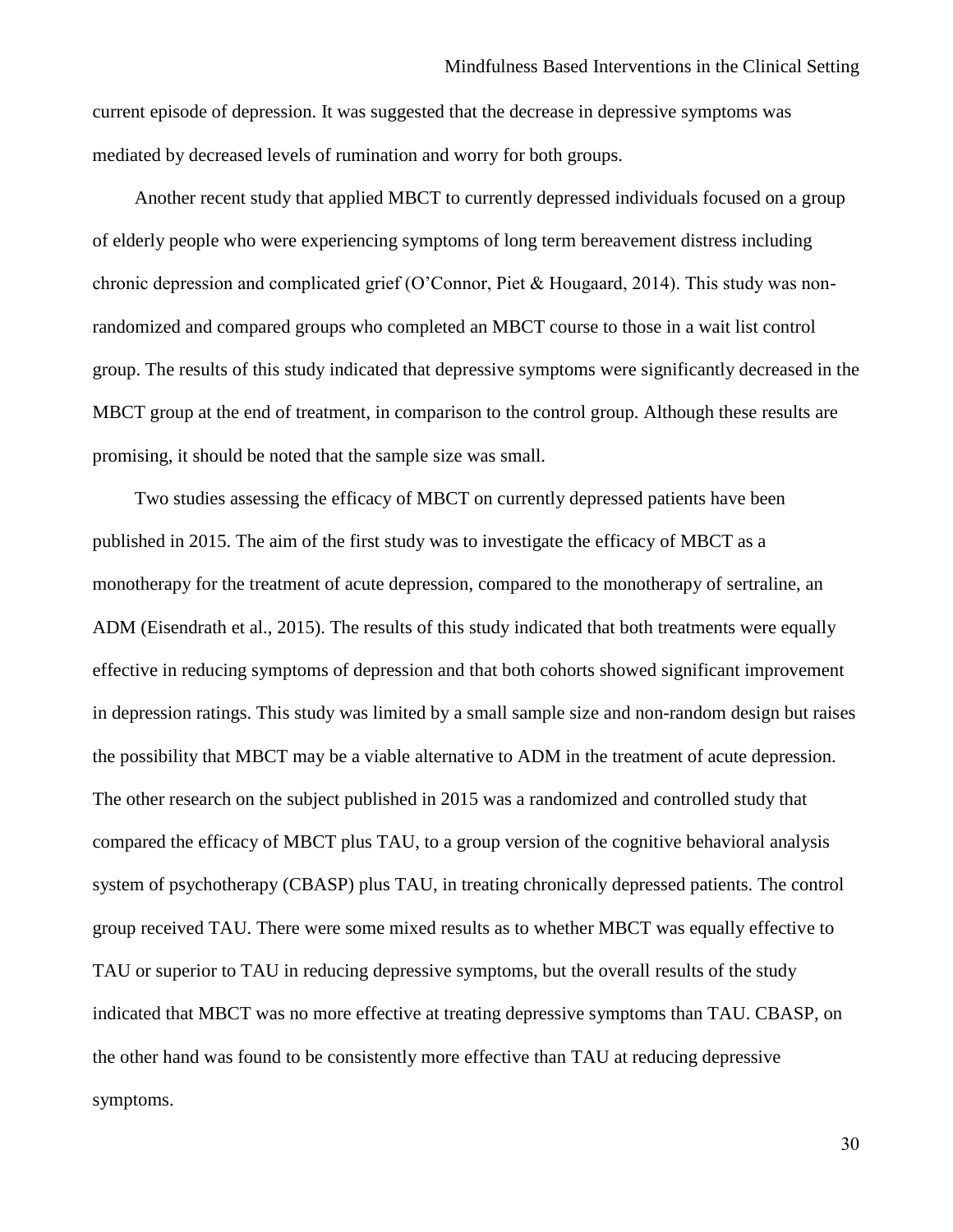It should be noted that MBCT was found to be at least equal to TAU in all of the studies reviewed. In light of the somewhat mixed results to date with respect to the superior effectiveness of MBCT in treating current depressive symptoms, however, further research is required to draw any conclusive conclusions.

#### **Treatment of Anxiety**

<span id="page-31-0"></span>Although the treatment of anxiety through MBIs is often studied in the context of a symptom that often accompanies depression (Finucane & Mercer, 2006; Desrosiers, Vine, Klemanski, & Nolen‐ Hoeksema, 2013), some studies have endeavored to study the effectiveness of MBIs specifically in the context of the treatment of anxiety and anxiety disorders (Jazaiera, Goldin, Werner, Ziv & Gross, 2012). One of the first studies to address this issue was conducted in 1992 by Jon Kabat-Zinn and his colleagues (Kabat-Zinn et al, 1992). In this study, 22 individuals between the ages of 26 and 64 years who were found to meet the criteria for generalized anxiety disorder or panic disorder took part in an eight week MBSR course. The participants were chosen from among all patients taking part in a stress reduction and relaxation program during a two year period. The criteria for inclusion in the study was a diagnosis of generalized anxiety disorder or panic disorder based on a series of standardized tests and a structured clinical interview. At the end of the course, and three months following the course, 20 out of the 22 participants documented reductions in levels of anxiety and panic symptoms. A follow up to this study that took place three years after the initial study indicated that the gains noted in the original study were maintained in most of the subjects (Miller, Fletcher & Kabat-Zinn, 1995). A subsequent study also found that MBCT was effective in reducing symptoms of anxiety in individuals with generalized anxiety disorder (Evans et al, 2008).

A study conducted in 2009 reviewed the effectiveness of MBCT as an adjunct to pharmacotherapy in patients diagnosed with anxiety disorder (Kim et al., 2009). In this study 46 patients who were being treated for anxiety disorder with medication were randomly assigned to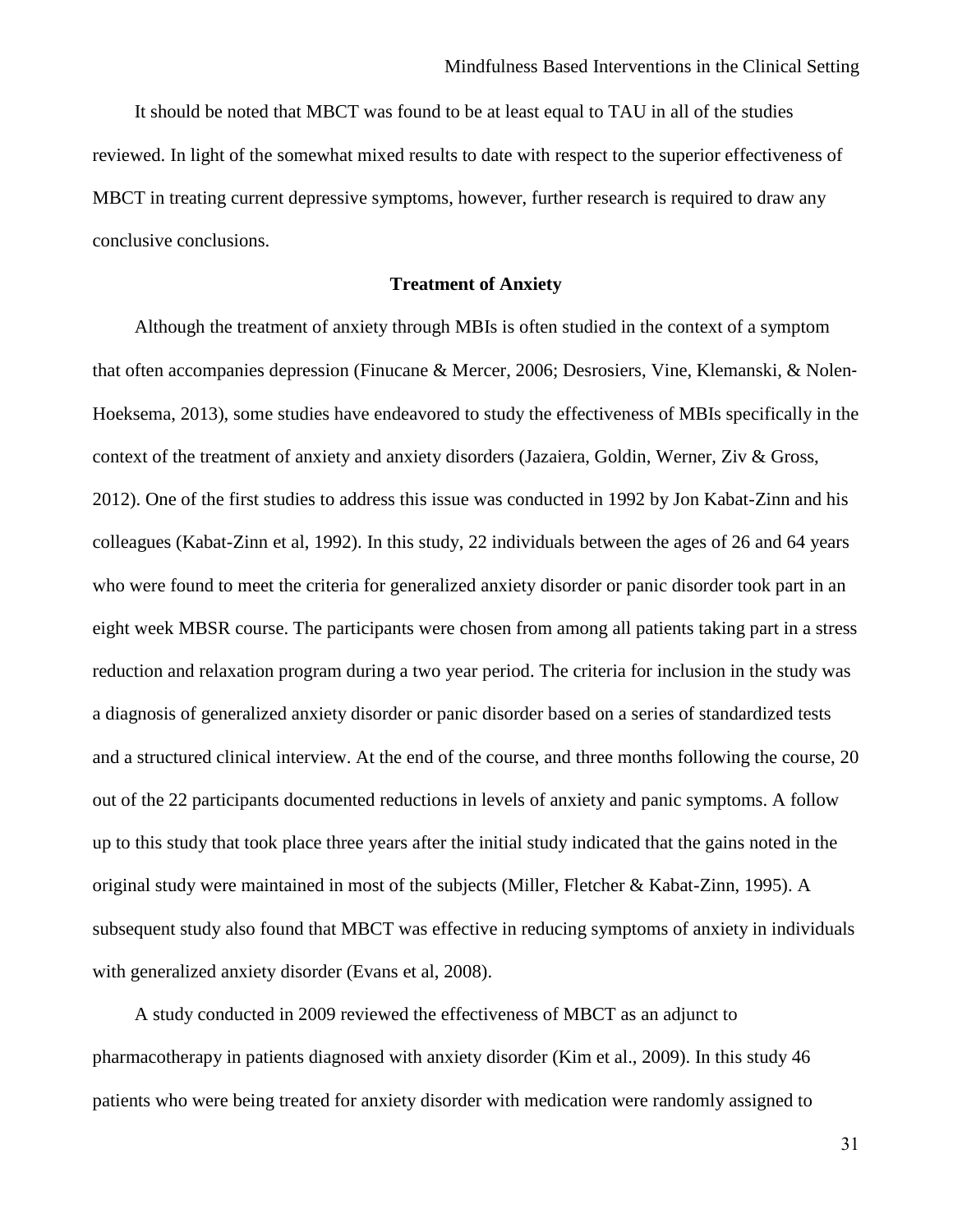either an eight-week course of MBCT or an eight week course of anxiety disorder education. At the end of this study, the patients who were in the MBCT group demonstrated significantly more improvement in their anxiety related symptoms than the group taking part in anxiety disorder education.

Cognitive behavior therapy (CBT) has been shown to be effective for anxiety disorders and is generally considered to be one of the first choices for treatment (Ponniah & Hollon, 2008). In 2010, a randomized study was conducted comparing 26 participants with social anxiety who were randomly assigned to either eight two-hour sessions of MBCT or 12 two-hour sessions of group CBT (Piet, Hougaard, Hecksher & Rosenberg, 2010). The results indicated that while both groups improved following treatment, the CBT group improved slightly more than the MBCT group. No explanation was given for the difference in number of weeks for the two different interventions and there was no discussion about whether the length of the CBT program could have impacted the results.

In 2012, a study was conducted to determine whether MBSR and aerobic exercise could be effective alternatives to traditional treatments such as medications and CBT for treating social anxiety disorders. In this study, 56 adults who were of a variety of ages, genders and ethnicities, and who had been diagnosed with social anxiety disorder, were randomly assigned to either a group that would undergo a course of MBSR or to the control group which would take part in regular aerobic exercise (Jazaieri, Goldin, Werner, K. Ziv, & Gross, 2012). Somewhat to the surprise of the researchers, who expected that the MBSR group would experience a greater improvement than the control group, MBSR and regular aerobic exercise were found to be equally effective in reducing clinical symptoms of anxiety and increasing feelings of general well-being. While both interventions produced positive results, there was no statistically significant difference between the two interventions.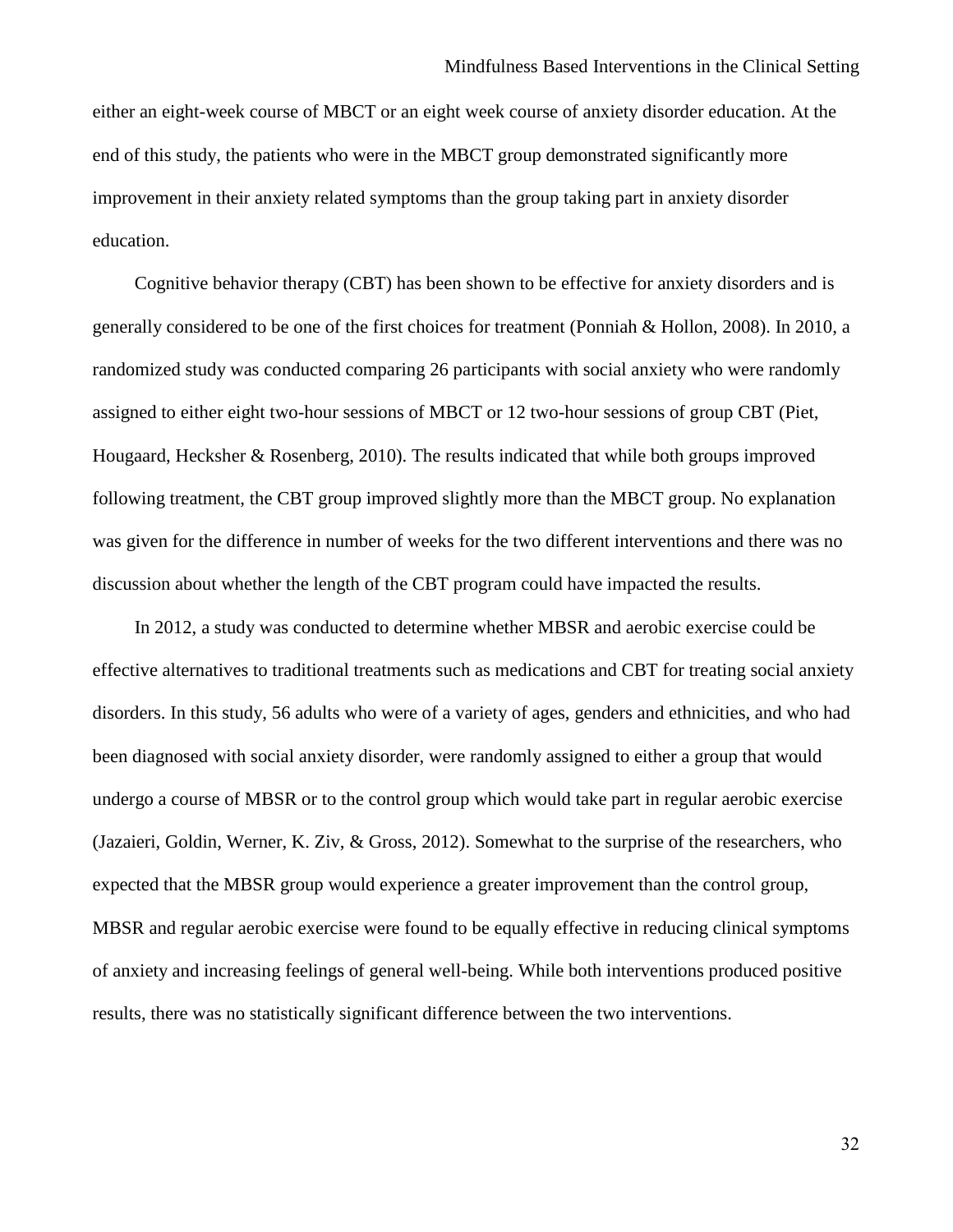Overall, most of the studies reviewed reported some improvement in symptoms of anxiety following an MBI, although the magnitude of the improvement varied. It should be noted that all of the above studies involved a relatively small number of participants.

# **Psychiatric Diagnoses other than Anxiety and Depression**

<span id="page-33-0"></span>Most of the studies reviewing the effectiveness of MBIs for psychiatric disorders have focused on the areas of depression and anxiety. Recently, however, there has been some interest in the application of MBIs to other psychiatric diagnoses. A study published in 2014 examined the outcomes in a heterogeneous psychiatric outpatient population following mindfulness training (Bos, Merea, van den Brink, Sanderman, & Bartels-Velthuis, 2014). This study also compared the results among different diagnostic groups. The participants in this study were chosen from among all outpatients attending an outpatient psychiatric clinic in the Netherlands. The ultimate participants varied in age, gender and diagnostic category and were found to have a stabilized psychiatric disorder that was not in an acute phase. There is no mention of the ethnic make-up of the group. When comparing the group as a whole, the results indicated a general improvement on all outcome measures including physical and psychological health and social relationships. When the results were analyzed in the context of specific psychiatric diagnoses, however, the results were more varied. The results for those patients with anxiety disorders showed moderate improvement, but less than those with depression or adjustment disorder. The results for the patients diagnosed with bipolar disorder showed much less improvement than the other diagnoses. In fact, the patients with bipolar disorder showed the least benefit from the training of any group and significantly less than the other diagnostic categories. There were several limitations noted in this study, including the lack of a control group and a large attrition rate (33%) amongst the participants. The study's authors acknowledged the need for followup studies to be carried out prior to any definitive conclusions being reached.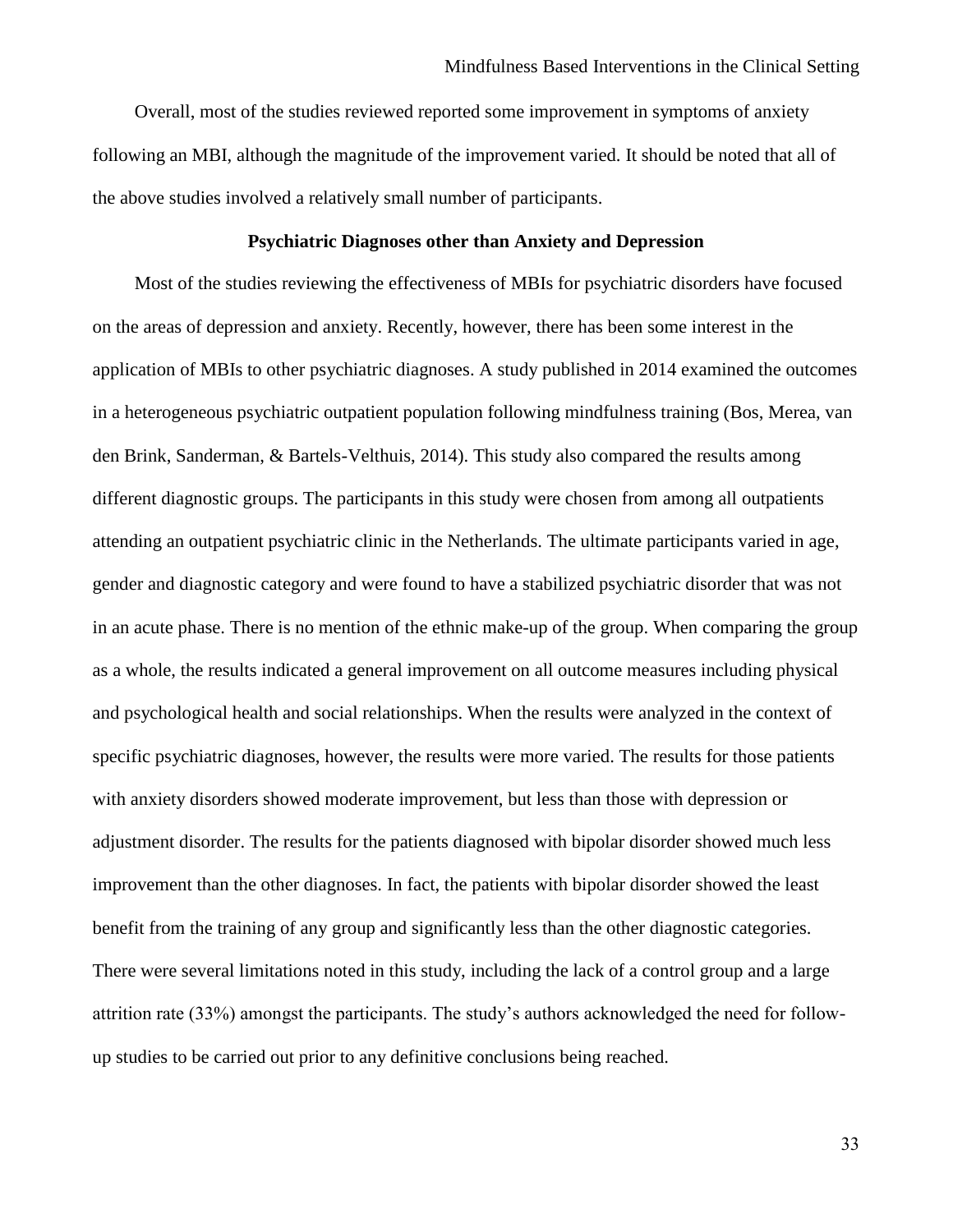A study published in 2015 reported the results of an eight-week course of MBCT taken by 18 adolescents who had been diagnosed with Attention Deficit/Hyperactivity Disorder (ADHD) by a qualified health professional (Haydicky, Shecter, Wiener & Ducharme, 2015). A separate MBCT group was formed for the parents of the adolescents with ADHD with 17 parents taking part. The families taking part in the study involved a mix of intact and separated parents and were from a variety of ethnic backgrounds including North American, European, Asian and Carribean, with the majority being from North America (the ethnic background of the participants from North America was not indicated). Results revealed reductions in the adolescents' inattention, conduct problems and problems with peer relations following the intervention. The parents reported reductions in parenting stress and increases in mindful parenting following the intervention. Overall, the results were promising that MBCT may be a valuable treatment for adolescents with ADHD and their parents.

#### **Amelioration of Psychological and Physical Symptoms of Medical Disorders**

<span id="page-34-0"></span>Along with the review of the effectiveness of MBIs in the reduction of negative symptoms of psychiatric disorders, recent studies have begun to review the impact of MBIs on both the psychological and physical effects of medical diagnoses such as cancer and heart disease. One example of this is a study that reviewed the impact of MBSR on the psychological functioning and quality of life of patients who had been diagnosed with cancer (Labelle, Campbell, & Carlson, 2010). In this study, 77 women who had completed cancer treatment were randomly assigned to either a group taking an eight-week course of MBCT or to a wait-list group. No other information about the demographics of the group were given. The results showed that the MBSR participants improved significantly more with respect to depressive symptoms and rumination than the waitlist group. Another study conducted in 2012 examined the levels of attention, rumination and resting blood pressure in women with cancer (Campbell, Labelle, Bacon, Faris, P. & Carlson, 2012). This was also a wait-list controlled investigation in which 35 women who had completed cancer treatment were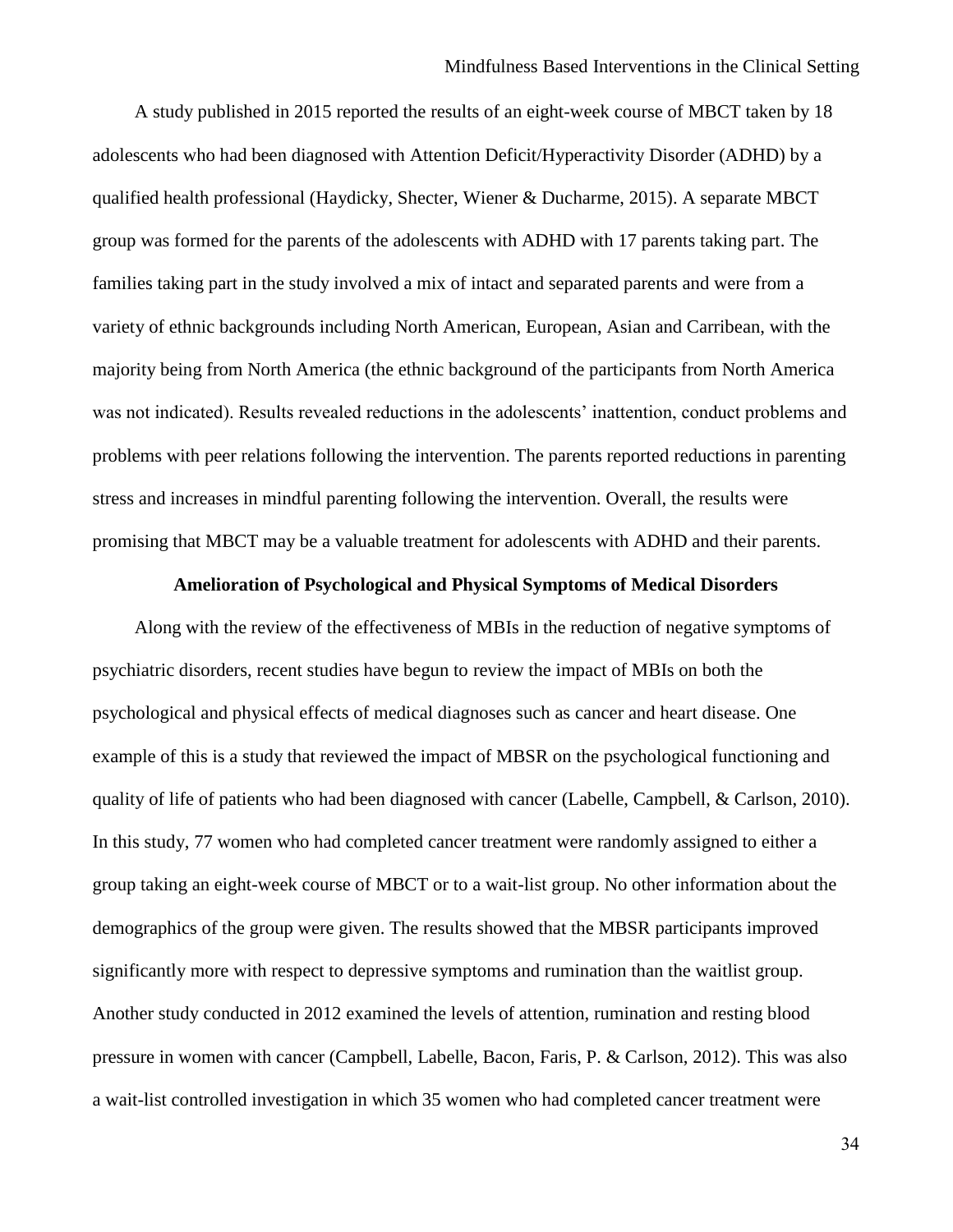randomly assigned to either an eight-week MBSR group or a wait-list control group. The results showed that the women in the MBCT group demonstrated higher levels of mindful attention and decreased rumination when compared with the control group, but no significant difference in blood pressure. This supports the premise that MBSR may be efficacious in increasing mindful attention and rumination in women with cancer, but does not support the premise that MBSR impacts blood pressure in this situation. A study published in 2014 investigated whether MBSR had a positive impact on rumination about recurrence, as well as stress and anxiety, in patients who had completed treatment for breast cancer. In this study 82 women were randomly assigned to either a group taking part in a six-week MBSR program or to a group undergoing TAU. Results indicated that the MBSR group experienced a reduction in the level of rumination about fear of recurrence and in levels of stress and anxiety when compared to the control group.

MBIs have also been studied as a treatment for chronic insomnia. It has been estimated that between six and 20 percent of adults suffer from an insomnia disorder, which is characterized by persistent difficulty in falling or staying asleep, or both (Ong et al., 2014). This study involved a total of 54 participants who met the criteria for insomnia, did not have a precluding medical or psychiatric condition and were not taking regular medication for sleep. The participants were recruited through public advertisements and included a mix of ethnicities including White (the majority), Black, Hispanic, and various others, the majority of whom were female. The qualifying participants were randomly divided into either a group taking an eight-week MBSR course, a group taking an eightweek Mindfulness-based Therapy for Insomnia (MBTI), which is a variance of the MBSR course that focuses discussions particularly on the issue of insomnia, or a control group that was asked to selfmonitor sleep patterns for the same period of time. Results showed that both MBSR and MBTI resulted in a significant improvement in the symptoms of insomnia when compared to the control group but no significant difference between the two different interventions. At the six-month follow-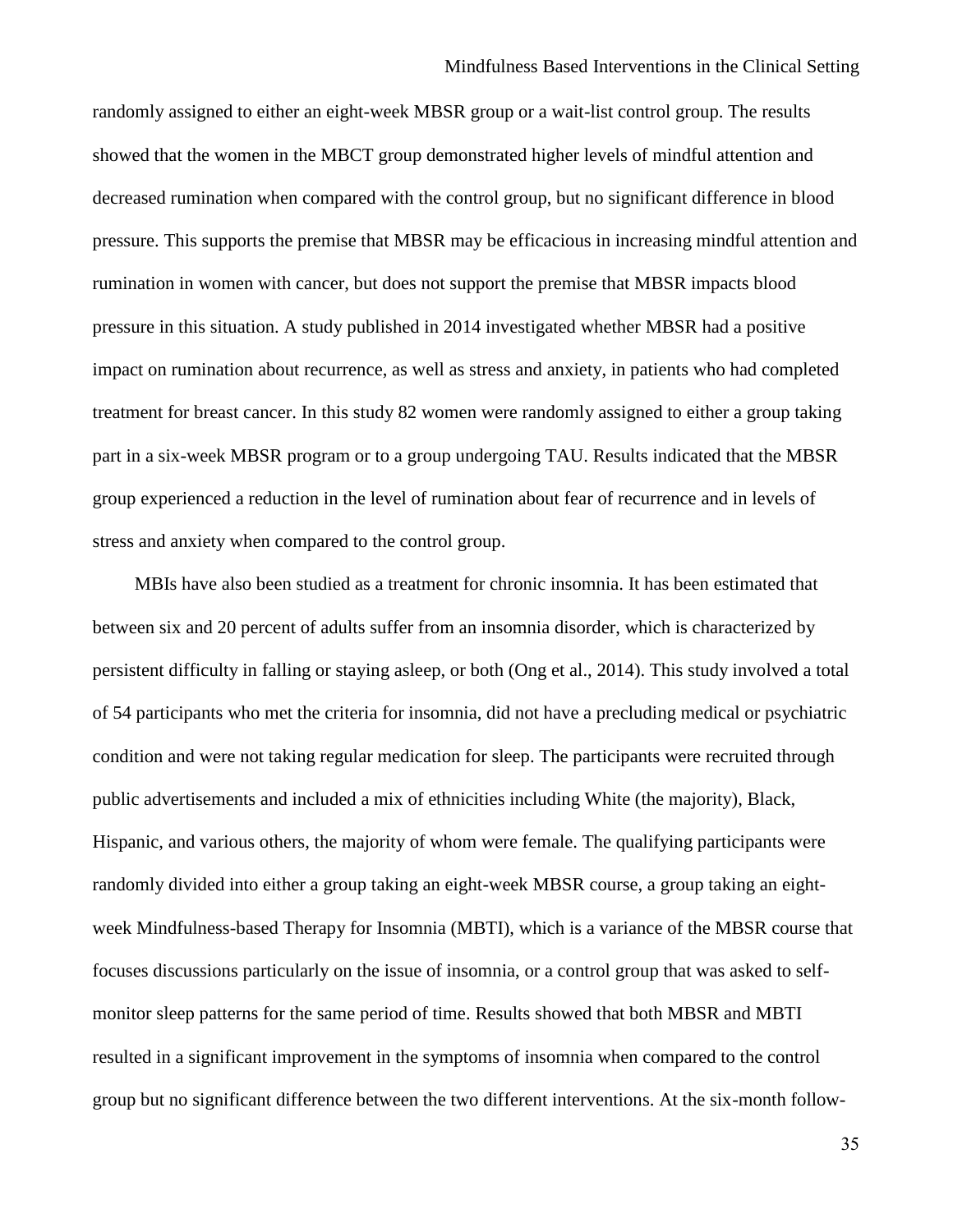up, however, the group that participated in the MBTI intervention showed greater sustained improvement than the MBSR group. As a result of this study, the researchers were cautiously optimistic that MBIs could be helpful in treating insomnia but acknowledged that further studies were required for any definitive conclusions.

Depression and anxiety are known to be common symptoms that accompany many chronic diseases and are, in many cases, thought to exacerbate some of the symptoms of the disease and the general lack of well-being of the patient (Parswani, M.J., Sharma, M.P. & Iyengar, S.S., 2013). Several studies have investigated the positive impact of MBIs on patients experiencing anxiety and depression along with chronic medical conditions such as diabetes and heart disease (Parswani, M.J., Sharma, M.P. & Iyengar, S.S., 2013; Keyworth et al., 2014; O'Doherty et al, 2015). In each of these studies, MBIs were found to be effective in reducing anxiety and depression and in improving the patients' attitude towards their illness. In the study conducted by Parswani, Sharma and Iyengar the participants in the study were also found to have improved blood pressure and body mass indexes, although these results were not replicated in the other studies.

Fibromyalgia is a chronic pain syndrome that occurs mostly in women and often involves chronic fatigue and a variety of other somatic and psychological symptoms. The onset of the syndrome is often preceded by a traumatic event. Complex interactions between endocrine physiology, psychosocial factors and the symptoms reported by the patient, pose significant challenges for the successful treatment of the disorder (Wolfe et al., 2010). In a study reported in 2015, 91 female patients over the age of 18 years who had been diagnosed with fibromyalgia and had been recruited through public advertisements were randomly assigned to either an eight-week MBSR course or a control wait-list group (Cash et al., 2015). Any respondents with a known severe mental illness were excluded from the study. Other demographic information about the participants, such as age and ethnicity, was not reported. The results of this study indicated that those in the MBSR group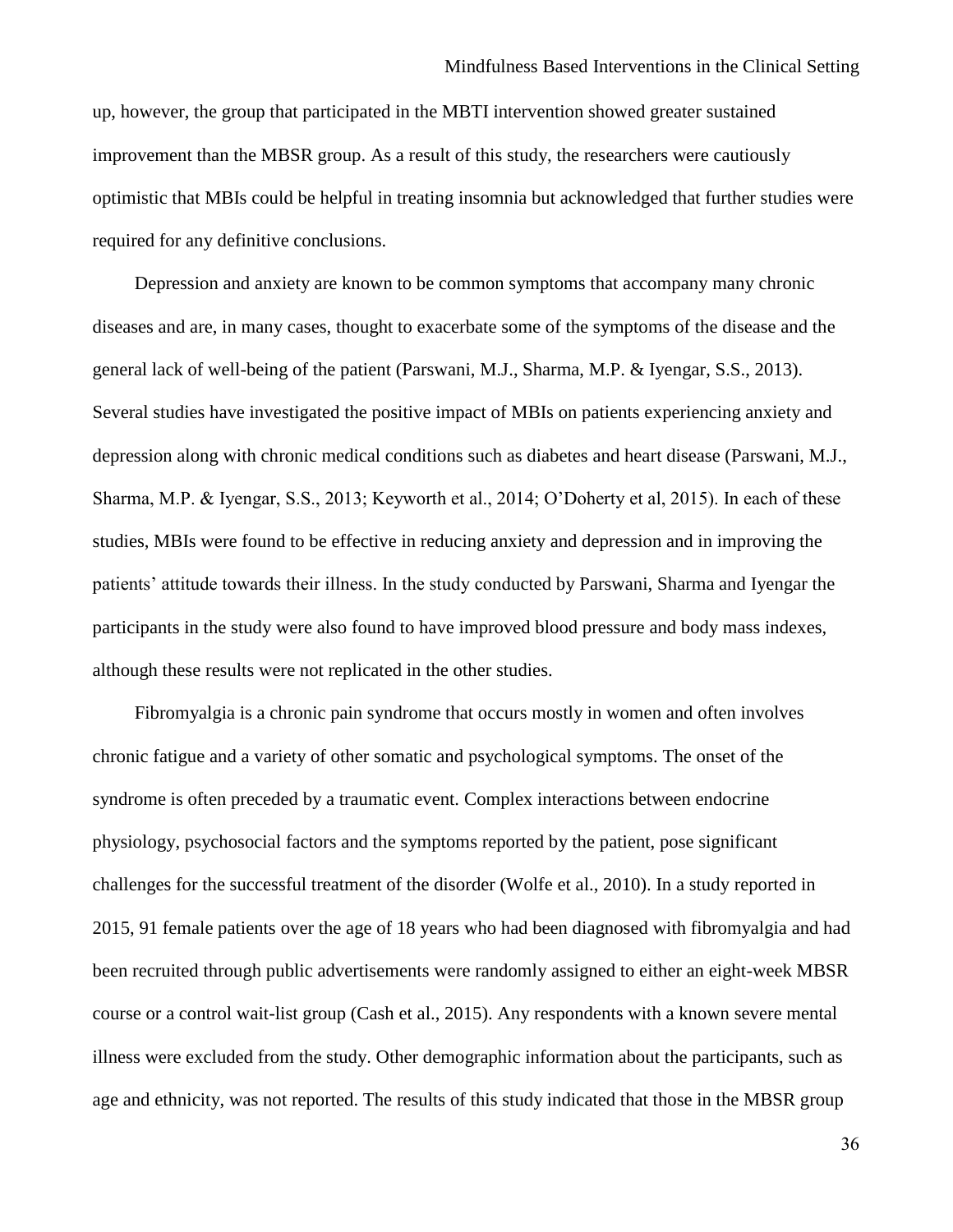experienced a decrease in some of the major symptoms of fibromyalgia such as stress, sleep disturbance and general symptom severity. These participants also reported a reduced subjective illness burden. Those in the MBSR group did not, however, experience a significant improvement in the experience of pain or physical functioning. These results are promising as far as ameliorating some of the symptoms of fibromyalgia but further research is acknowledged by the authors to be required to confirm and expand these results.

#### **Improvement of Well-being in Non-Clinical Population**

As discussed above, the application of MBIs as an intervention to address various clinical populations has been increasing in recent years. For many years, however, mindfulness principles and techniques were more commonly applied to non-clinical populations in an effort to improve the general well-being of individuals who have not been diagnosed with a specific ailment, but might experience times of anxiety, stress and signs of depression, simply due to the stressors of everyday life (Kabat-Zinn, 2003). Many of the most popular books on the subject of mindfulness are focused on this application of mindfulness (Kabat-Zinn, 2005; Siegel, 2010). The success of MBIs in this context is most often largely anecdotal in nature but there have been a few studies that have examined the efficacy of MBIs in the context of a non-clinical population.

One example of such a study was carried out in 2010 involving 29 healthcare professionals, the majority of whom were female, who were seeking stress reduction techniques (Martín-Asuero & García-Banda, 2010). The participants were adults, had post-secondary degrees and were employed in a variety of capacities with in the healthcare system. Healthcare professionals are known to experience high levels of stress due to the nature of the work environment and the responsibilities that are part of the role of the professional working in healthcare (Shapiro, Shapiro & Schwartz, 2000). To participate in the study, the participants could not be receiving psychological or psychiatric treatment, and were expected to be willing and able to complete an eight-week MBSR course. This was not a randomized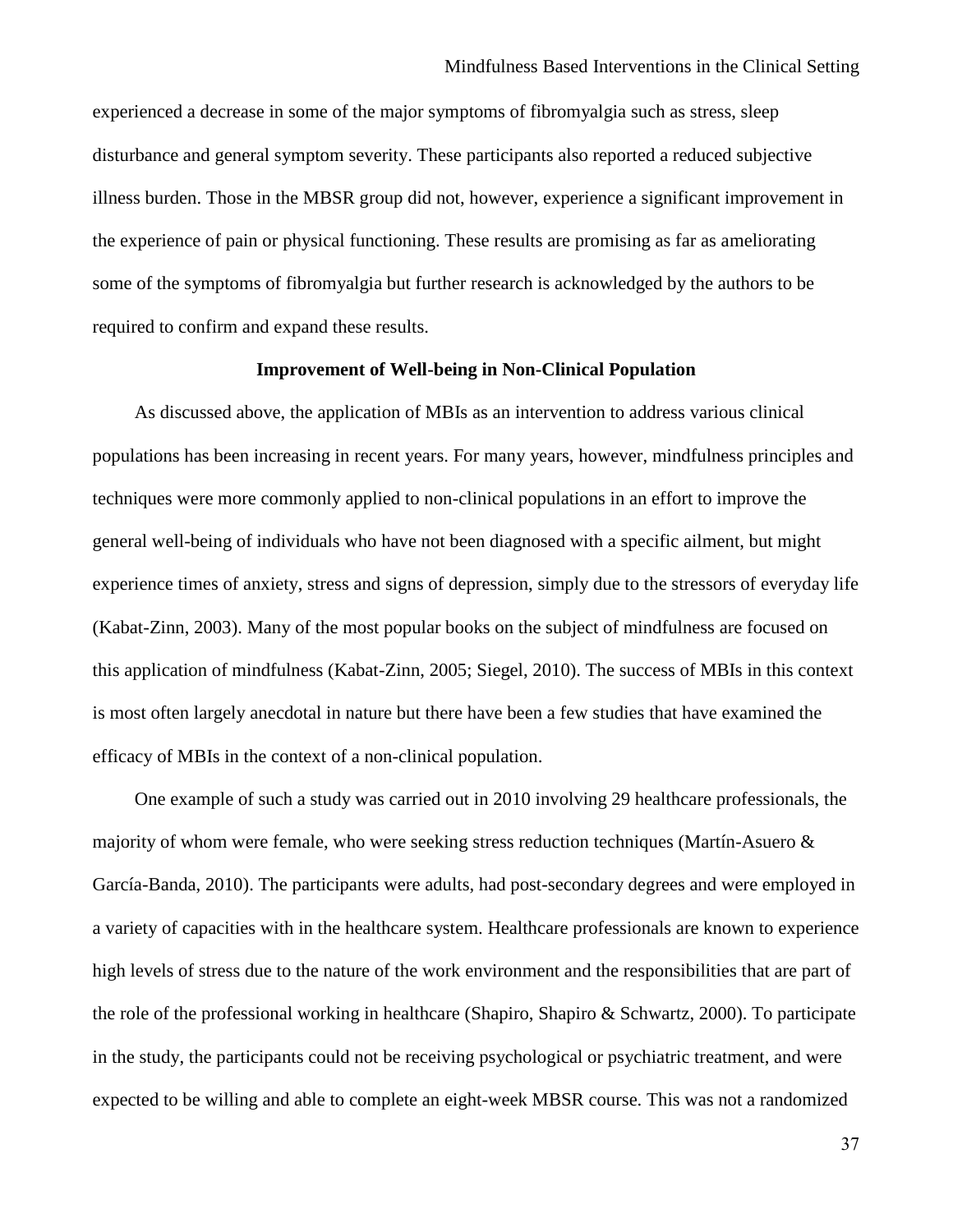or controlled study. Results based on assessments conducted before and after the intervention showed a 35% reduction in levels of distress, along with a 30% reduction in rumination and a 20% decrease in negative affect in those participants who completed the MBSR course. These results were found to have been maintained during a three-month follow-up.

Another potential application of MBIs in the non-clinical environment is with respect to individuals experiencing acute stress due to life events. A randomized, controlled study published in 2011 examined the impact of a course of MBCT on the levels of depression and anxiety experienced by students facing an exam situation, at the time of the exam, as well as before and after the exam (Kaviani, Javaheri & Hatami, 2011). In this study 45 female students were randomly selected from the dormitories at a University in Iran and were assigned to participate in a course of MBCT or be placed into the wait-list control group. None of the participants had a history of neurological or mental disorders. The results indicated that MBCT was effective in helping participants to deal with their depressive and anxiety feeling before, during and after the stressful circumstance of the exam when compared to the control group. It was also found that these improvements were still evident six months after the intervention.

A final study reviewed involved students at two unnamed universities in the United States in which the impact of a mindfulness-based group intervention (MI) was compared to an interpersonal process group (IP) or to a control group (Byrne, Bond  $&$  London, 2013). The students who participated in the study were drawn from those seeking mental health service at the university and excluded those with an acute psychiatric illness or significant suicidal ideation. The students, who were mostly female and White, self-selected into either the MI or the IP group with those who were accepted into one of the groups but did not attend forming the control group. Following the intervention both the MI and IP group participants exhibited significant reductions in anxiety and depression when compared with the control group. Only the MI group, however, maintained these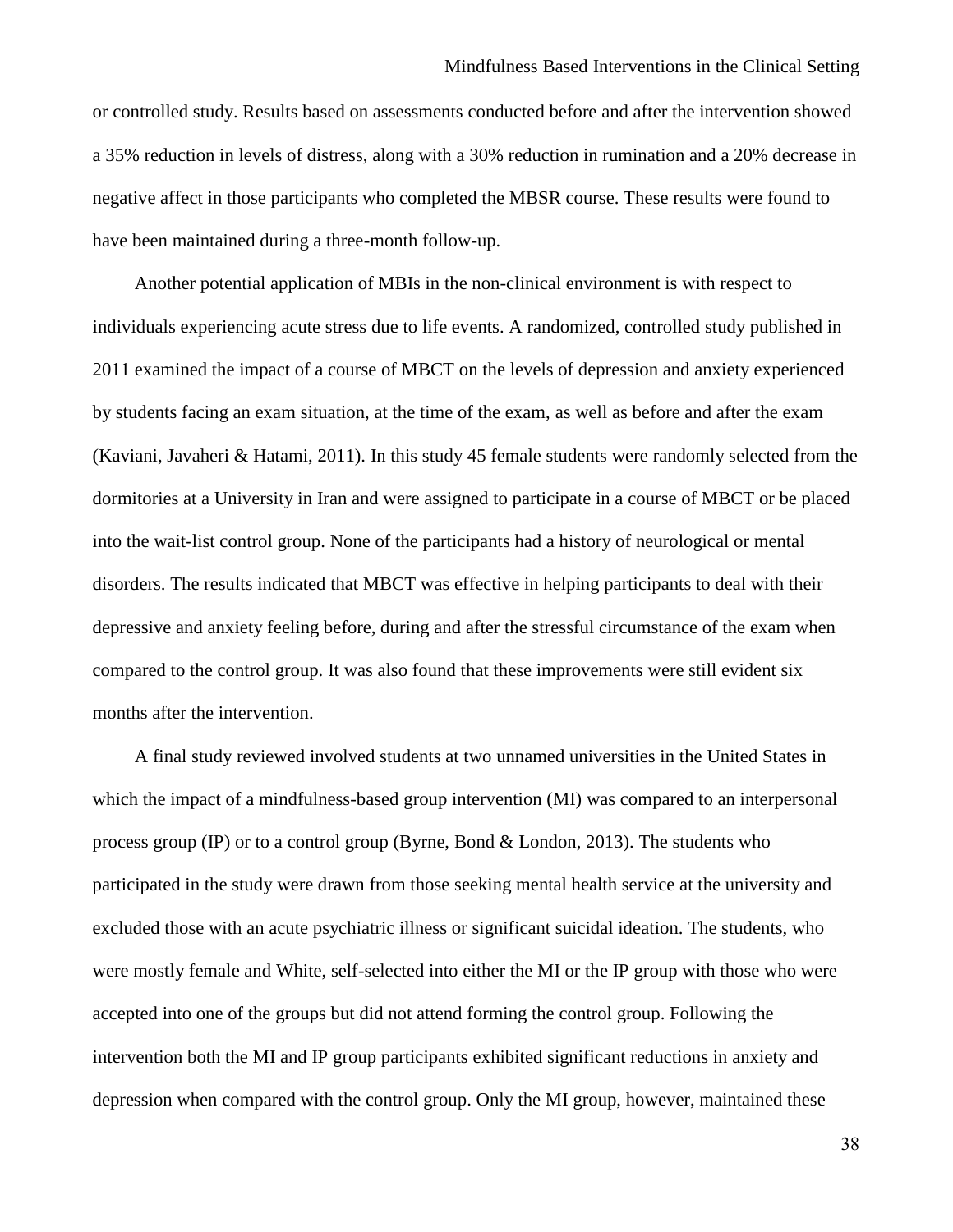reductions after six months. It was hypothesized that the reason for this difference may be that the IP group relied on the temporal interpersonal support of the group for improvement, while the MI group learned new ways of interacting with their thoughts and unhelpful thinking patterns. Further studies are required to test this hypothesis.

#### **Conclusion**

Over the past ten to twenty years, many studies have been undertaken on the effectiveness of MBIs to a variety of clinical applications. In addition to studying the efficacy of MBIs in treating depression and anxiety, there has also been research conducted into the use of MBIs to treat a wide variety of medical issues, either as an adjunct to more traditional treatment or as a treatment on its own. This section reviewed many of these individual studies and the conclusions reached. The results of the studies reviewed have varied in their conclusions as to the efficacy of MBIs, although all studies showed at least a marginal improvement in those individuals taking part in an MBI. It should be noted that the studies reviewed varied widely in their scientific rigor. Many studies involved a relatively small number of participants, some were retrospective in nature and many did not use control groups. To establish a greater certainty with respect to the conclusions to be reached from the studies to date, a review of meta-analysis of multiple studies on a variety of applications of MBIs will be reviewed in the next section, along with studies that examine the physiological mechanisms of MBIs.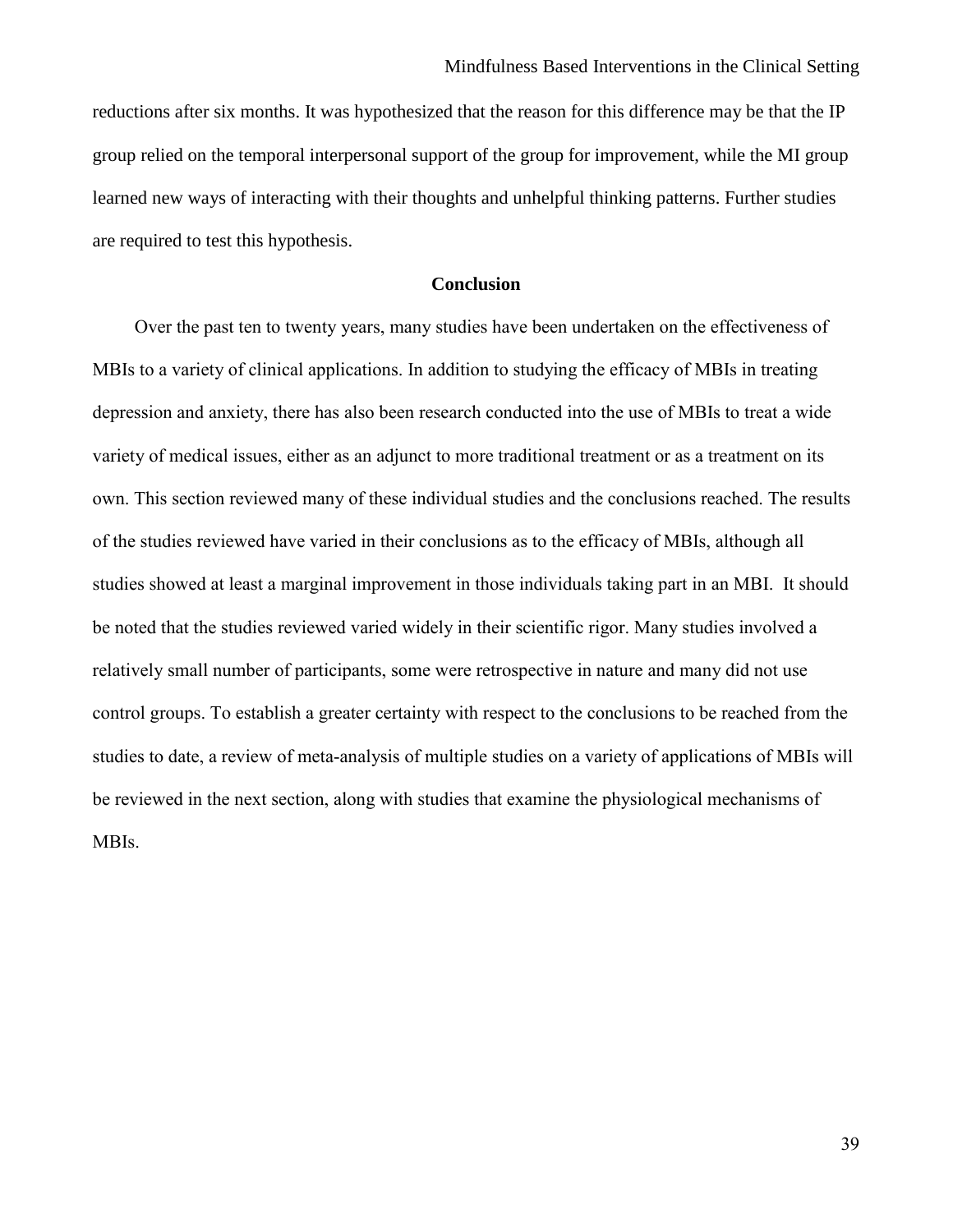#### **CHAPTER 4: LITERATURE REVIEW PART 3**

## **Introduction**

In the first section of the literature review, the origins of mindfulness practice were reviewed, along with the evolution of the therapeutic use of mindfulness meditation practices. Some of the most commonly known therapeutic modalities using a mindfulness-based approach were also discussed. In the second section of the literature review, research with respect to the clinical application of mindfulness-based interventions (MBIs) to specific psychological and medical conditions was discussed, with a focus on individual studies focusing on various aspects of the clinical application of MBIs. In this chapter, a review of the research with respect to the mechanism of MBIs and the physiological effects of mindfulness meditation on the brain will be reviewed, followed by a review of the findings of meta-analytic studies on the subjects explored in the second chapter.

#### **Effect of Mindfulness and Meditation on the Brain**

As demonstrated in this and previous chapters, there has been a significant amount of research into the efficacy of MBIs ameliorating a wide variety of symptoms, but in particular, into reducing symptoms of anxiety and depression and increasing general well-being. What has been less well studied and understood is the effect that mindfulness has on the brain that may explain why this intervention works (Farb, Anderson & Segal, 2012). An increasing number of studies into the effects of MBIs on brain function have been published in recent years.

Rumination on past failures and negative events has been proposed as a significant element in depression. Anxiety is also a significant element in depression and is often characterized by catastrophic worries about the future (Sipe & Eisendrath, 2012). The limbic system is comprised of the parts of the brain that process emotional experience. The pre-frontal cortex is the structure within that system that most clearly differentiates human brains from the brains of other primates. This region of the brain exerts a relatively sophisticated, moderating influence on the simpler, more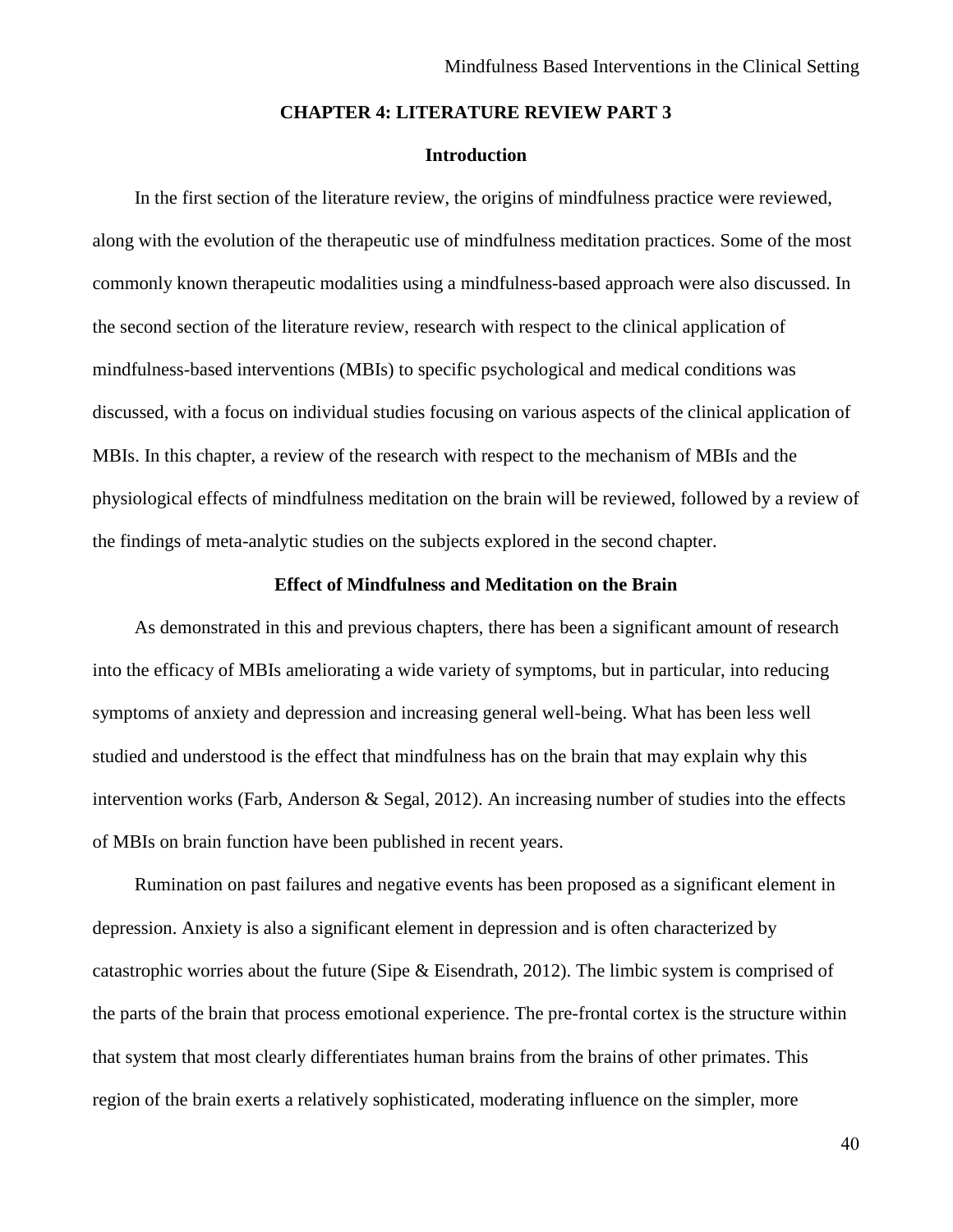impulsive and less flexible structures of the limbic system, which humans share with other mammals. One of these more primitive structures is the amygdala, which functions as a threat detector in the brain and is the source of the more primitive "fight or flight" response to stimuli (Kim & Whalen, 2009). When visceral signals are received by the limbic system, particularly the amygdala, they are cognitively appraised by the pre-frontal cortex as to whether the signals pose a real or imagined threat. Stimulation of the amygdala in results in fear-related responses, and is also associated with some of the symptoms of anxiety and depression (Marchand, 2013). In healthy people, the cognitive reappraisal by the pre-frontal cortex uses narrative elaboration to reassess negative appraisals as less negative and avoid triggering a fear response from the amygdala. It is theorized that in mood and anxiety disorders this cognitive control is impaired, bringing the focus on dysphoric mood and negative feelings without the commensurate reduction in the intensity of the negative feelings that is usually accomplished in the pre-frontal cortex (Farb, Anderson & Segal, 2012). Depression has been found to be characterized by higher baseline amygdala activity and reactivity to emotional stimuli, and dysfunction between the limbic and pre-frontal cortex circuits that regulate affective states (Sipe & Eisendrath, 2012). The strength of connection between the pre-frontal cortex and the amygdala has also been found to predict individual differences in trait anxiety (Kim & Whalen, 2009). It has been suggested, therefore, that

By cultivating nonjudgmental present-moment awareness of one's experience, including sadness itself, mindfulness may interrupt the cycle of rumination about past regrets or future fears, and enhance self-compassion, breaking the link between cognitive reactivity and increasing depressive symptoms. (p.65)

Sipe  $\&$  Eisendrath (2012) further suggest that as a person develops an ability to label thoughts and feelings as mental events and cognitions, the distressing thoughts become less threatening and emotional reactivity is diminished. It has also been suggested that mindfulness training may improve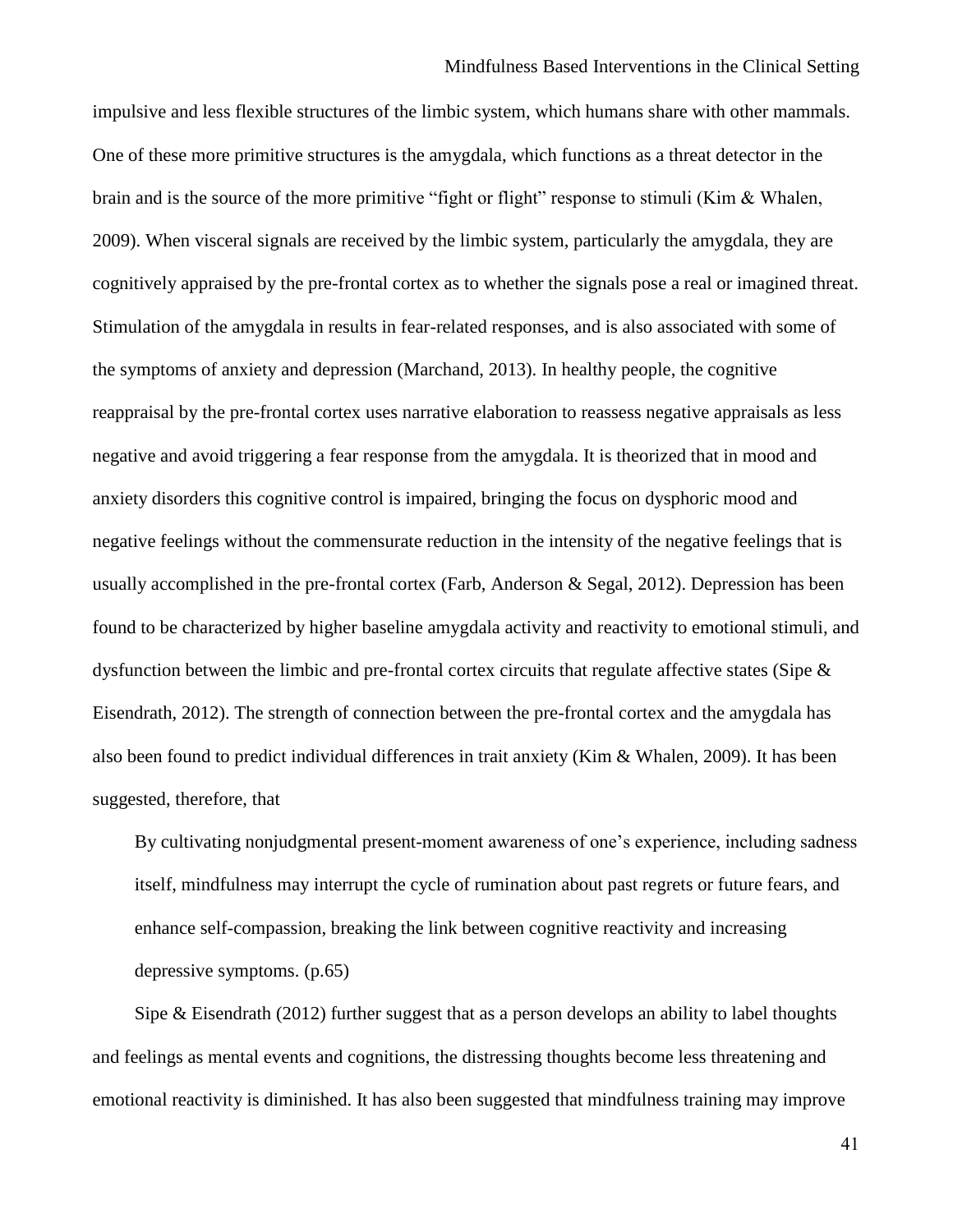attentional control and memory by overcoming emotionally intrusive and distracting thoughts that are often characteristic of depression and anxiety disorders.

Although these theories about how MBIs work to decrease symptoms of anxiety and depression have not been fully confirmed through research, there have been studies that suggest that meditation does have an impact on brain function. In one study, brain imaging carried out while participants were performing a task that was deemed to be similar to mindfulness meditation showed increased activation of the pre-frontal cortex and decreased activation in the amygdala (Stein, Ives-Deliperi, & Thomas, 2008). In another study, subjects with social anxiety disorder undergoing mindfulness training displayed reduced amygdala activity and increased activity in brain regions involved in attentional deployment (Goldin & Gross, 2010). A recent study used Magnetic Resonance Imaging (MRI) technology to compare the effects of distraction in the form of attending to the breath (ATB) before meditation training, to the effects of mindfulness meditation after meditation training, on state anxiety in the same subjects. The findings indicated that while ATB did not reduce state anxiety, state anxiety was noted to be significantly reduced in sessions in which the subjects meditated. It was also noted that meditation-activated anxiety relief was associated with increased activity in the pre-frontal cortex, supporting the theory that mindfulness meditation attenuates anxiety through mechanisms involved in the regulation of self-referential thought process.

It has been suggested that, over time, meditation actually alters the functional and structural areas of the brain underlying attention and emotion. In one study a group of neuroscientists set out to examine the differences in brain structure between long time meditators and controls using MRI and other forms of brain imaging (Kang et al., 2013). In this study the brain structure of 46 experienced meditators was compared to that of 46 meditation-naïve volunteers. The meditators showed increased thickness in the anterior parts of the brain, such as the pre-frontal cortex, and decreased thickness in the posterior parts of the brain. It is theorized that these structural differences, particularly in the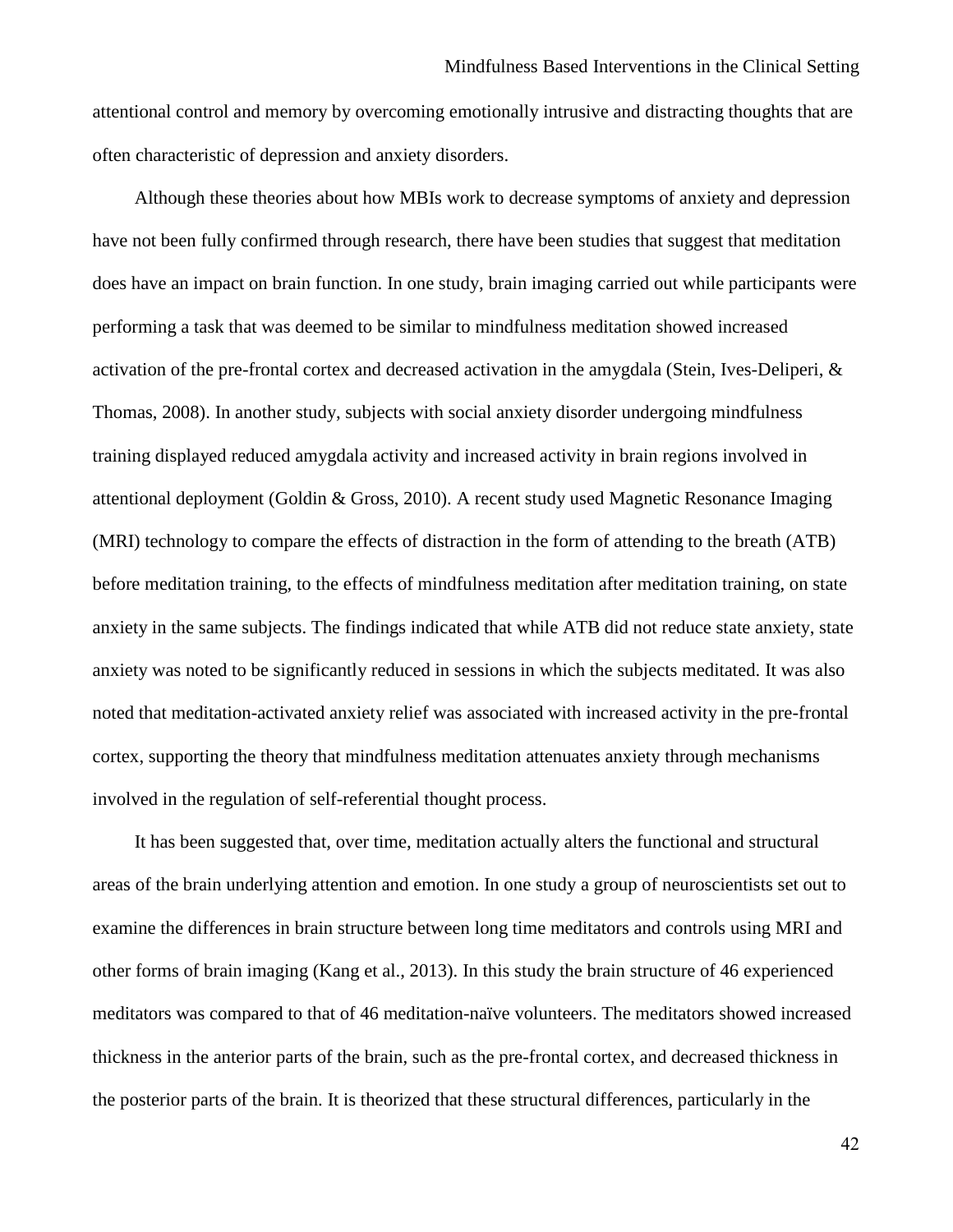frontal areas of the brain, may be associated with repeated practice of attentional and emotional regulations. Further studies are required to test this theory and the mechanisms that might be at play in this phenomenon.

Although these studies are interesting and appear to support the concept that meditation and mindfulness have an impact on brain function, much more research is required to fully understand the neural mechanisms involved in mediation and mindfulness, and the impact that these mechanisms have on the mental health and well-being of individuals taking part in MBIs.

### **Results from Meta-analysis Reviews**

Clinical decision-making in healthcare settings is increasingly based on what has been referred to as "evidence-based" principles (Haidich, 2010, p. 29). Evidence-based medicine has been defined as "the systematic, quantitative, preferentially experimental approach to obtaining and using medical information" (p.29). The use of meta-analysis as a technique for synthesizing the results of multiple individual research studies has played an increasing role in establishing scientifically supported approaches to healthcare since its introduction as a research technique in the 1970s. Meta-analysis facilitates the synthesis of the results of several studies but as Haidich (2010) points out, the veracity and usefulness of the results is dependent on the selection process for included studies, and the criteria and measures used to analyze the collective data.

As can be seen in the previous chapter of this thesis, health care interventions are typically studied more than once and often the studies produce differing results. There are many factors that can influence the results in a study, which is why the results of a single study are generally not considered to be sufficient to impact evidence-based approaches to care. Meta-analysis was developed as a technique to mitigate some of the factors in individual studies that may cause different results from what appears to be a similar approach by studying the aggregate data from many studies to find commonalities that could be relied on. One of the earliest definitions of a meta-analytic approach was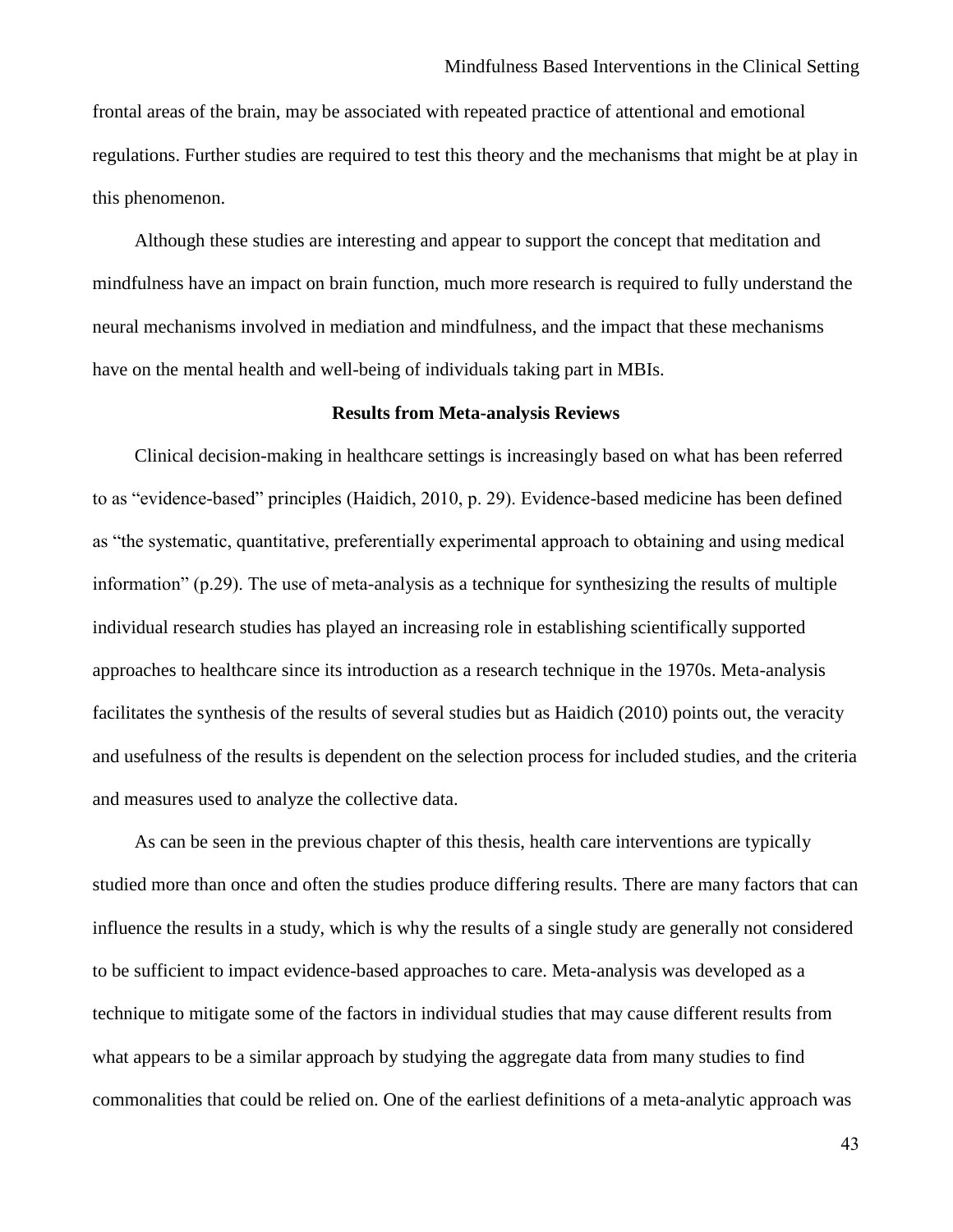#### Mindfulness Based Interventions in the Clinical Setting

"The statistical analysis of a large collection of analysis results from individual studies for the purpose of integrating the findings" (Glass, 1976, p.3). A more recent description of meta-analysis is that it is a research method designed to "systematically assess the results of previous research to derive conclusions about that body of research" (Haidich, 2010, p.30). It should be noted that the reliability of a meta-analysis can be significantly affected by the criteria set for the inclusion or exclusion of studies from the cohort, by the studies that may be excluded or overlooked in the literature review for relevant studies and by the number of studies included. The results can be enhanced when standardized assessment tools are used in the studies being reviewed. These factors may also explain differences in the conclusions between meta-analytic studies that appear on their face to be reviewing the same research topic. Overall, however, meta-analysis is generally thought to be the most reliable and valuable form of research when establishing evidence-based principles for both medical and psychological best-practice approaches to care (Shelby & Vaske, 2008).

#### **Depression and Anxiety**

There have been several meta-analytic reviews of the effectiveness of MBIs in treating depression, and associated anxiety symptoms. One such study conducted a meta-analysis of 39 studies, totaling 1,140 participants, who had received mindfulness-based therapy for a range of conditions, including anxiety and depression and had utilized standardized testing tools for the assessment of results (Hofmann, Sawyer, Witt and Oh, 2010). The focus of this review was the diminution of depressive and anxiety symptoms in individuals with a variety of diagnoses, and not only depression and anxiety disorders. The findings of this meta-analysis were that there was a pattern of results that suggested that MBIs are an effective modality for the treatment of symptoms of anxiety and depression. This study also suggested that the effectiveness of MBIs in treating these symptoms may not be diagnosis-specific and may address processes that occur in multiple disorders by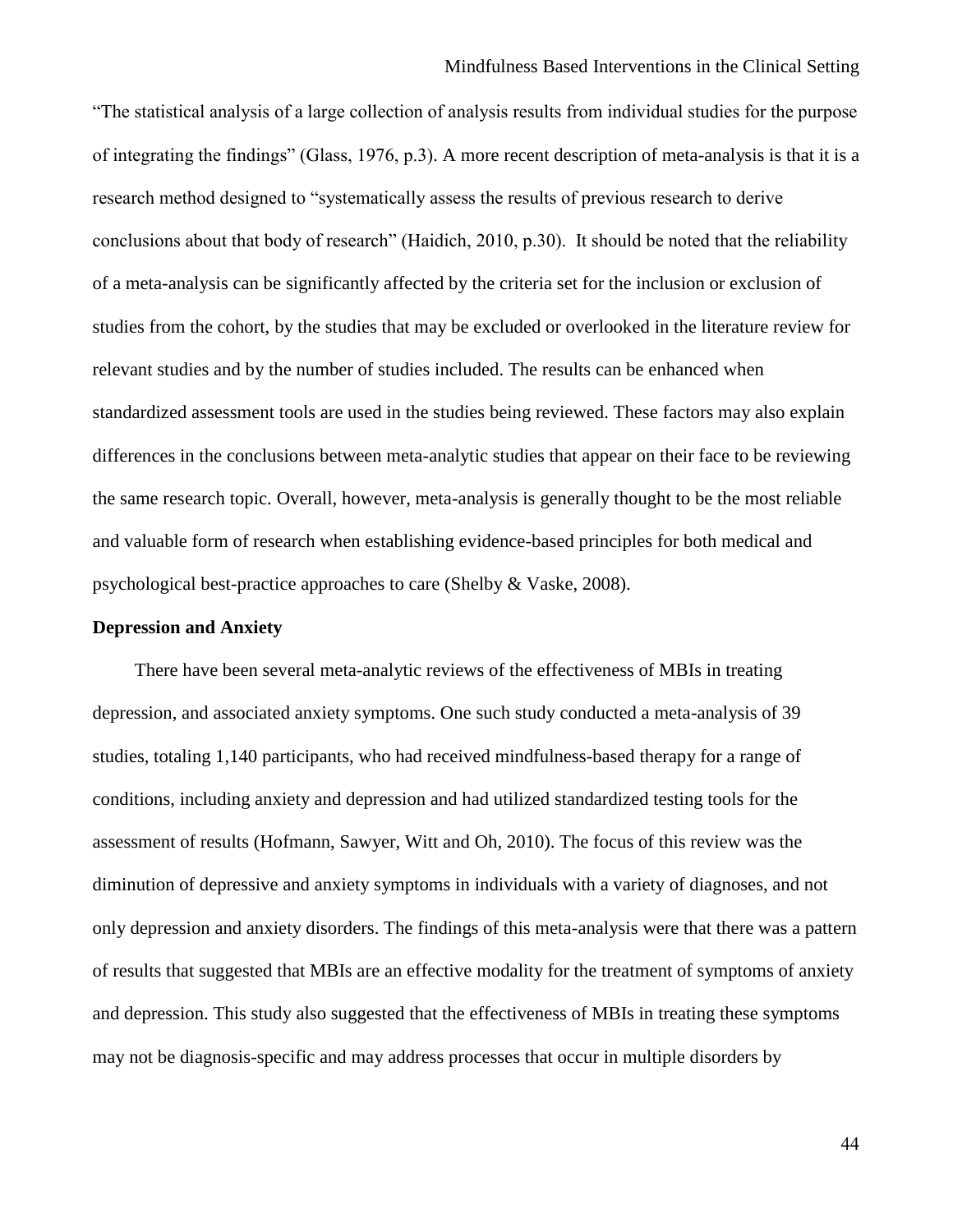"changing a range of emotional and evaluative dimensions that underlie general aspects of wellbeing" (p. 180).

A meta-analysis review of studies was carried out to evaluate the effect of an MBI, specifically Mindfulness-based Cognitive Therapy (MBCT), on prevention of relapse of a depressive episode in individuals diagnosed with Recurrent Depressive Disorder (RDD) (Piet & Hougaard, 2011). The criteria for inclusion in this review was relatively narrow and included requirements that the study must be directly on the topic of the application of MBCT for prevention of relapse of depression, must be randomized and controlled and have similar outcome measures for measuring success. Ultimately, six randomized controlled studies (RTCs) using similar assessment criteria, with a total of 593 participants, met the criteria set out by the researchers for inclusion in the review. The review found that there was a significant decrease in the rate of relapse of depression in the patients in the studies who took part in a course of MBCT. It was interesting to note that MBCT appeared to be more effective in patients who had already experienced three or more depressive episodes. This was considered to be a paradoxical finding and it was acknowledged that further research would be required to conclusively explain this finding. This review also noted that MBCT appeared to be comparable to anti-depressive medications in the prevention of recurrence of depression, a finding that could have cost implications, as well as greater choice for treatment of patients diagnosed with the disorder.

A subsequent meta-analysis examined the efficacy of MBIs on depressive symptoms among those with many different types of underlying mental disorders, not only depression (Klainin-Yobas, P., Cho, M.A. & Creddy, D., 2012). The review included 39 studies, with a total of 1,847 participants that were conducted in ten countries using a variety of methodologies but similar standardized tools for assessment of results. The results of this review indicated that there was consistent, statistically significant improvement of depressive symptoms for those individuals who took part in MBIs when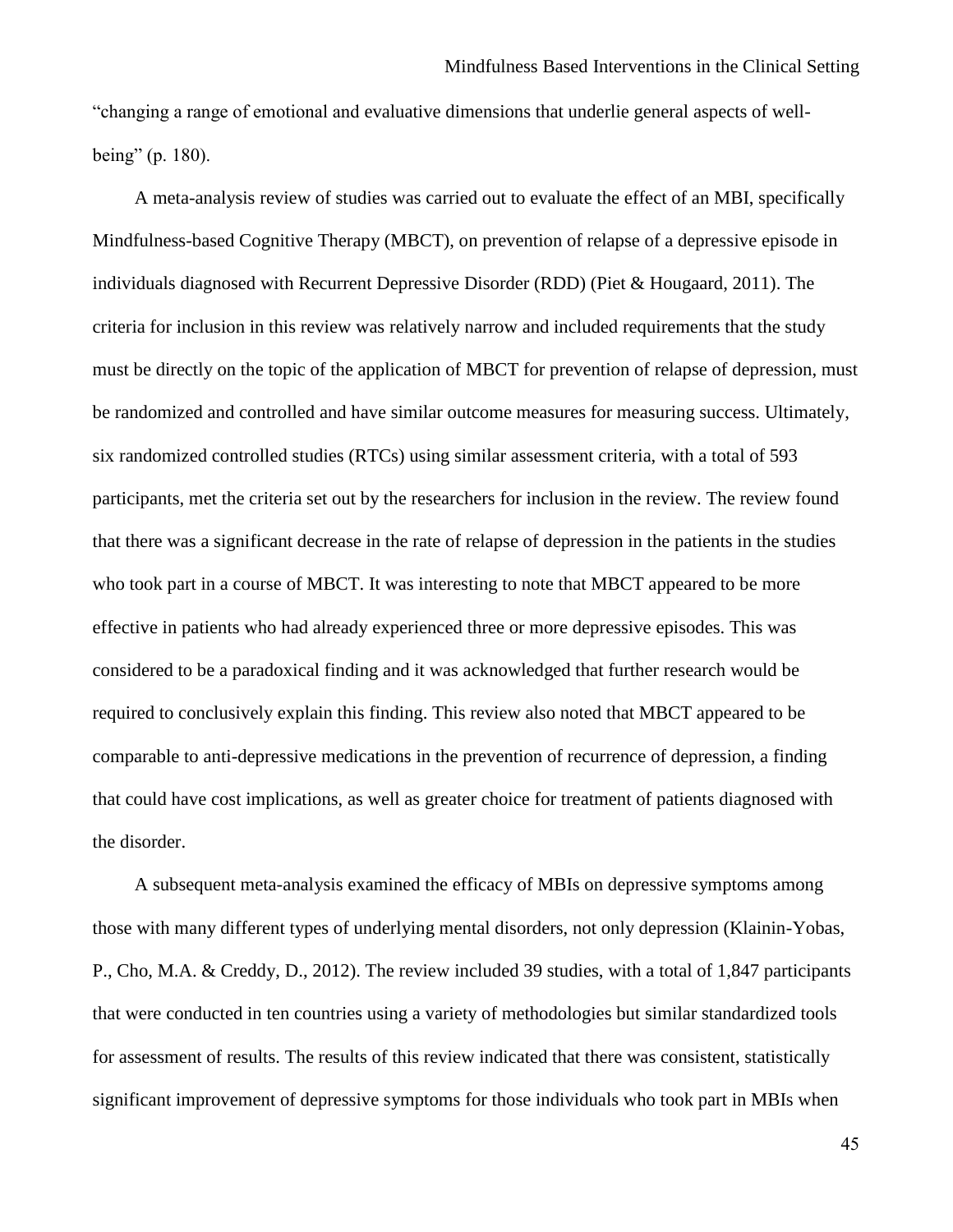compared to controls, which usually involved treatment as usual (TAU). The exception to this finding was a study in which Cognitive Behaviour Therapy (CBT) was used with the control group. In that study the results were similarly positive for both interventions.

A recent meta-analysis reviewed MBIs as an intervention for individuals who were experiencing a current episode of an anxiety or depressive disorder (Strauss, Cavanagh, Oliver & Pettmen, 2014). It was acknowledged that recent studies have established that MBIs can reduce the risk of recurrence for individuals diagnosed with RDD. The focus of this study was specifically designed to determine whether MBIs were found to be effective in treating current symptoms of the disorders. Ultimately, the review included 12 studies, with a total of 578 participants, all of whom were required to be diagnosed with a current Major Depressive Disorder (MDD) or an anxiety disorder. Not surprisingly, given the results of other meta-analyses, the results of this review indicated that the use of MBIs for the treatment of depressive symptoms experienced as part of a MDD was significantly effective. What was somewhat surprising was that the use of MBIs for the treatment of symptoms of anxiety disorders was found to be only neutral when compared with control groups. It was noted that there were significantly more studies exploring the effect of MBIs on individuals diagnosed with a current episode of MDD than there were studies exploring the effect of MBIs on individuals diagnosed with an anxiety disorder. The conclusion of this review was that MBIs are an efficacious treatment for depressive symptoms experienced during an acute episode of major depression but that the evidence for the efficacy of MBIs in the treatment of anxiety symptoms during an acute episode of an anxiety disorder is less robust.

# **Treatment of Anxiety Disorders**

As discussed in the section above, the evidence with respect to the efficacy of MBIs on the treatment of anxiety, and specifically anxiety disorders has been less consistent than the evidence with respect to the efficacy of MBIs in treating depressive symptoms and preventing relapse of depression.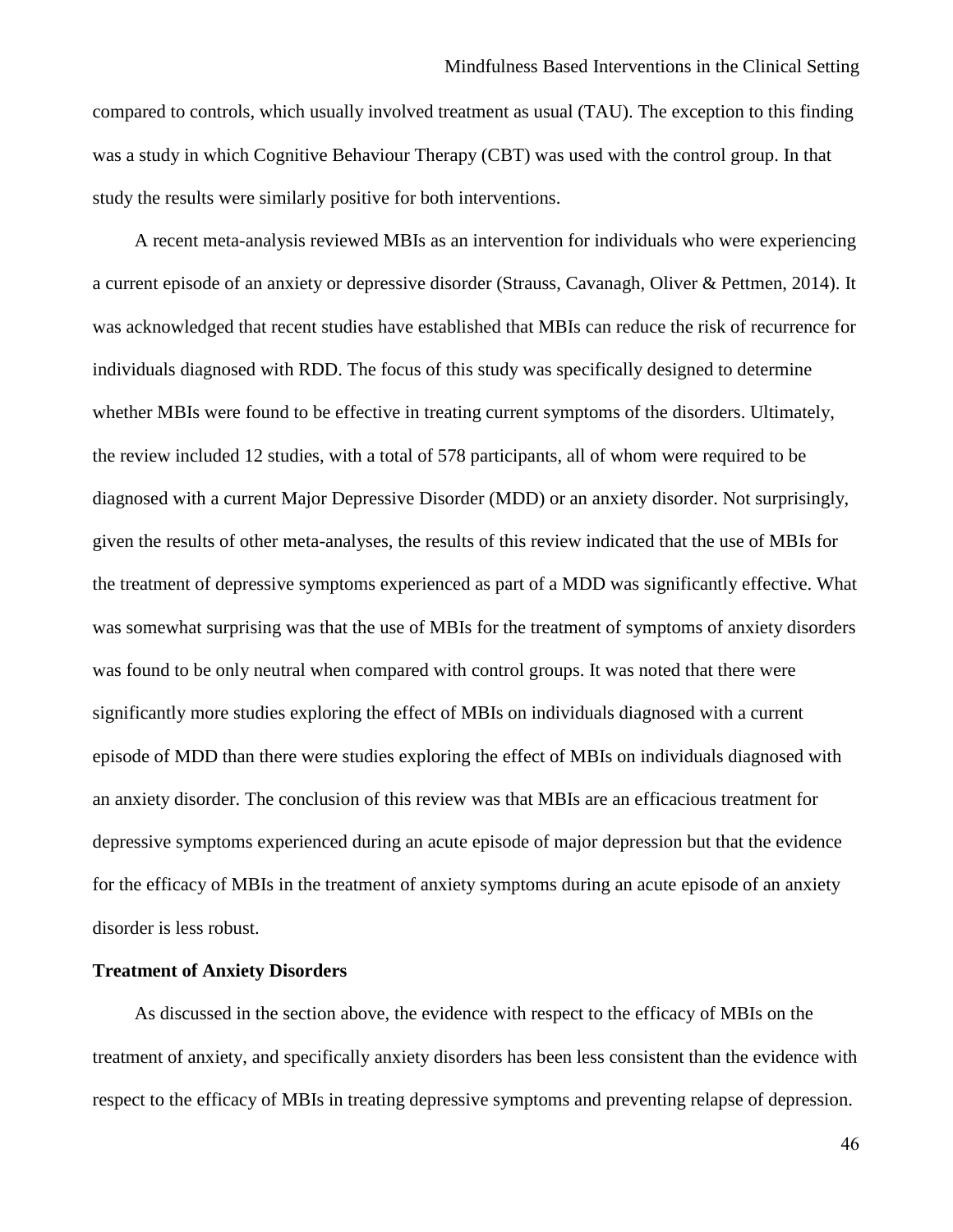Studies often explore the effectiveness of MBIs on anxiety in the context of studying other phenomenon such as the effect of MBIs on depressive symptoms. A few studies, however, have examined the efficacy of MBIs in the treatment of anxiety disorders. A meta-analysis was carried out in a study reviewing the efficacy of mindfulness- and acceptance-based interventions (MABIs), which include MBIs and Acceptance-based behaviour therapy (ABBT), in the treatment of anxiety disorders (Vøllestad, Nielsen, & Nielsen, 2012). ABBT is a multi-component intervention augmenting CBT with components from ACT, dialectical behaviour therapy (DBT), and MBCT. The majority of the 19 studies, involving a total of 491 participants, that met the criteria of utilizing a MABI as the main treatment modality, and involving patients who had been diagnosed with an anxiety disorder, utilized either MBCT or MBSR. The majority of the studies in this review were uncontrolled. The conclusion of this analysis was that MABIs are associated with "robust and substantial reductions in symptoms of anxiety and comorbid depressive symptoms" (p. 239) in patients diagnosed with an anxiety disorder. The authors of this review acknowledged that further randomly controlled studies were required for more reliable conclusions to be reached.

A recent meta-analysis once again reviewed the efficacy of MABIs on the treatment of anxiety disorders, in this case specifically social anxiety disorder (SAD) (Norton, Abbott, Norberg & Hunt, 2015). Nine studies were ultimately identified as meeting the criteria of including quantitative research methods, being aimed at adults who had been diagnosed with SAD and which employed a MABI as a primary therapeutic intervention. As with the earlier review of studies with respect to the use of MABIs as a treatment modality for the treatment of anxiety disorders, the researchers discovered that there were far fewer studies reviewing the impact of MABIs on anxiety disorders than on depression, and that most studies on the subject were not randomly controlled. Those studies with control groups tended to use CBT as the control and the results between the two interventions were neutral for MABIs at best. Review of the studies provided inconclusive support for the use of MABIs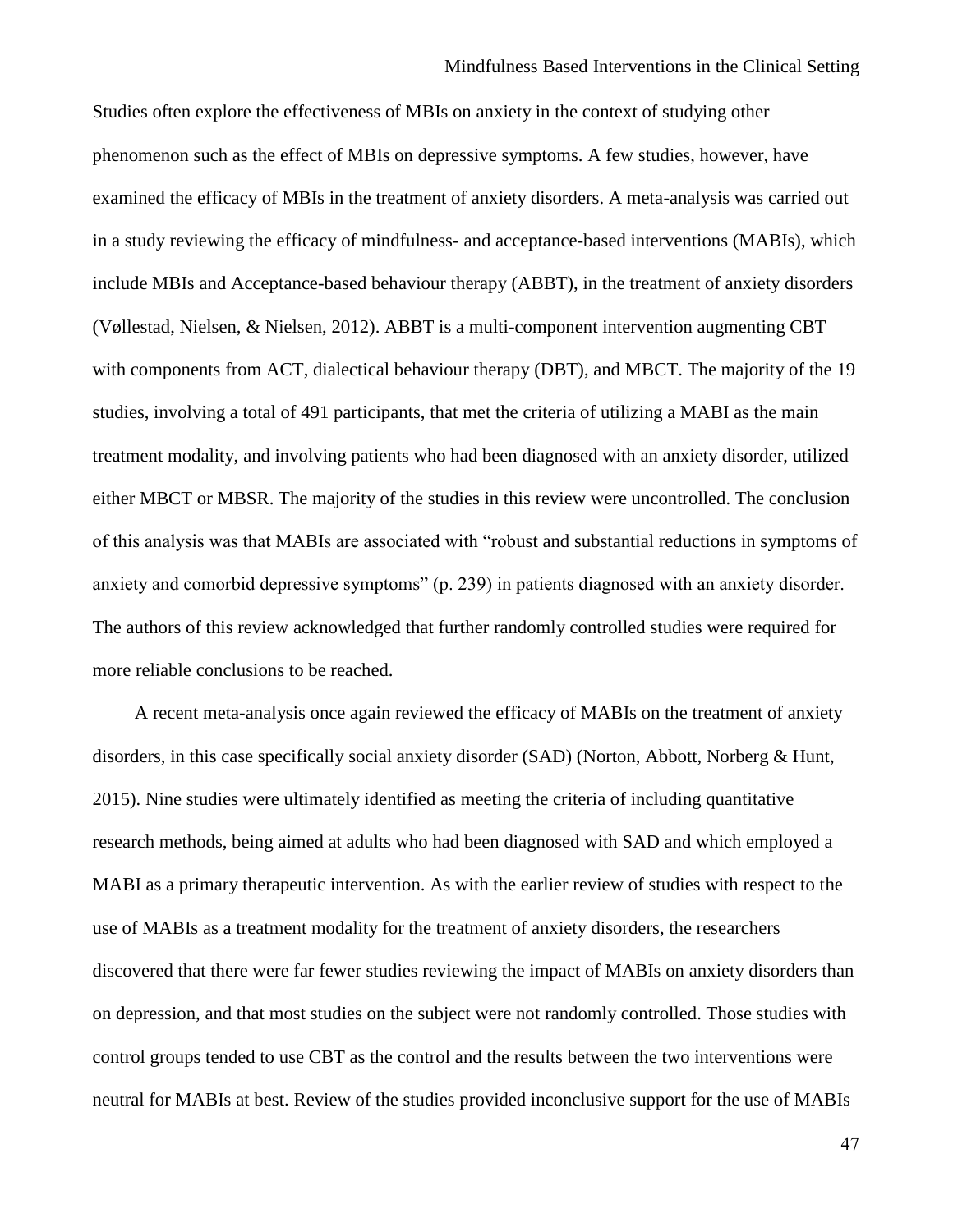as a first-line treatment for social anxiety. Although studies indicate that MABIs provide significant benefits for reducing the symptoms of anxiety among SAD patients, it is not clear that these benefits are more significant than the benefits achieved through CBT interventions. Clearly, further randomly controlled studies are required to draw any conclusions about the efficacy of MABIs in the treatment of anxiety disorders, particularly in comparison to CBT interventions.

# **Amelioration of Psychological and Physical Symptoms of Medical Disorders**

As discussed in a previous chapter, a diagnosis such as cancer or heart disease results in a complex set of physical and psychological issues that often result in the patient experiencing symptoms of anxiety and depression (Ledesma & Kumano, 2009). Ledesma and Kumano performed a meta-analysis of ten research studies, comprising of a total of 583 individuals, to review the effectiveness of MBIs in ameliorating these symptoms in patients with a diagnosis of cancer. The authors found only four studies that met their criteria of being an RTC and therefore included several studies that were observational in nature as well. The results showed evidence of a moderate improvement in the levels of anxiety and depression amongst the participants of the various studies but the authors were cautious in their conclusions due to the number of variables that were present in the studies reviewed. A subsequent meta-analysis reviewing the effectiveness of MBIs in the treatment of anxiety and depression in cancer patients reviewed a total of 13 studies, and included both quantitative and qualitative studies in their analysis (Shennan, Payne & Fenlon, 2010). Although the authors noted difficulties in directly comparing effectiveness of MBIs due to the disparity of study designs and measures, they cautiously concluded that "there is evidence of quantitative and subjective benefit for the interventions" (p. 693). A more recent meta-analysis of studies reviewing the effectiveness of MBIs on improving the mental health of breast cancer patients concluded that MBIs have a moderate to large positive effect on cancer patients, although it was acknowledged that further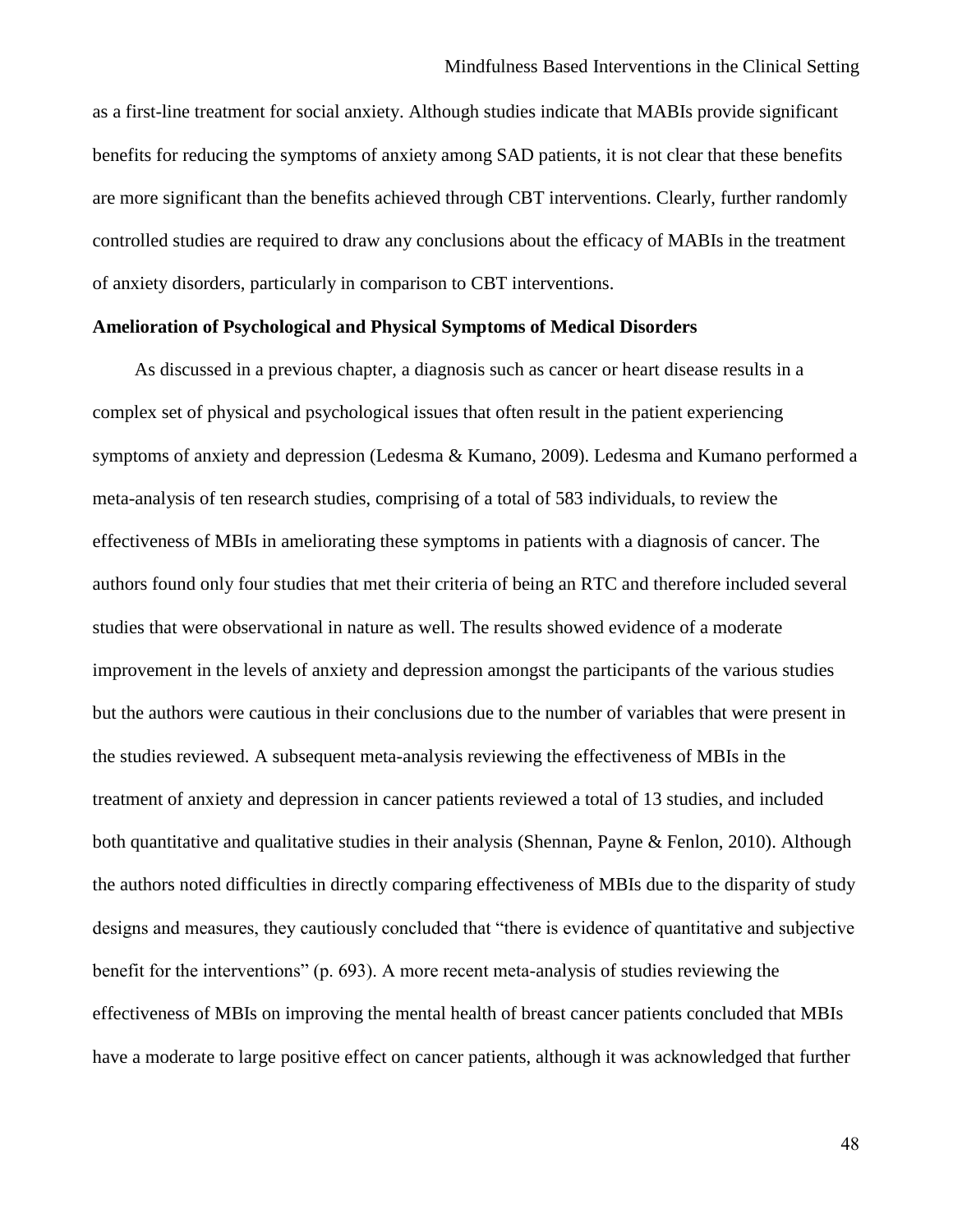studies, particularly RTCs, were required before any firm conclusions could be reached (Zainal, Booth & Huppert, 2013).

Overall, it appears that there is promising evidence that MBIs may be effective in alleviating symptoms of anxiety and depression in patients with a diagnosis of cancer. The results, however, indicate a wide range of the level of effectiveness found. Although there was no indication that MBIs were harmful to patients with cancer, there is a clear need for further study into the subject before conclusions about the effectiveness of MBIs in cancer treatment can be established.

A meta-analysis that was published in 2014 with respect to patients who had been diagnosed with vascular disease sought to determine the effectiveness of MBIs on not only psychological outcomes, but also on physical outcomes such as blood pressure and the production of stress hormones (Abbott et al., 2014). The 578 participants in the nine studies reviewed had been diagnosed with a variety of underlying diseases impacting the vascular systems such as heart disease, diabetes and stroke. The authors found evidence that MBIs produced small to moderate positive psychological results across the various clinical populations. There was also clear evidence that MBIs had a positive impact on general well-being and quality of life. The conclusions with respect to the positive impact on the physical state of the participants was much more equivocal and the authors concluded that "more robust studies, with longer term follow-up are required to establish full efficacy of such intervention" (p. 350).

A meta-analysis of studies reviewing the effectiveness of MBIs in addressing issues with insomnia and sleep disturbances had interesting results (Kanen, Nazir, Sedky & Pradhan, 2015). In reviewing the results of a total of 16 studies, involving 575 participants, 82% of whom were female, the authors found that there was an improvement in sleep based on self-reports through sleep logs and that these improvements lasted several months following the MBI. What was particularly interesting, however, was that these subjective improvements were not reflected in the objective measures used to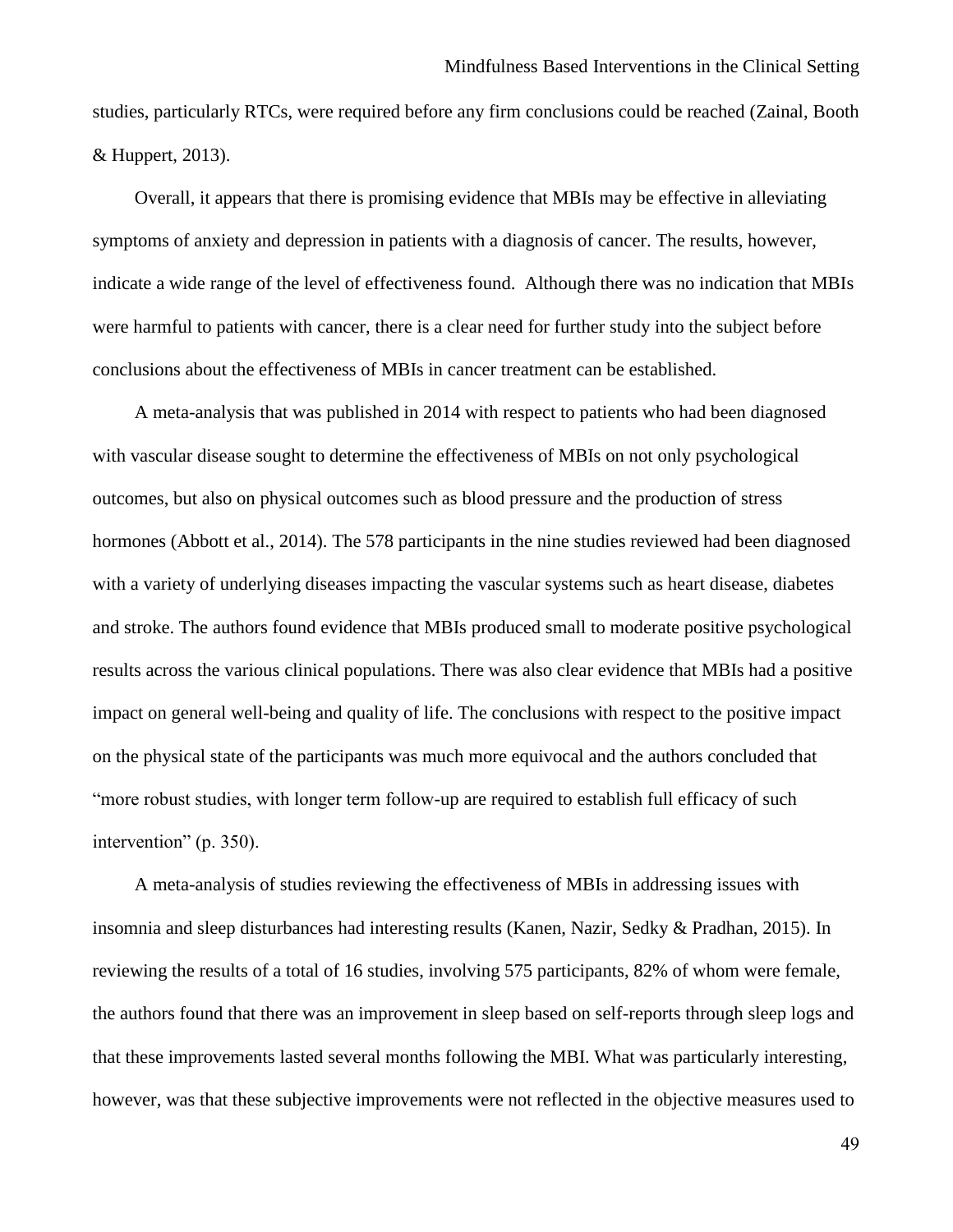measure sleep quality, such as polysomnography. The conclusion of the authors was that although the use of MBIs to treat sleep difficulties was promising, further research is required to establish the overall efficacy of the treatment.

A meta-analysis of the impact of MBSR in dealing with the pain and quality of life for patients diagnosed with fibromyalgia syndrome (FMS) was published in 2013 (Lauche, Cramer, Dobos, Langhorst & Schmidt, 2013). In a review of six studies, both RTC and non-RTC, and involving a total of 674 participants, the efficacy of MBSR in the improving the quality of life and pain experience of patients diagnosed with FMS was reviewed. The authors concluded that although there was evidence that MBSR might be a useful approach for these patients, at this point they could only make a weak recommendation for MBSR based on a review of the studies. They found no evidence that pointed to positive secondary outcomes or long term effects of MBSR. It was acknowledged that further RCTs are required before any firm conclusions can be reached.

#### **Improvement of Well-being in Non-Clinical Population**

As discussed in previous chapters, in addition to a growing application in clinical situations, MBIs have long been used as an intervention to improve the general well-being of individuals who have not been diagnosed with a physical or psychological condition. In this context, MBSR is the most commonly studied intervention, although other interventions have been reviewed as well. A meta-analysis conducted in 2009 reviewed MBSR as a strategy for stress reduction in healthy individuals (Chiesa & Serretti, 2009). The analysis involved 10 studies which met the criteria of investigating the effect of MBSR on healthy individuals, with a control group and using valid measures for the measurement of stress. This analysis concluded that evidence supports the positive, non-specific effect of MBSR on stress reduction in healthy people. The long term effects of the MBSR following the intervention is less clear. While the positive effects were notably maintained in some of the studies following three months of practice, other studies were more equivocal. It was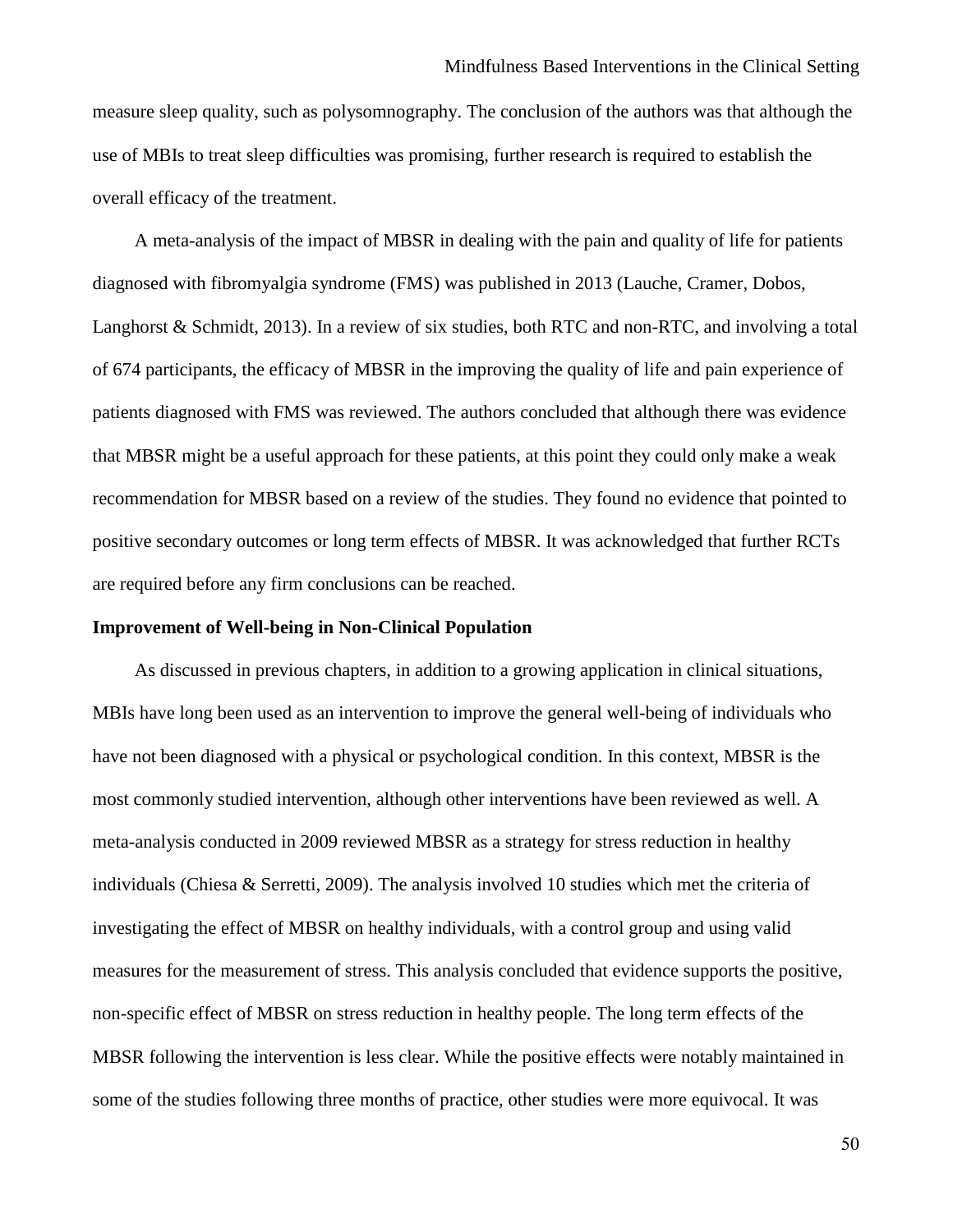noted that the longer term effects of those subjects who maintain the ongoing practice of MBSR needs further study.

Another meta-analysis that reviewed the efficacy of MBSR in reducing stress in healthy individuals was published in 2015 (Khoury, Sharma, Rush & Fournier, 2015). This analysis included 29 studies, with a total of 2668 participants that used MBSR as an intervention with healthy individuals to deal with stress and anxiety. The results demonstrated that MBSR is moderately effective in decreasing the experience of stress and anxiety in healthy individuals. Even though the MBSR interventions in the studies did not target a clinical population, "moderate effects were found on multiple clinical measures including depression, anxiety and distress, beside a large reduction in stress and an increase in quality of life" (p. 524).

A meta-analysis of a non-clinical population that did not limit its scope specifically to the review of MBSR, considered the use of MBIs in the workplace and was published in 2015 (Virgili, 2015). The analysis included 19 controlled and uncontrolled intervention studies involving a total of 1139 participants that were both RCTs and non-RCTs. The studies included participants from a working population, and used validated measurement scales for the measurement of psychological distress outcomes. Overall, the results supported the use of MBIs with working adults for the reduction of psychological distress. It also found that shorter versions that the traditional 8-week MBSR or MBCT programs were equally effective to the longer versions. What was not clear, however, was whether the MBIs were more effective than other stress management interventions such as yoga or relaxation training in reducing psychological distress in working adults. Further research using controlled RCTs was recommended before any conclusions should be drawn from these results.

#### **Broad-based Meta-analysis of MBIs**

Some meta-analytic reviews have taken a broad based approach to the consideration of the efficacy of MBIs. In these reviews the use of MBIs in a variety of clinical and non-clinical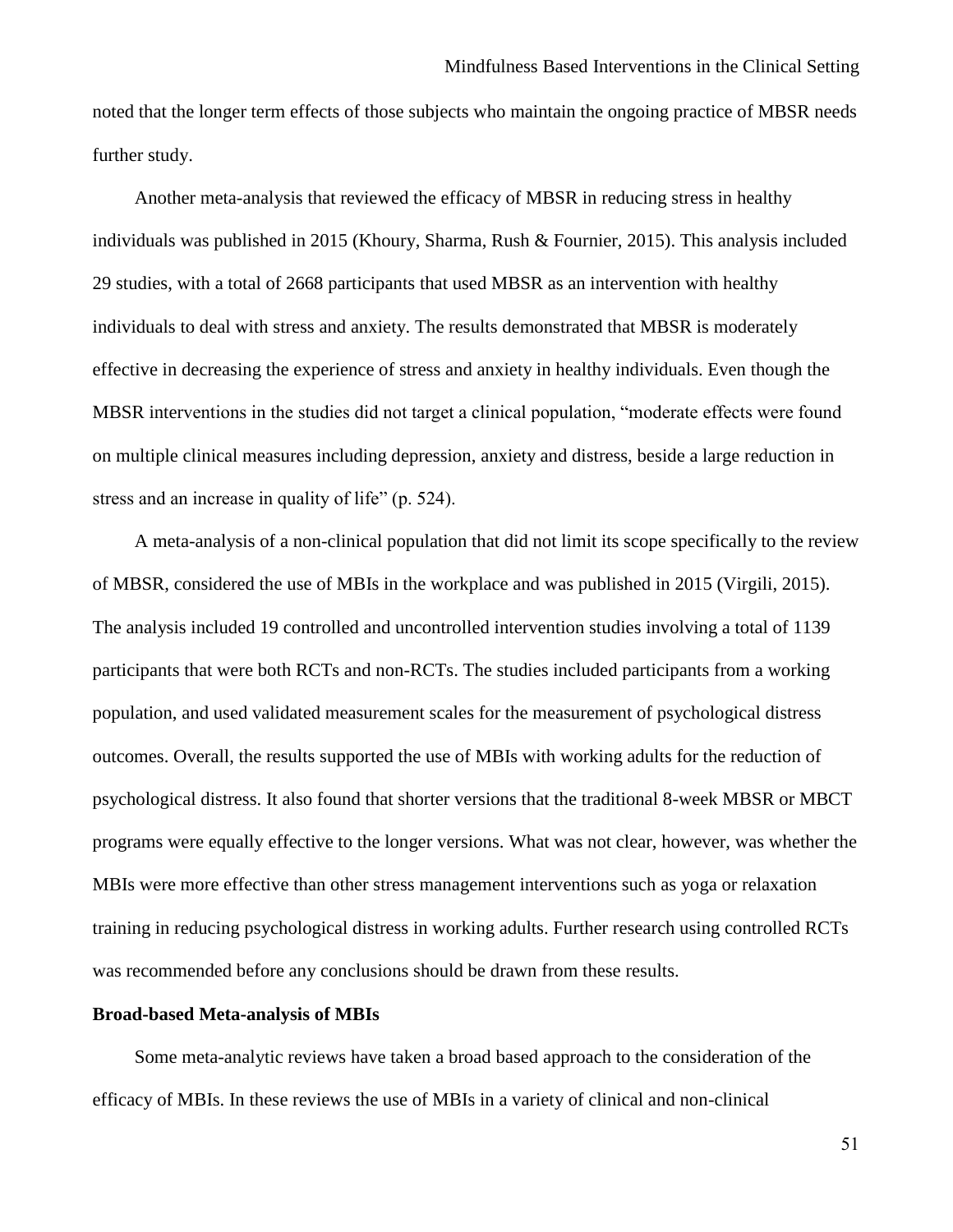applications is considered. A meta-analytic review published in 2013 considered 209 studies involving a total of 12,145 participants, and reviewed the efficacy of MBIs in a wide range of physical and psychological disorders, as well as non-clinical applications (Khoury et al., 2013). Any study examining the pre-post or controlled effects of an MBI in a clinical setting was considered in the analysis. Due to the large number of participants, diverse ages, genders and clinical profiles were said to be considered, although the results did not discuss any of these factors. There was no mention of other elements of diversity such as ethnic background and economic status. The results indicated that MBIs were moderately effective when compared with pre-study states and small to moderately effective when compared with other active treatments such as psychoeducation, supportive therapy and relaxation. The exception to this finding was that MBIs were not more effective than traditional CBT. The findings also indicated, perhaps not surprisingly, that MBIs were more effective at treating psychological disorders than in treating physical or medical conditions. It was also noted that there was no evidence in any study that there was a negative effect from an MBI. Another meta-analysis, published in 2014, considered the efficacy of MBIs in improving stress related symptoms such as anxiety, depression, stress/distress and quality of life in a variety of adult clinical populations (Goyal et al., 2014). In this review, only studies involving a clinical condition and in which there was a control group were considered. "Clinical condition" was defined broadly and included both physical and psychological diagnoses. A total of 47 trials involving a total of 3515 participants were included. The review found that there was moderate evidence that MBIs improved anxiety, depression and pain, and low evidence that MBIs improved stress and quality of life. There was little evidence to support any effect of MBIs on other aspects of improved lifestyle such as substance use, eating habits, sleep and weight and little evidence that MBIs were superior to other active interventions such as CBT, medication or exercise regimes. It is also worth noting that all types of meditation interventions were included, including some that are normally not included in studies about MBIs such as meditations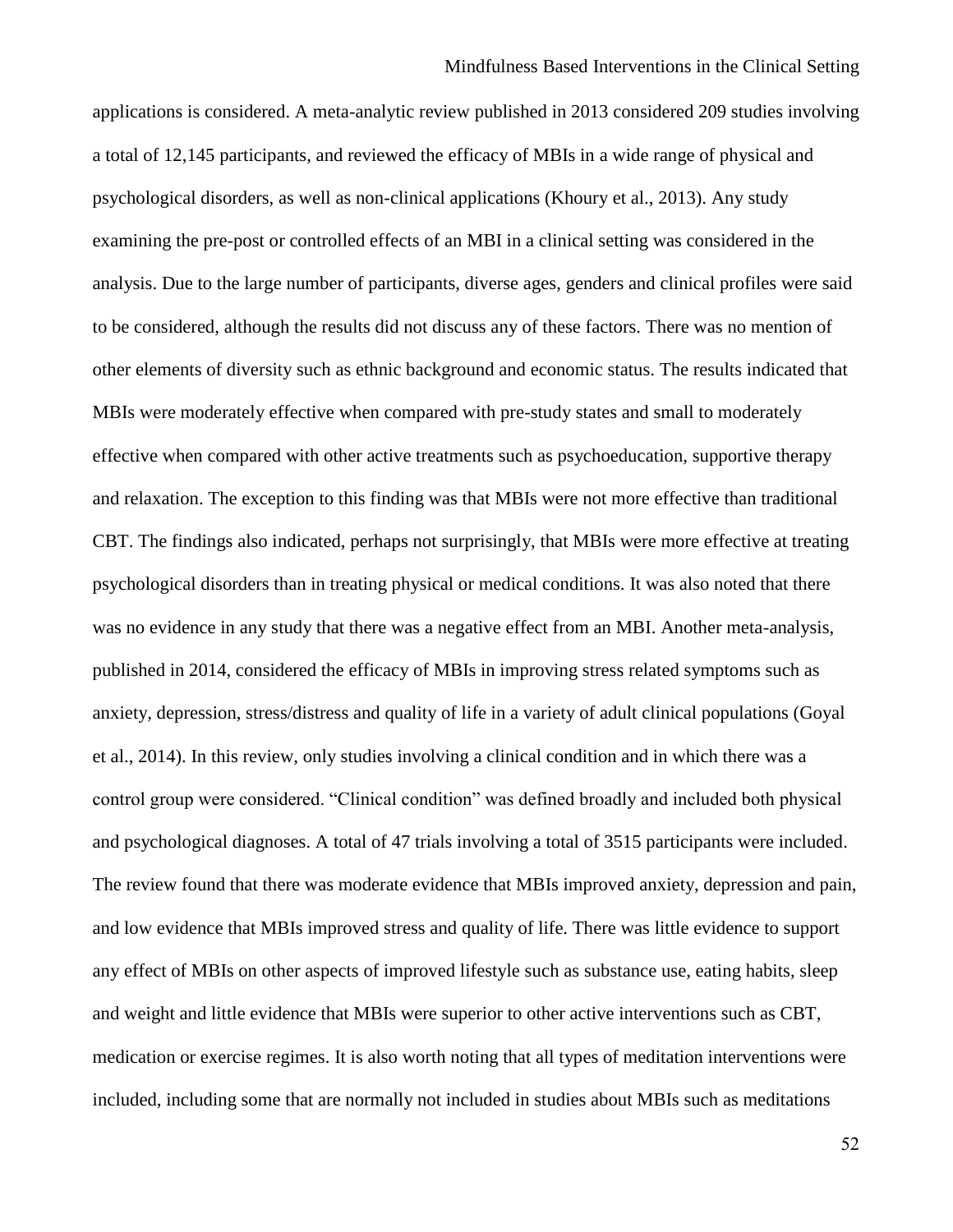using focus on a mantra, rather than on the present moment and that this may have had an impact on some of the results.

The most recent meta-analysis reviewed was published in 2015 and considered MBIs, specifically MBCT and MBSR, being applied in a wide range of patient categories (Gotink et al., 2015). Clinical applications such as adjunct treatment of cancer, cardiovascular disease, chronic pain, depression and anxiety disorders were included. Studies reviewing the application of MBIs as a preventative measure in healthy adults were also considered. All of the studies included in the analysis, a total of 23 reviews involving a total of 8683 individuals, were RCTs. The results indicated that, compared to wait list and TAU, MBCT and MBSR significantly improved depressive symptoms, anxiety, stress and quality of life. There was also moderate evidence in support of prevention in healthy adults and children. It is interesting to note that the results found in this meta-analysis were significantly more positive than other recent meta-analyses on MBIs. It is also interesting to note that, unlike the other meta-analyses reviewed, this meta-analysis limited the studies reviewed to those specifically using a MBCT or MBSR approach, which may have impacted the results. Further studies, with clear and consistent criteria, are clearly required to resolve some of the differences in results between meta-analyses.

### **Conclusion**

There is significant evidence that MBIs can have a positive impact on a variety of psychological and physical symptoms but little is understood about the actual brain mechanisms that cause these positive effects. In recent years, researchers have begun to theorize how mindfulness and meditation practices impact the functioning of the brain and some plausible theories have emerged. There has also been some suggestion in recent years that meditation may actually affect the brain functioning and structure in the long term. Much more research is required in this area, however, before any conclusions can be drawn.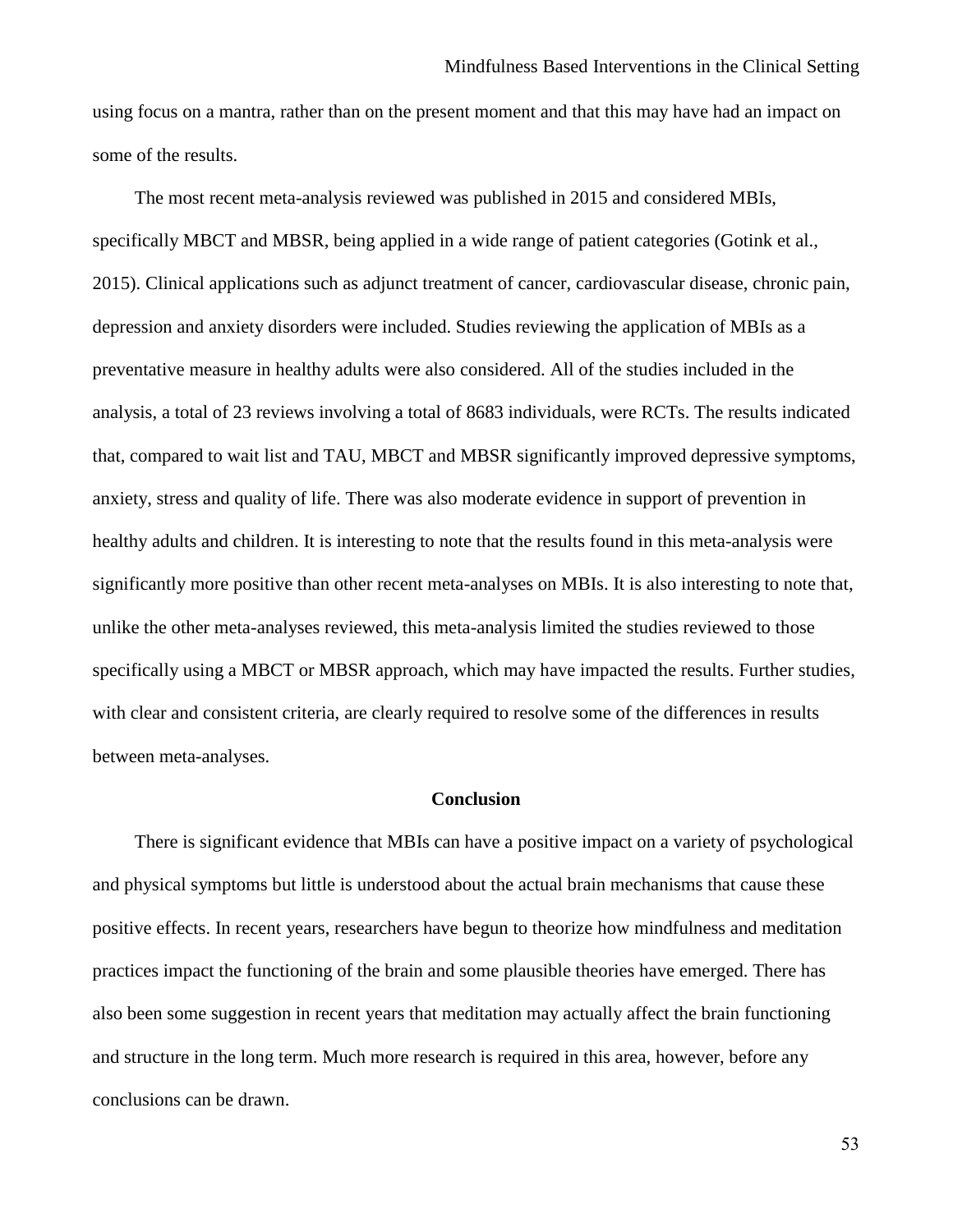As discussed in the previous chapter, many individual research studies have concluded that MBIs are effective in treating a variety of symptoms, such as anxiety and depression, in a variety of contexts, both psychological and physical. Meta-analyses of studies on some of the same subjects, however, are more equivocal and varied in their positive conclusions.

Although there was virtually no evidence found that MBIs were harmful in any of the studies, the degree of efficacy in addressing symptoms, especially when compared to other treatment modalities, was less clear. In some meta-analyses reviewed the results of using MBIs were quite positive, while in other cases the results were less positive or in some cases neutral. It appears that some of the major difficulties in conducting reliable meta-analyses of MBI studies is the wide variety of research models used, the lack of consistency with respect to the specific MBI or MBIs being reviewed, and discrepancies between studies of the reliability and veracity of the results. For example, some studies are RCTs, while others are not randomized or controlled. Some studies are very specific and particular about the methods and tools they are using to conduct the studies and others are much less vigorous in their approach. The strengths and limitations of these studies and their corresponding conclusions will be discussed in the next chapter, along with the writer's perspective and suggestions with respect to the appropriate clinical application of MBIs in a variety of contexts.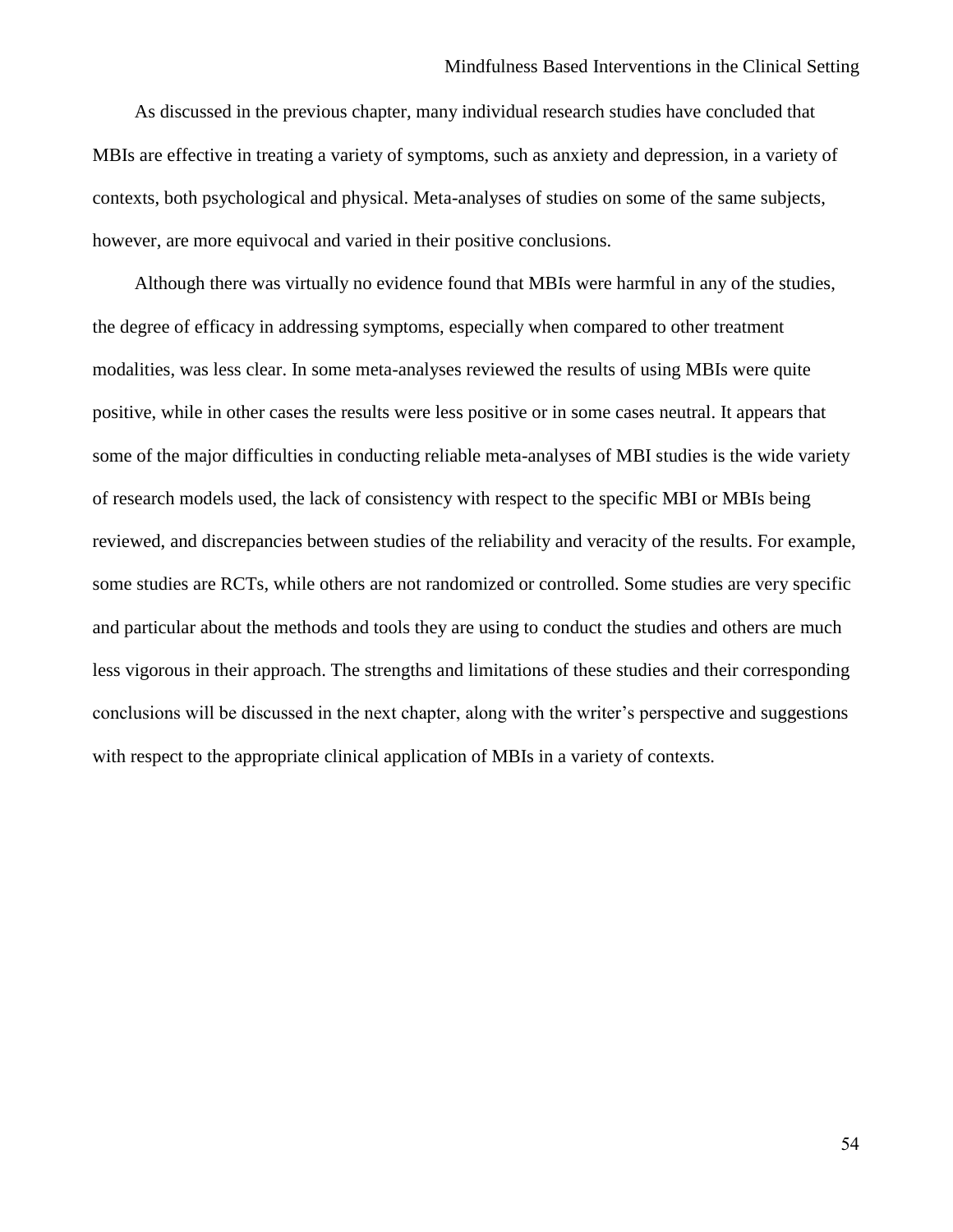### **CHAPTER 5: DISCUSSION**

## **Introduction**

To this point, this thesis has been largely comprised of a literature review discussing the origins of mindfulness practice, the evolution of the therapeutic use of mindfulness meditation practices, research with respect to the clinical application of mindfulness-based interventions (MBIs) to specific psychological and medical conditions and research with respect to how MBIs work and the physiological effects of mindfulness meditation on the brain. There is no doubt that over the past several years MBIs are increasingly a topic of discussion and research, and there is no sign of this phenomenon slowing down. The results of studies with respect to the efficacy of MBIs in a variety of settings vary somewhat, but are generally promising or at least neutral.

It is important that research results are read with caution and a healthy skepticism based on some of the factors that can affect the outcome of studies, both negatively and positively. It is also important that future research not simply repeat what has already been done, but instead refine and improve the study designs, as well as confirm or refute, the results of earlier studies. In this chapter, the findings from the research into MBIs will be discussed with a particular focus on possible weaknesses and concerns about the quality of the research into various aspects of MBIs, as well as potential concerns about the conclusions of these studies. Suggestions for further research and the author's conclusions about the effectiveness of MBIs will conclude this chapter.

### **Potential Concerns About Research into MBIs**

Several concerns with respect to the quality of the research into MBIs have been raised as limitations in many of the studies reviewed. While it is worth reviewing and considering these concerns when analyzing clinical results, it should be noted that many of the limitations discussed are not unique to the study of MBIs and are, in fact, commonly found in many studies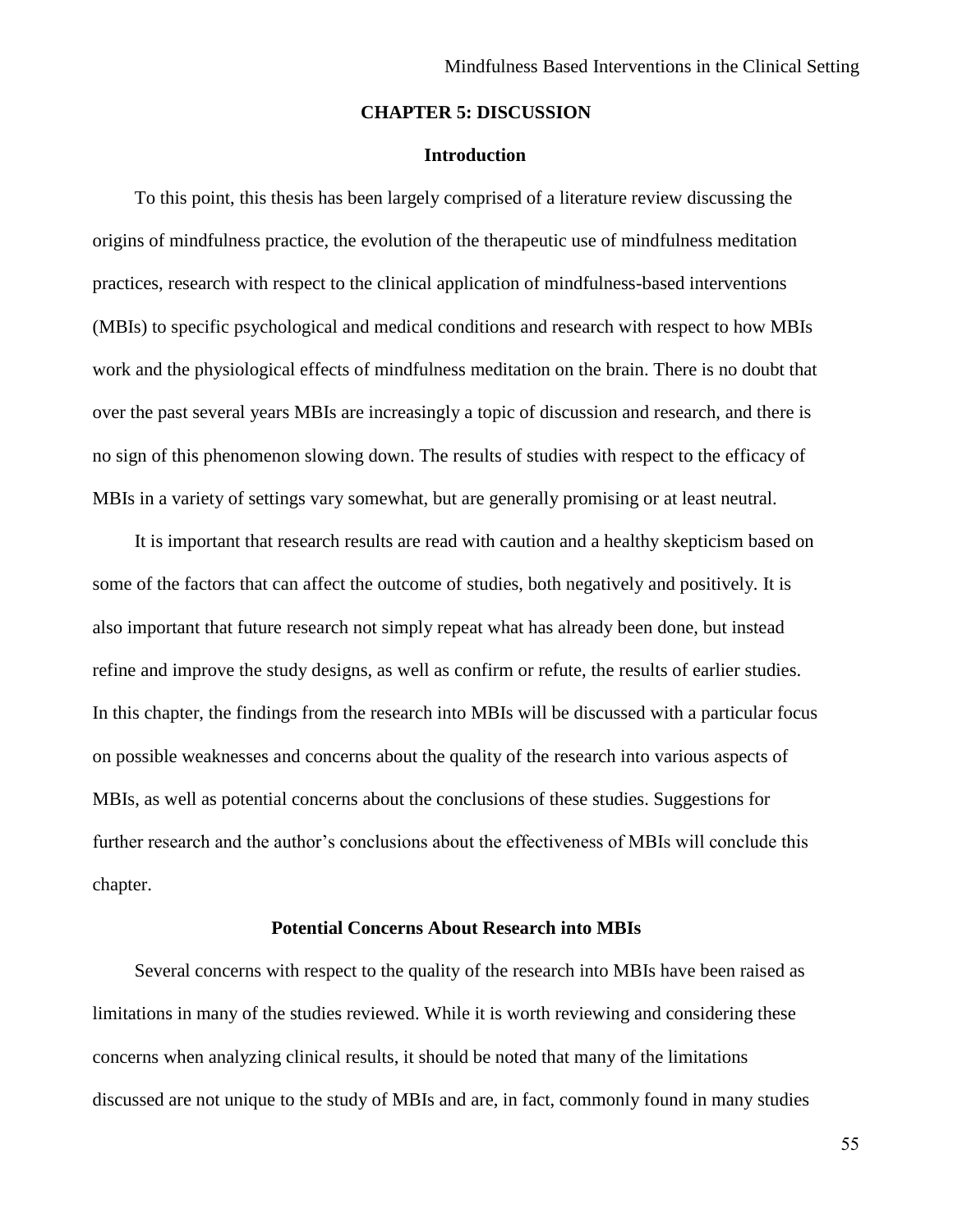in the field of psychotherapy, due to the subjective nature of the results (Gotink et al, 2015). These factors are always worthy of consideration when interpreting research but are particularly of concern when the results of a study or studies are equivocal, and of somewhat less concern when the results are robust (Hofmann, Sawyer, Witt & Oh, 2010).

### **Potential for Bias**

As can be said for most research into psychotherapeutic techniques and nonpharmacological mind/body interventions, there is significant potential for bias in research into MBIs due to the very nature of the intervention (Lauche, Cramer, Dobos, Langhorst & Schmidt, 2013). It is virtually impossible to construct and apply a double blinded study because it is very evident whether a person is in the control group or the active group. Specifically, the subject must actively take part in the intervention to study its effectiveness, and the person leading the intervention must know what intervention is being delivered. Even creating a single blind study is virtually impossible in that it is difficult to hide the nature of the intervention being delivered from the participants. This, coupled with the fact that samples are largely self-selected, leads to the potential that the results of these studies are directly applicable only to those who are interested in, and able to participate in, the intervention (Gotink et al., 2015).

There have been concerns expressed about the potential for the positive expectations of the researchers conducting the studies to bias the reported outcomes. Many of the studies were conducted by practitioners of the intervention and there is a potential motivation to obtain positive results. The potential for this effect is made more significant due to the fact that the tools used to measure the effectiveness of the intervention are most often self- reported and subjective in nature (Hofmann, Sawyer, Witt & Oh, 2010). It has also been suggested that there is a potential for bias in that generally only individuals willing to make the time commitment to attend courses and practice at home will agree to take part in the study. In one study with respect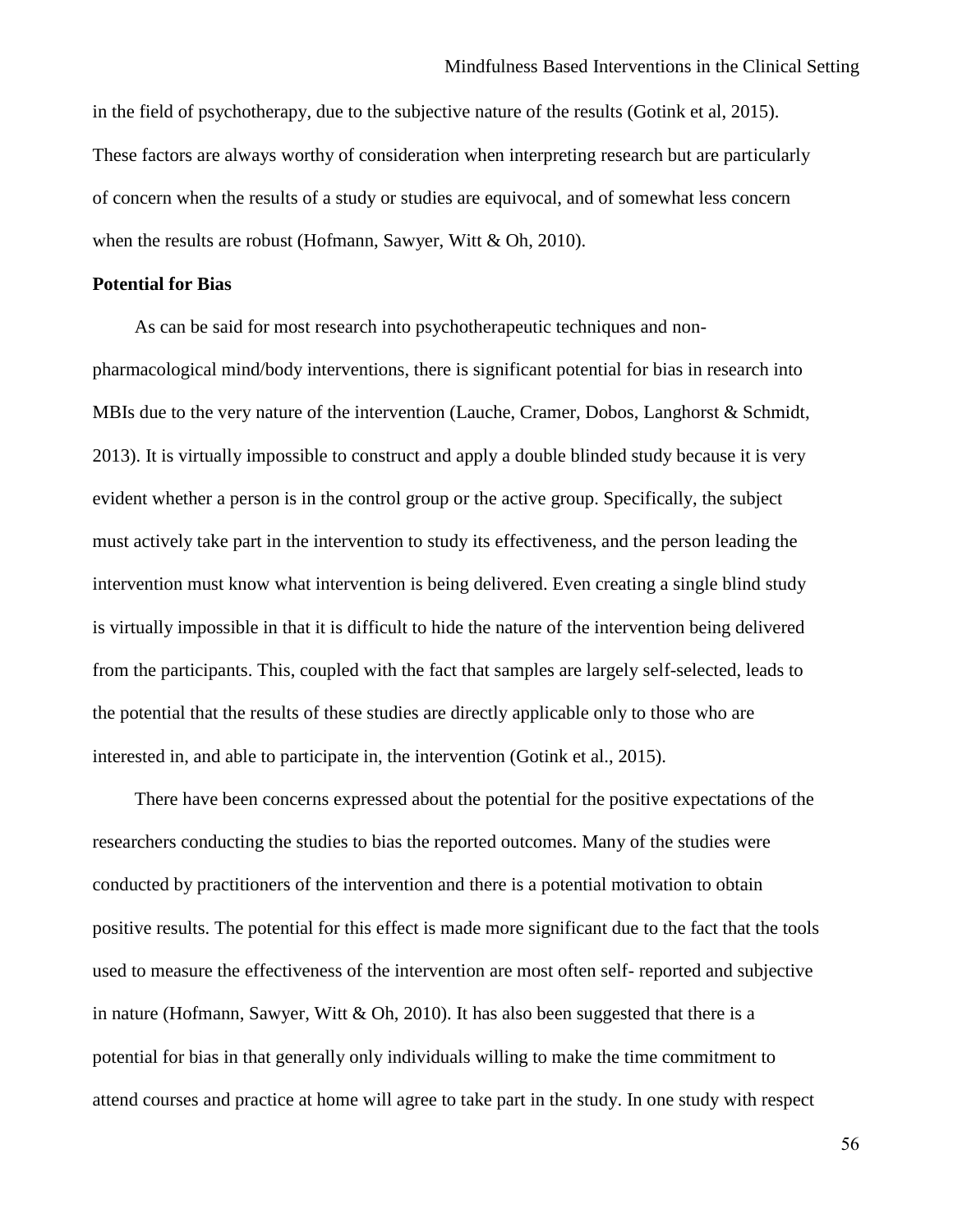to MBCT it was found that the most common reason for declining to take part in the intervention and therefore the study was the time commitment involved (Kuyken et al, 2008).

#### **Self-Assessment**

In many cases the only viable method of assessment is self-assessment by the participants. Although there are standardized self-assessment tools available, the results still depend on the individual's ability to self-assess, something that is known to be difficult to do accurately (Goldberg, Del Re, Hoyt & Davis, 2014). Another factor that may be at play when selfassessment is utilized is a phenomenon referred to in the literature as "social desirability bias". Social desirability bias has been described as the difference between an individual's own perspective and that person's perception of what might be expected (Chung & Munroe, 2003). This phenomenon leads to the concern that a person will give responses that are expected of them, rather than what they truly believe, and can lead to inaccurate study results.

### **Research Sample**

One of the most obvious issues with the research samples in many of the studies reviewed is the small sample size. There may be many reasons for this, including the level of commitment required by both the therapist and the participant for each intervention and the limited number of participants recommended for most MBI interventions (Shennan, Payne & Fenlon, 2011). It is also difficult to include any kind of randomization process in selecting participants and in many cases the participants are often almost entirely self-selected (Chiesa & Serretti, 2009). Another issue with many of the samples is the lack of ethnic, cultural and gender diversity. Subjects are often noted to be predominantly female and Caucasian, which limits the generalizability to other groups (Goldberg, Del Re, Hoyt & Davis, 2014). This is compounded by the fact that most of the studies reviewed deliver the MBI in English only, which naturally excludes non-English speaking participants from the group (Shennan, Payne & Fenlon, 2011).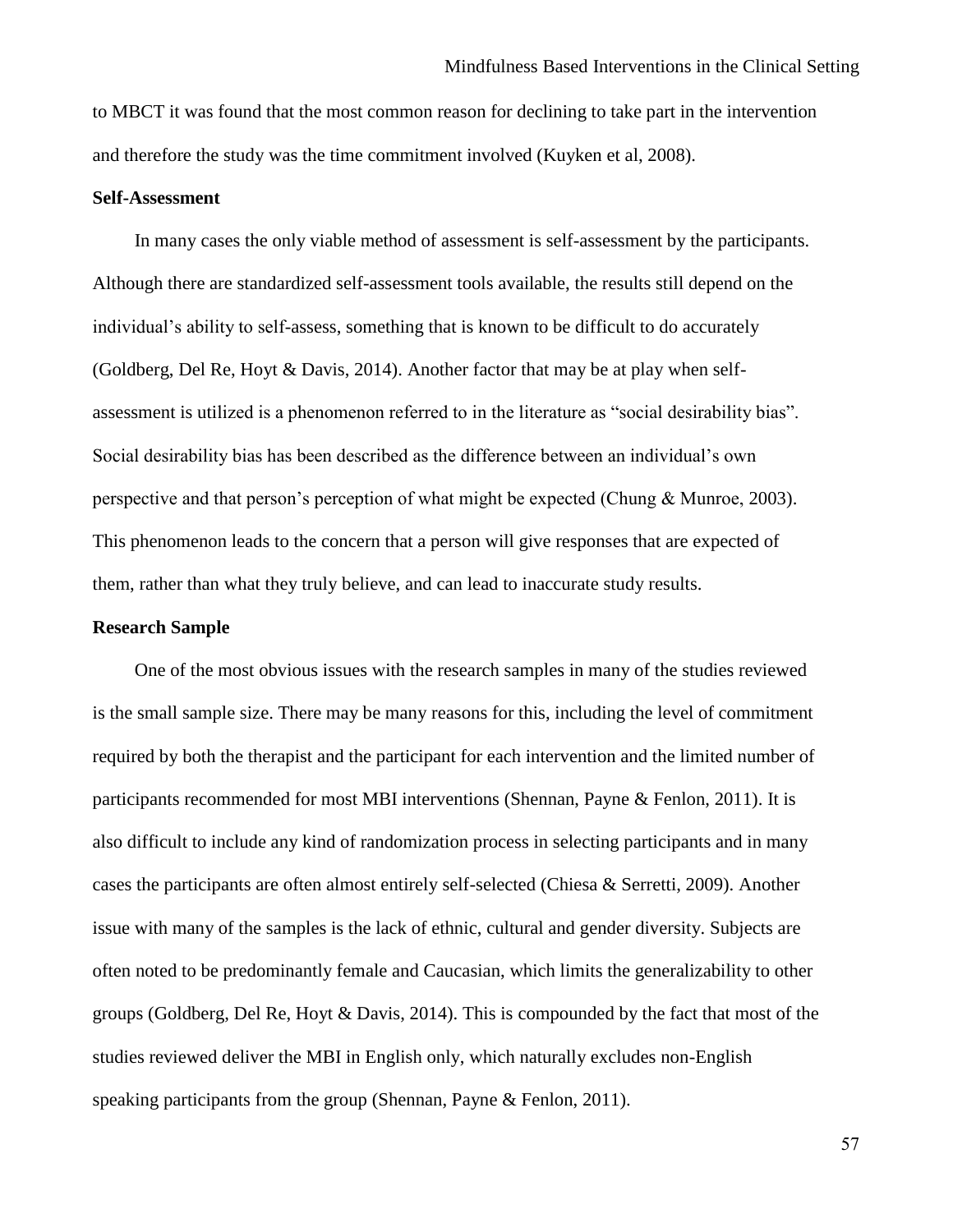### **Issues with Control Group**

Several issues have been noted in the literature with respect to difficulties with control groups in MBI studies. The most obvious concern is that there is often no control group at all. Many studies of MBIs are categorized as pilot studies, which are typically studies of shorter duration with a small sample size and no control group, designed to examine the feasibility of an approach that will ideally ultimately be tested in a larger scale study (Leon, Davis & Kraemer, 2011). Other studies without control groups are considered to be single group studies, which traditionally rely on before and after comparisons of the group being studied rather than a comparison to a control group (Paulus et al, 2014).

While many of the studies reviewed do have a control group, some concerns have been expressed with respect to the quality of those groups. Some control groups receive a different type of treatment, with the results of the two different treatments being compared. This can be valuable in testing the efficacy of each modality but does not consider what results might be obtained from no treatment at all. In other cases, the control group is meant to have the same characteristics as the study group with one receiving the treatment being studied and the other on a waitlist maintaining treatment as usual. One problem with this approach is that the "treatment as usual" can vary widely amongst the control group making the comparison less consistent. Another problem with this approach is that many studies do not control for other factors that may be impacting those on the waitlist, such as different types of treatment being pursued while on the waitlist. Another factor impacting the validity of a waitlist control group has been referred to as "frustrebo" effects (Power & Hopayian, 2011). On the one hand, those on the waiting list can become impatient and begin to explore and embrace the intervention, in this case mindfulness, while waiting for the group to begin. This can falsely diminish the positive results in the active group. On the other hand, it has been suggested that those on the waiting list can become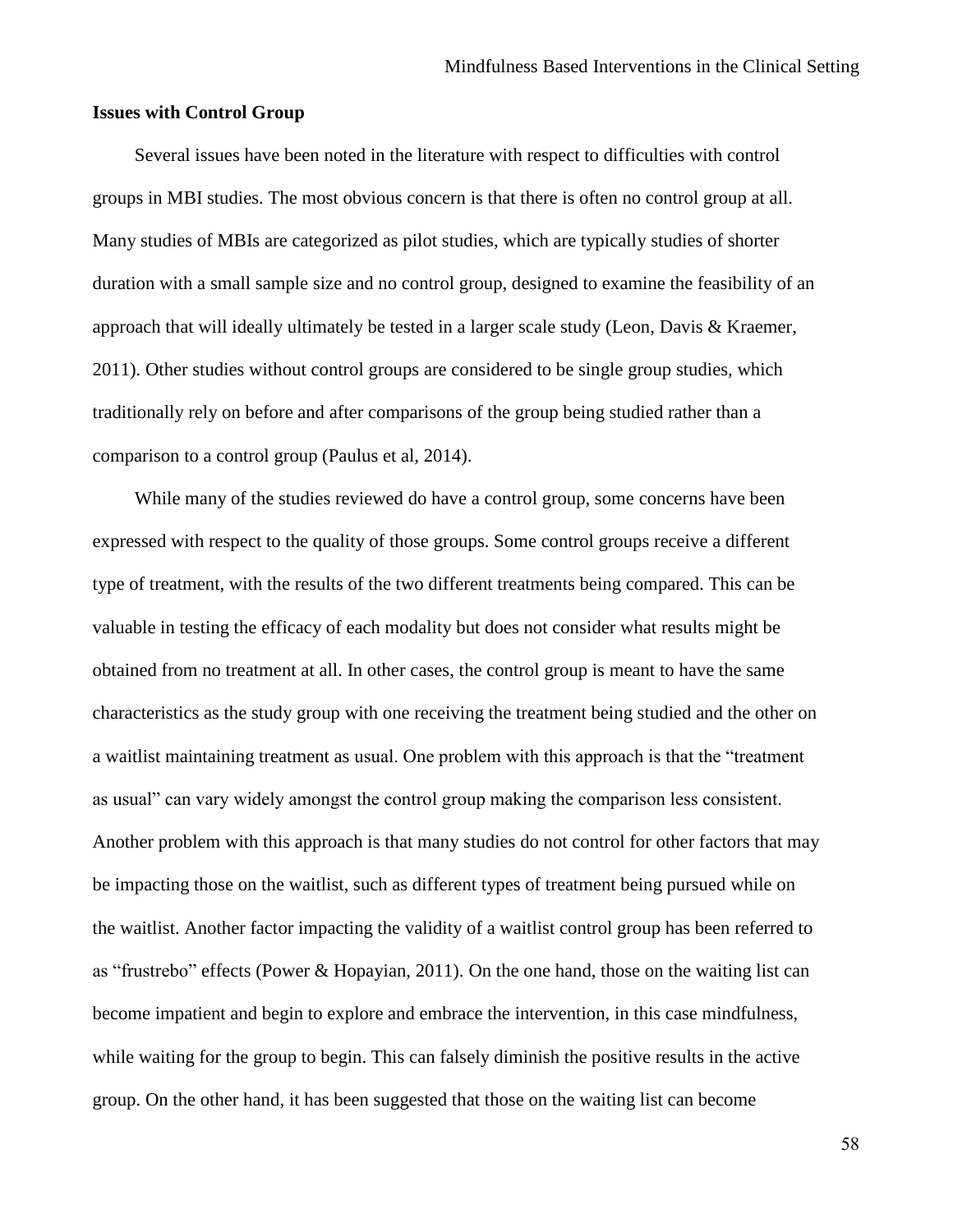discouraged at not receiving treatment and become more symptomatic, thereby potentially falsely increasing the appearance of positive effects of the intervention.

It is important, however, not to discount studies that do not have control groups or are qualitative in nature. It has been suggested that there is sometimes too much focus on quantitative data in areas of study that are difficult to quantify, such as human emotions and subjective experience (Johnson & Waterfield, 2004). Qualitative methods, on the other hand, are "able to explore the complexity of human behaviour and generate deeper understanding of illness behaviours and therapeutic interactions" (p. 121). It is often the combination of these approaches, either through using a mixed method in an individual study or compiling many studies into a meta-analysis, that can result in the most compelling results overall (Gelo, Brackman & Benetka, 2008).

#### **Limitations of Meta-analyses**

Although there are many advantages to reviewing the results of multiple studies through meta-analysis, there are some drawbacks to this approach as well. The obvious advantage of using meta-analysis techniques to study a subject is that it "offers the opportunity to critically evaluate and statistically combine results of comparable studies" with a purpose to "increase the numbers of observations and statistical power by improving the effect size of an intervention or an association" (Fagard & Staessen, 1996, p. S9). This allows the collective review of many small studies to determine whether the results are consistent across studies. This is particularly valuable to validate trends found in studies that are more subjective or quantitative in nature and that may be less reliable or statistically significant on their own. Taken with other qualitative studies that have similar findings, the results become more compelling.

The difficulty with this approach is that the veracity of the results is dependent on the study selection criteria, the quality of the studies included and the statistical assumptions made in those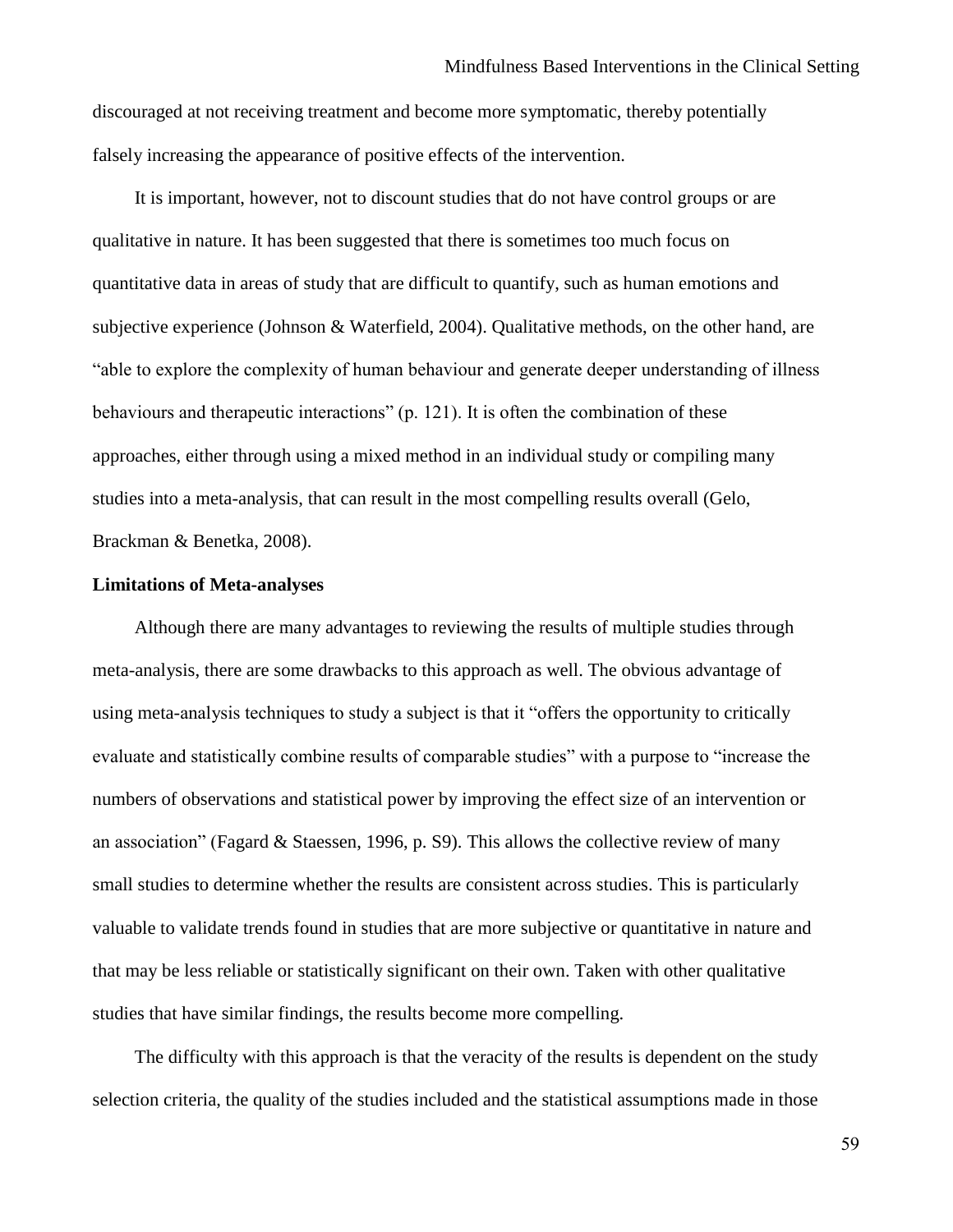studies. Often these factors vary widely amongst the studies being analyzed, leading to less reliable results overall. Although careful methodology is important to the validity and reliability of meta-analytic research, even the trends that emerge from research that may be less rigorous in its criteria for inclusion, can still be important to validate the findings in individual studies and to inform areas for further research and study (Whiston & Li, 2011).

### **Potential Concerns About MBIs as a Treatment Modality**

Although the results from studies into the efficacy of MBIs in a variety of clinical applications are generally promising, there are some concerns that are worth noting when considering those results. Many of these concerns could be addressed through further research, which will be discussed in a subsequent section of this chapter, while others may be addressed through careful consideration of whether an MBI is an appropriate intervention in a specific circumstance.

## **Cultural Concerns**

As referred to above, one of the significant concerns expressed about the research into MBIs to date is that most of the studies have involved Caucasian, English speaking participants, who are disproportionately female. This limits the generalizability of the results to other cultures, ethnicities and genders. It is not clear whether the general approach of MBIs may be more or less palatable to Caucasians and/or females, and therefore whether the results can reliably be extrapolated to other groups (Goldberg, Del Re, Hoyt & Davis, 2014). It is quite possible that other groups may find the general approach taken in MBIs to be less comfortable or appropriate due to cultural or other influences. There is also the possibility that MBIs are not a viable option for poor, illiterate or non-English speakers simply due to practical concerns such as cost, time commitment and lack of access due to language issues.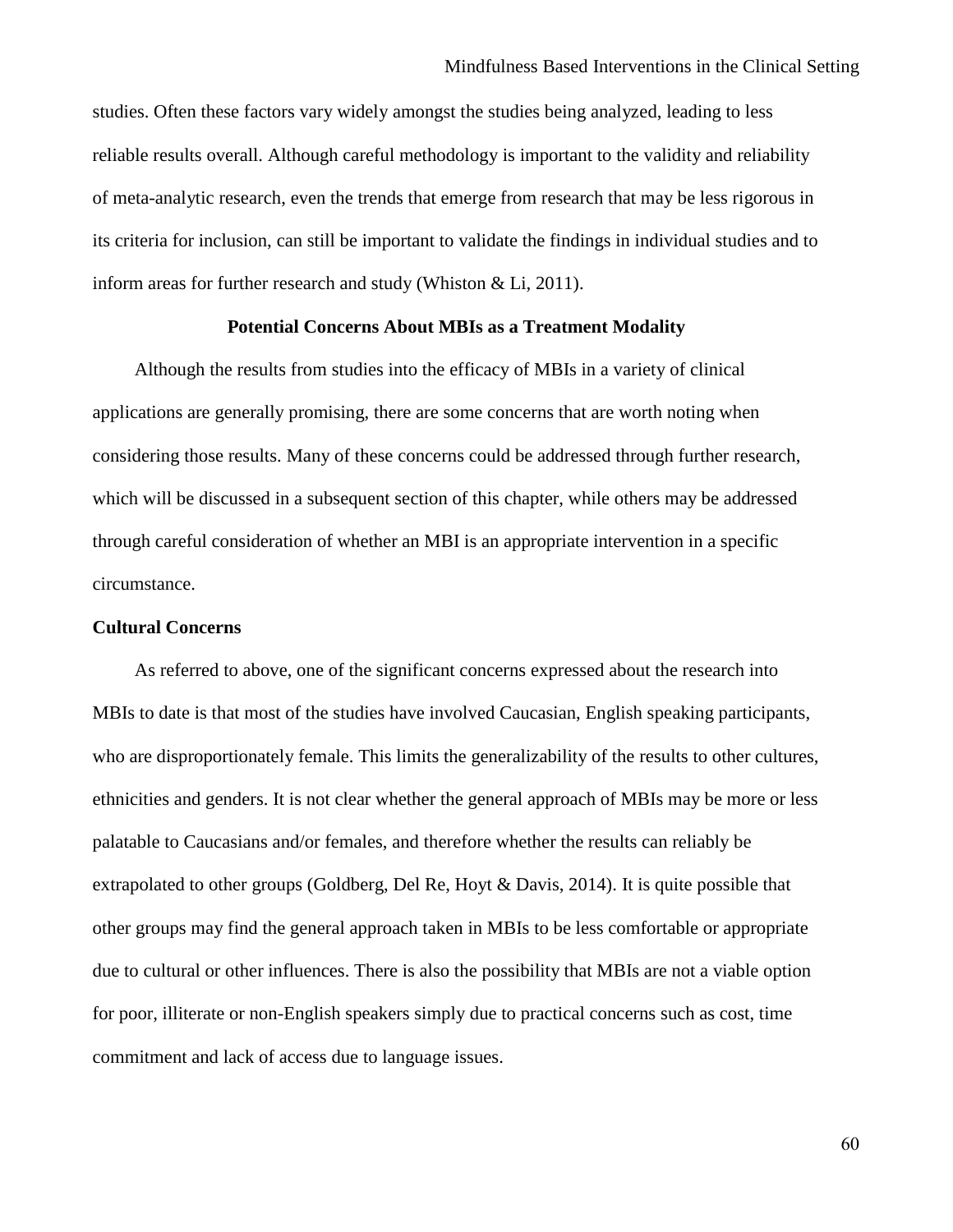The other obvious consideration for generalizability of results is the cultural context of mindfulness practice itself. It is possible, for example, that the assumptions in which the benefits from recognizing one's contextual demands and emotions and increasing moment-to moment awareness may be culturally limited. For example, it has been suggested that in some cultural groups, psychological denial and avoidance are considered to be healthy (Cheng  $&$  Sue, 2014). Conversely, it was also suggested that some cultural groups may find MBI principles especially congruent with their cultural beliefs and practices. In some cultures, mindfulness is very much a part of a greater spiritual practice, while in other cultures the connection of mindfulness practice to spirituality or religion might be a deterrent to taking part in the practice. It should be noted that studies have begun to review the cultural applicability of MBIs and the success of actually making some cultural adaptations (Longoria, 2014; Ivers et al., 2016). Multicultural competence as an important issue to be considered and addressed in all psychotherapeutic interventions, including MBIs, is increasingly being acknowledged and discussed in the literature (Masuda, 2014; Ivers et al., 2016).

# **Practical Considerations**

Several practical considerations have been discussed in the context of the efficacy and consistency of MBIs. One of these considerations is the fact that taking part in most MBIs takes a significant time commitment, both in attending the sessions and practicing the skills learned in the sessions at home, making it untenable for some individuals with significant time constraints. MBIs tend to be delivered in large centres and the practical fact that a participant in a program must be able to attend the program where it is offered on a regular basis can make access to MBIs more difficult in more remote areas. These factors can also lead to cost implications, which could be a deterrent for some potential participants in the program (Kuyken et al., 2008).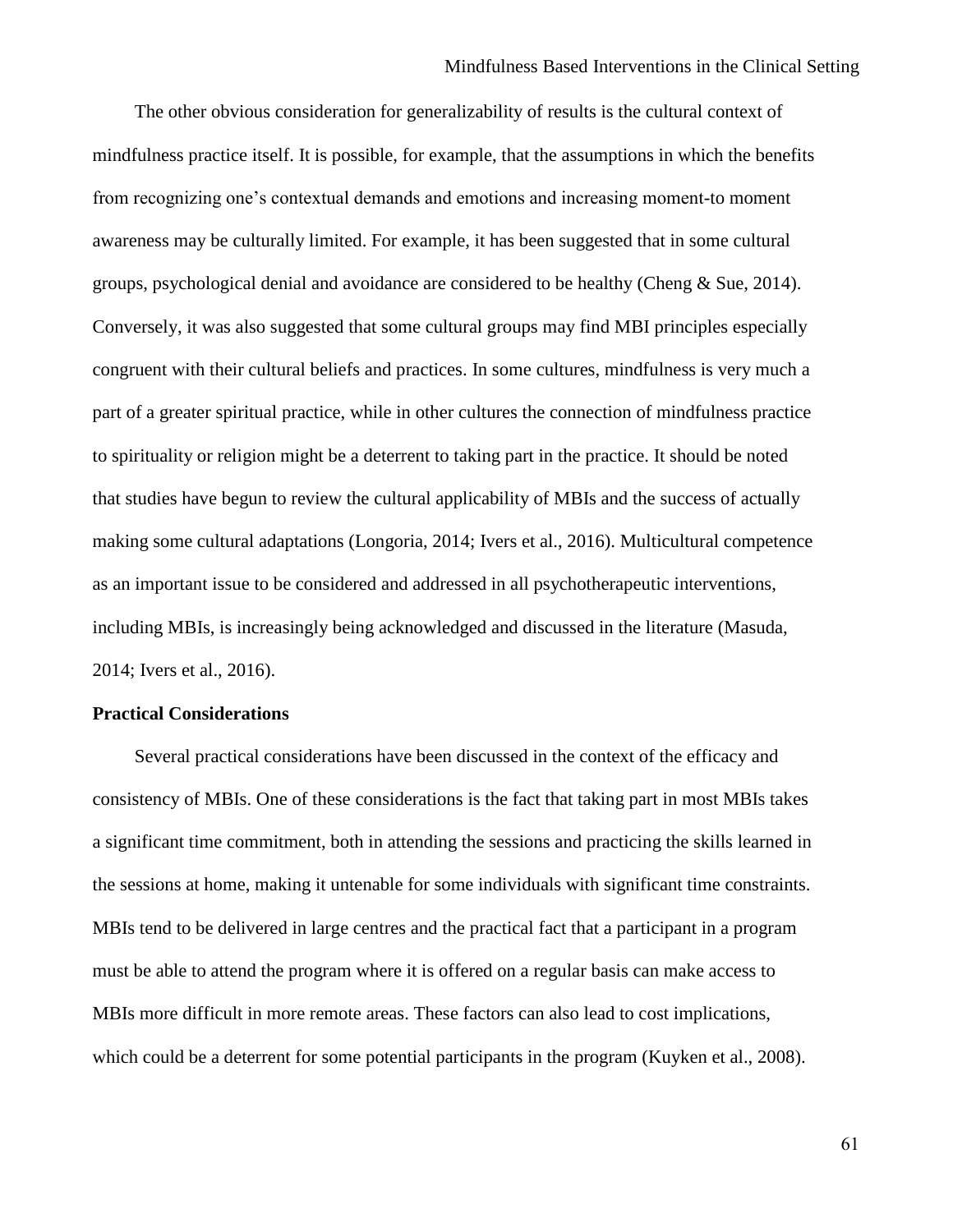Another practical consideration, particularly when conducting studies into the comparative effectiveness of MBIs, is the inconsistency of both the programs offered and the qualifications and requirements for the leaders of those programs. Some MBIs, such as MBCT and MBSR, have fairly strict requirements for both becoming and continuing as an instructor, including having an ongoing mindfulness practice of their own. Other MBIs are much less specific about the necessary qualifications of the leaders. These differences can lead to inconsistencies in the quality of the MBI programs offered. It has also been noted that the length of courses often varies widely (Dobkin, Irving & Amar, 2011). While it is unclear what impact these factors may have on the efficacy of the intervention, it is important to recognize that all MBIs are not necessarily equal.

## **Contraindications**

Most studies into the efficacy of MBIs demonstrate a positive or neutral response to the intervention and adverse effects to the intervention are almost never reported. This may be in part due to the fact that MBI studies tend to focus on a limited number of psychopathologies such as anxiety and depression (Shonin, Gordon & Griffiths, 2014a). It may also be influenced by the tendency to publish studies that support earlier studies more readily than studies where the results refute, or at least don't support, the earlier results (de Bruin & Sala, 2016). As MBIs are being applied to increasingly broader audiences with increasingly diverse medical and psychological conditions, however, some important discussions about what might constitute a contraindication taking part in an MBI have begun to take place. The most common concern is that mindfulness meditation will trigger increased anxiety and even psychosis. There are many theories about why this may be a risk but it is generally proposed that the individual taking part in the MBI needs to have sufficient tolerance for "unpleasant material" in that the practice of mindfulness tends to decrease the avoidance of unpleasant emotions and personal problems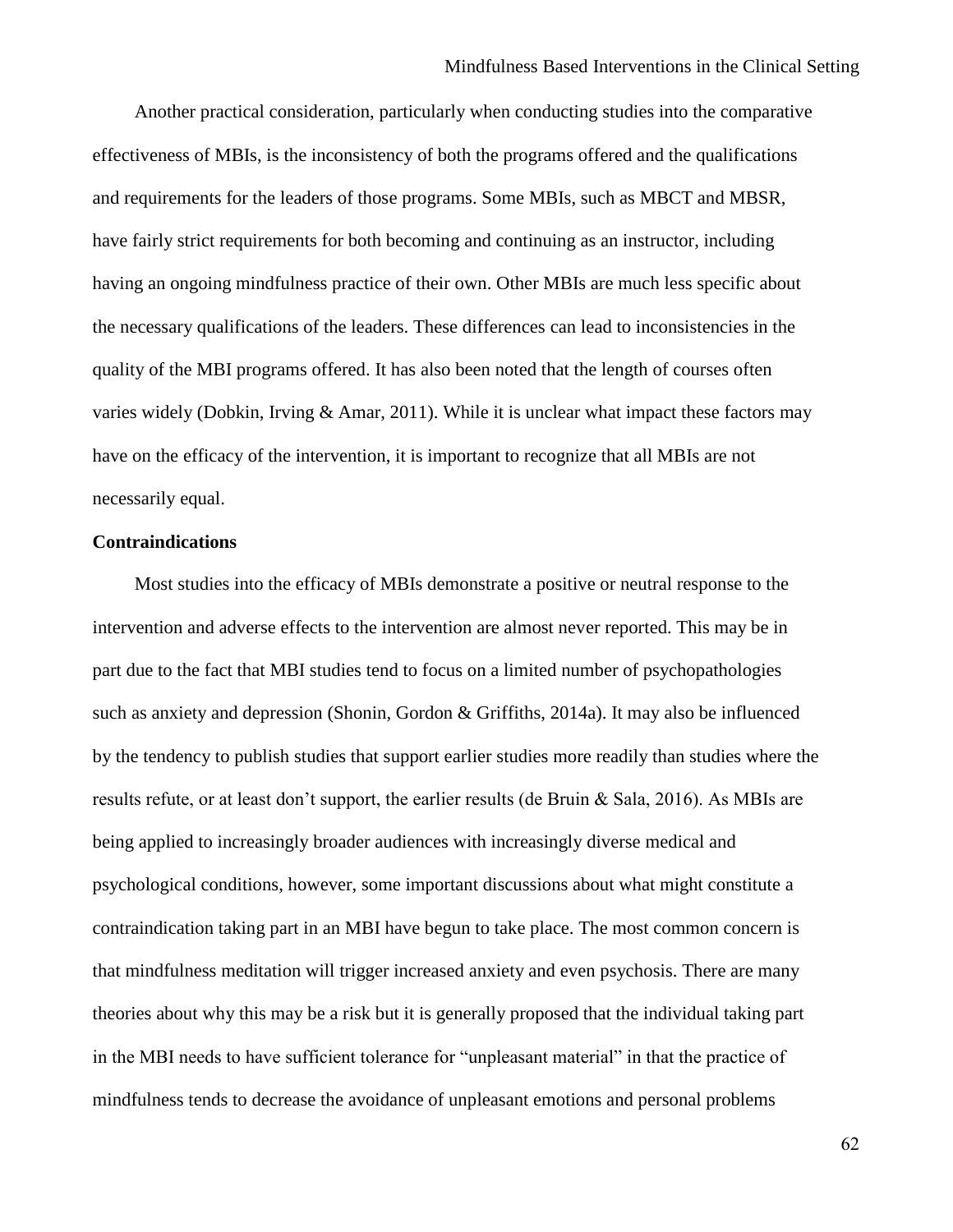(Dobkin, Irving & Amar, 2011). A recent review of the literature identified several situations in which psychotic episodes were precipitated by participation in a meditative practice. It is important to note that the meditative practice referred to was not necessarily an MBI and in several cases was a TM based approach to meditation (Shonin, Gordon & Griffiths, 2014b). It is also important to note that in most of the cases the individual experiencing the psychosis had a previous history of psychotic episodes, which suggests the need for adequate and effective screening practices.

The logical result of these reports of adverse effects of meditation-based interventions is to recommend the exclusion of anyone with a history of psychosis from any MBI. It should also be noted, however, that there is emerging evidence that MBIs can be effective with individuals who have experienced psychosis when adapted for that population (Chadwick, 2014). There are currently no empirically based guidelines to guide which individuals may be contra-indicated to be included in an MBI. It is likely advisable, however, to exercise caution and careful screening for potential participants with significant psychiatric issues and posttraumatic stress disorder to determine whether these issues may interfere with safe participation in the MBI being offered (Dobkin, Irving & Amar, 2011).

#### **Concerns about Psychological Implications of Mindfulness**

There have been some recent, somewhat contentious, criticisms of mindfulness for having too much of a focus on detachment and reduced anxiety, thereby potentially minimizing functionally negative feelings that may be healthy in some instances. David (2014) contends that "the outcome of a general reduction in the intensity of affect, hypothetically produced by detachment, regardless of its positive or negative valence, may not be a universally desired clinical outcome" (p. 315). David goes on to give the example of a person preparing for an important exam where a functional negative feeling of anticipatory anxiety can motivate proper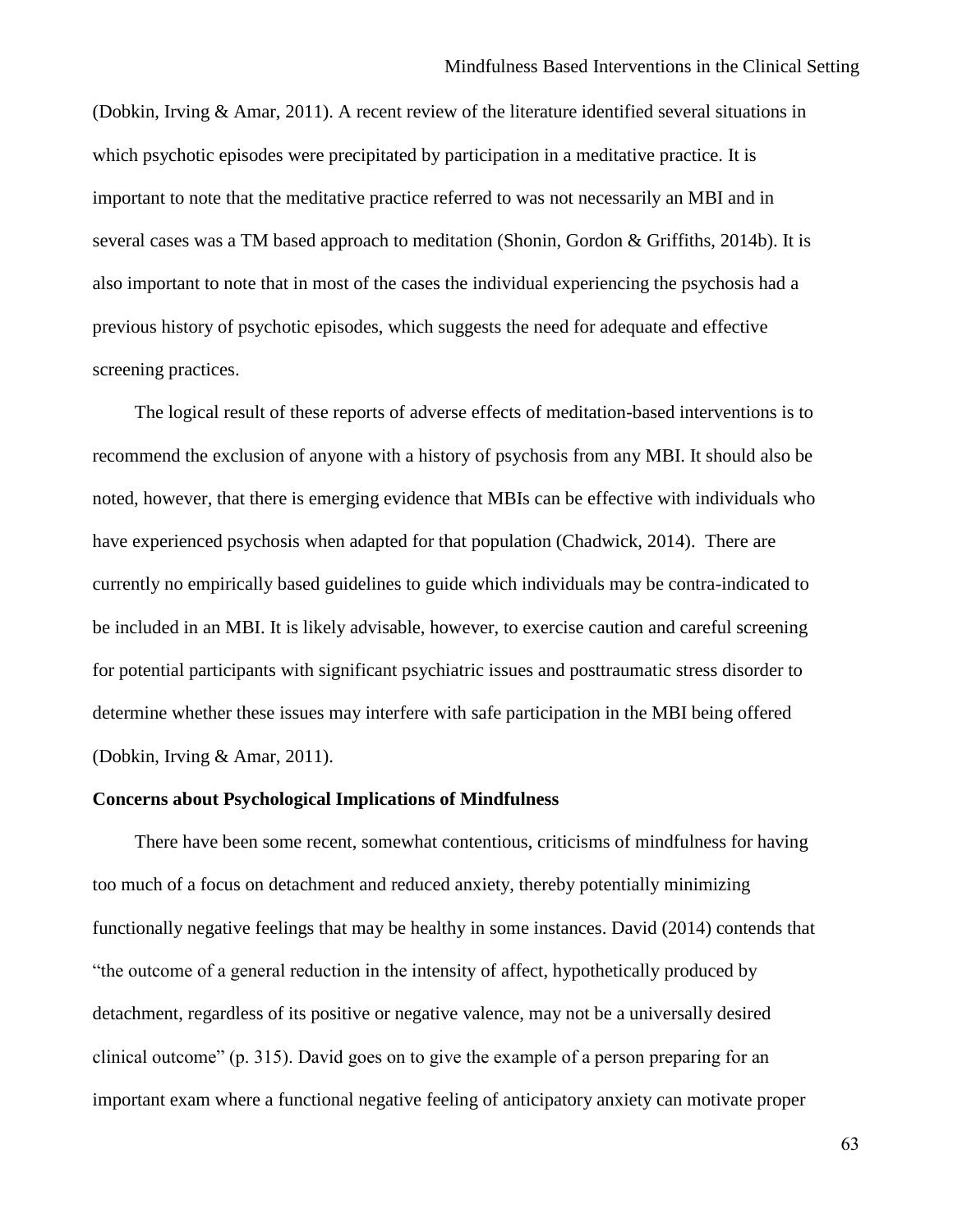preparation for the examination and produce an optimal level of arousal to optimize performance during the exam. He contends that the detachment from negative feelings and thoughts and relaxation that occurs as a result of mindfulness may mean that "the motivational and cognitive resources might not be mobilized sufficiently to achieve the desired outcome." (p. 316). David's paper received an immediate response from Gardner, Moore and Marks (2014) stating that it "suffers as a result of its reductive presentation of mindfulness" and "the empirical support for mindfulness-based interventions and the presumed mechanisms of change and clinical utility of those interventions" (p. 325).

Although I tend to agree with Gardner, Moore and Marks' interpretation of David's perspective, the discussion and challenge of perspectives that his perspective has brought forward can only be seen as positive for a quickly emerging intervention such as MBIs. As David further points out, it is very easy for the clinical world to "jump on the bandwagon" of emerging interventions without fully reviewing and critiquing their efficacy and suitability for all situations and applying mindfulness interventions judiciously (p. 321). This is particularly true as the application of MBIs moves away from the original applications of addressing stress, anxiety and depression and into other areas of application, such as serious psychiatric disorders (Shonin, Gordon & Griffiths, 2014a). It is important, however, to ensure that the intervention being critiqued is being described accurately, something it appears that David does not do.

### **Areas for Future Research**

In that MBIs are relatively new when compared to many other psychological interventions, there is a great deal that still needs to be studied, and many aspects of MBIs that have already been studied that need to be refined and confirmed. This is particularly true as new and innovative applications of MBIs emerge and are applied to increasingly divergent situations. In addition to further research into the different applications of the various versions of MBIs to a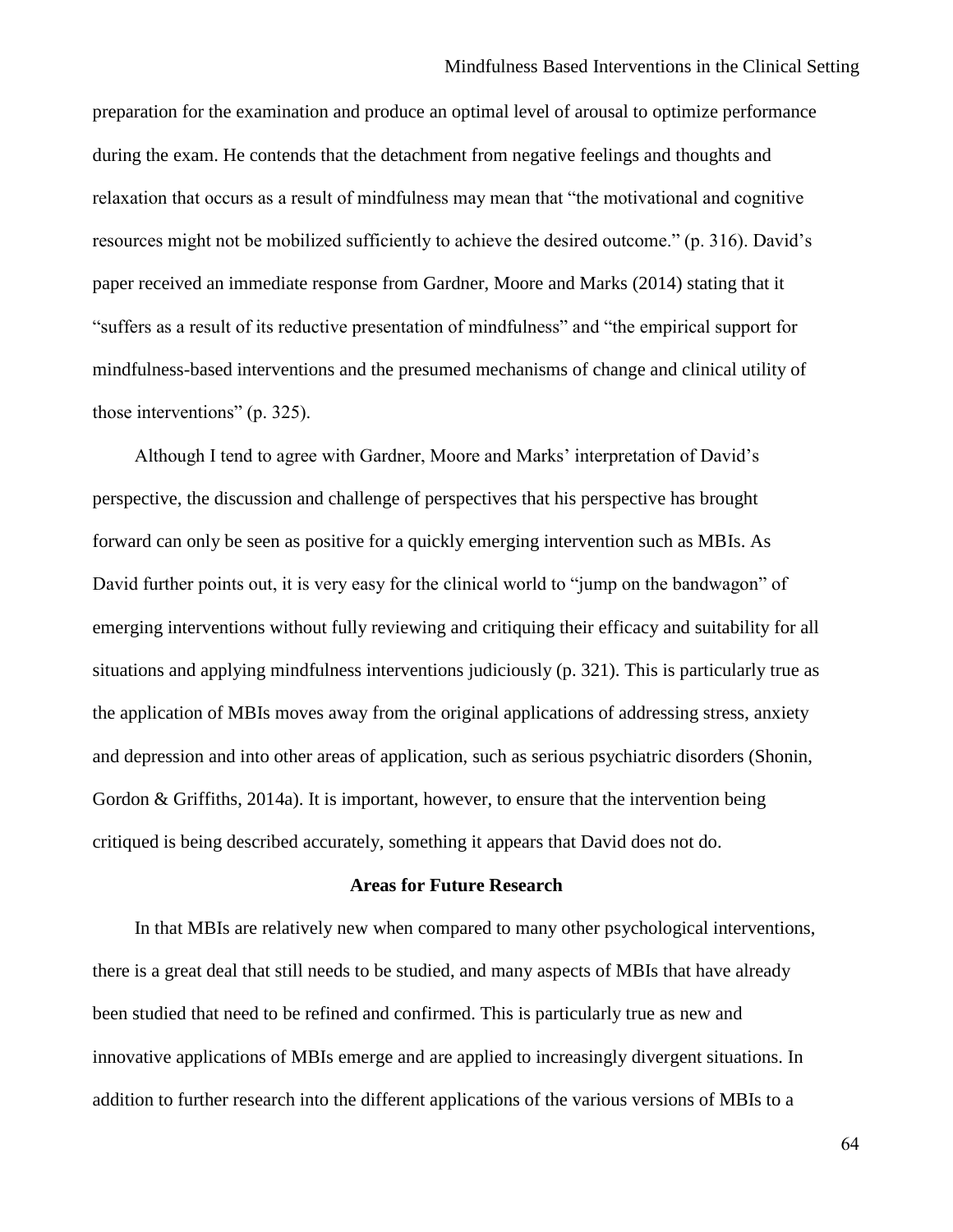wide variety of situations and diagnoses to confirm or refute the results of research to date, some specific areas where further research would be particularly beneficial are outlined below.

## *Cultural Diversity*

The effects and mechanisms of mindfulness and acceptance-based interventions are not yet fully investigated across diverse settings, populations, and clinical issues (Woidneck, Pratt, Gundy, Nelson, & Twohig, 2012). As discussed in an earlier section, there is no doubt that it would be extremely useful to conduct trials of MBIs with a focus on the efficacy of the intervention in ethnic and cultural populations that are different from the largely Caucasian groups that are most often the subjects in current research. These groups could include people of different ethnic backgrounds, religions, gender and sexuality, as well as many other cultural differences that could impact the efficacy of MBIs.

Not only would research studying the effectiveness of current MBIs with other populations be valuable, it would also be extremely valuable to explore adaptations to MBIs that could make them more culturally sensitive to specific populations. There has also been a suggestion that the MBIs themselves could bring mindfulness to issues of diversity as a mechanism to apply for better understandings" (Longoria, 2014, p. 200). Longoria also suggests that research into these adaptations could include a "post intervention qualitative exploration of perceived cultural relevance and effectiveness of the interventions.

## **Control Groups**

A subject that comes up in many discussions of the results of studies into the efficacy of MBIs is the need for further studies using more robust controls. In some cases, this means using a control group of any sort, but in many cases there is an identified need for control groups that are more specific and targeted than has often been the case in research to date. Although it is important to note that not all methodologies lend themselves to using a control group, when it is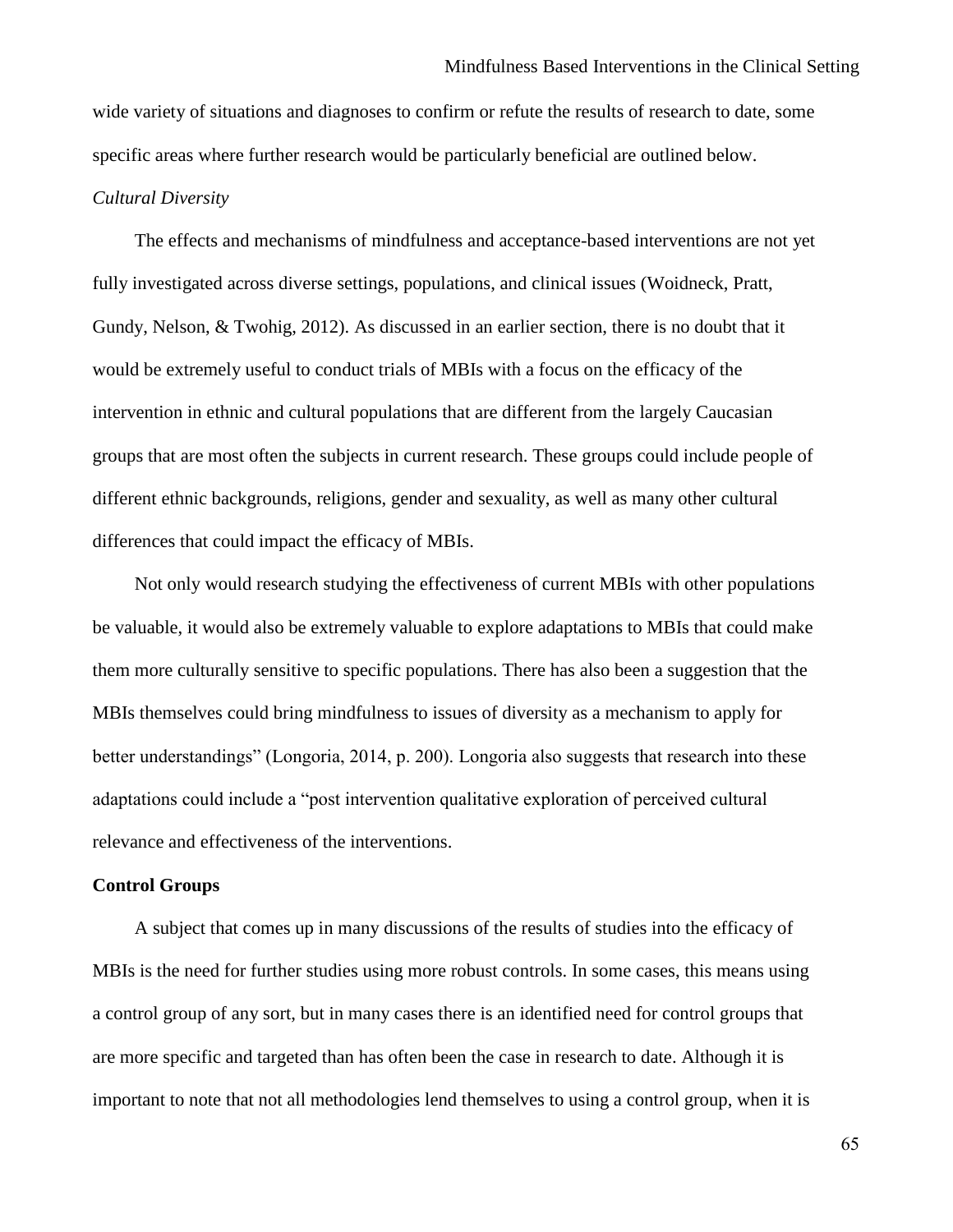appropriate, the use of a control group can be extremely helpful in making the results of a study more robust.

There are several different aspects of the control group that are worthy of consideration. While pilot studies and other studies without control groups are usually interesting, the results would often benefit from a control group to determine whether the intervention in question was the reason for improvement or whether it could be simply the passage of time or other elements not directly attributable to the MBI.

Just having a control group only goes so far in establishing the difference in results between the study group and the control group. The nature of the control group is also critical, particularly as more specific aspects of MBI's are being studied (Siddaway & Wood, 2013). For example, comparison between different modalities of MBIs, such as a comparison between MBCT and MBSR in similar populations, could examine the different elements or approach of the MBI that are most impactful in a given circumstance. If the results were equal, perhaps it is the element of mindfulness that is most critical for effectiveness. If the MBCT group shows greater improvement, it might be suggested that it is the CBT element of the intervention is of particular importance. These types of comparisons have the potential to test the particular contribution of specific elements in the therapies being studied (Webb, Miles & Sheeran, 2012). Similar comparisons could be made by comparing an MBI to a relaxation group or other types of interventions such as exercise or medication.

A final suggestion for refining the results of research into the efficacy of MBIs involves utilizing control groups to specifically test the purported active ingredients of mindfulness in the MBI. This would require random allocation to an active control that is structurally equivalent and similar across all conditions but which does not contain mindfulness as the purported active ingredient to the modality (MacCoon et al, 2012). Such factors might include the number, length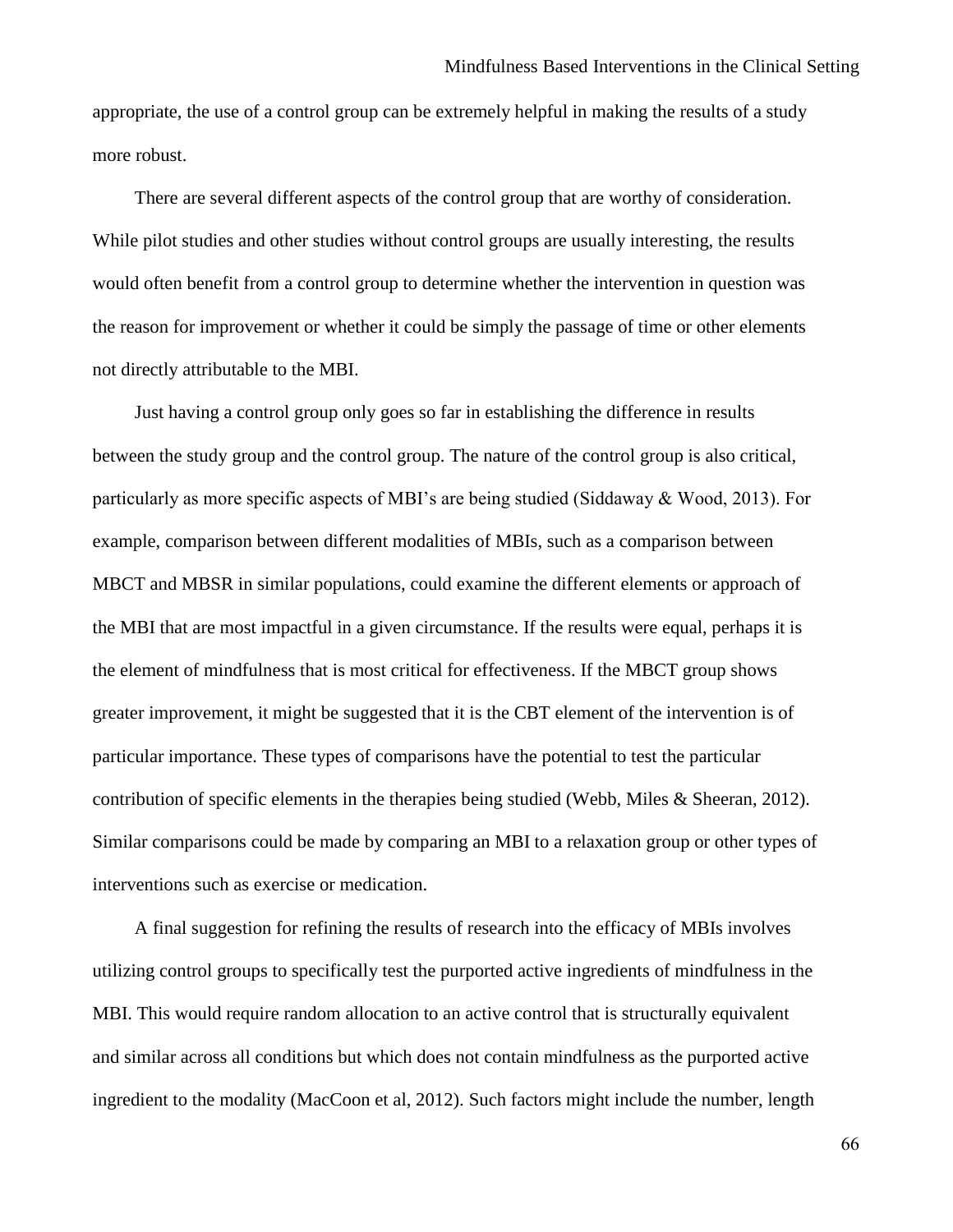and duration of the sessions, the amount of contact time with therapists and other group members, the level of training and expertise of the therapists, the format of the group and the opportunity to discuss problems. Findings of studies using these types of controls have the potential to be compelling, and would certainly be a positive addition to the body of research to date (Siddaway & Wood, 2013).

## **Other Areas for Future Research**

In addition to the need for further research using methodologically sound techniques as discussed above, one aspect of the research into MBIs that also requires attention is the tendency towards small sample sizes in the composition of the cited studies. As with research into any other subject, studies using larger sample sizes are needed to validate the findings to date using smaller sample sizes. Another aspect of the research that is not currently available is longitudinal studies that research the long-term effects of MBIs over time, including when the mindfulness practice of the intervention is continued, as well as when it is not (Goyal et al., 2014). Further research into the effect of MBIs on brain function, both short term and long term, would also be of benefit for further understanding of both MBIs and other psychological therapies (Siddaway & Wood, 2013).

#### **Conclusion**

Overall, the evidence to date is promising that mindfulness and MBIs are a modality that can be helpful in a variety of situations, both clinical and non-clinical. The evidence does, however, support some applications of mindfulness and MBIs more than others. There is compelling evidence that MBCT is effective in preventing relapse in patients with recurrent depression (Kuyken et al, 2015) and moderately robust evidence that it is effective in treating current depressive symptoms (Eisendrath et al., 2015). In fact, it was found to be at least equal to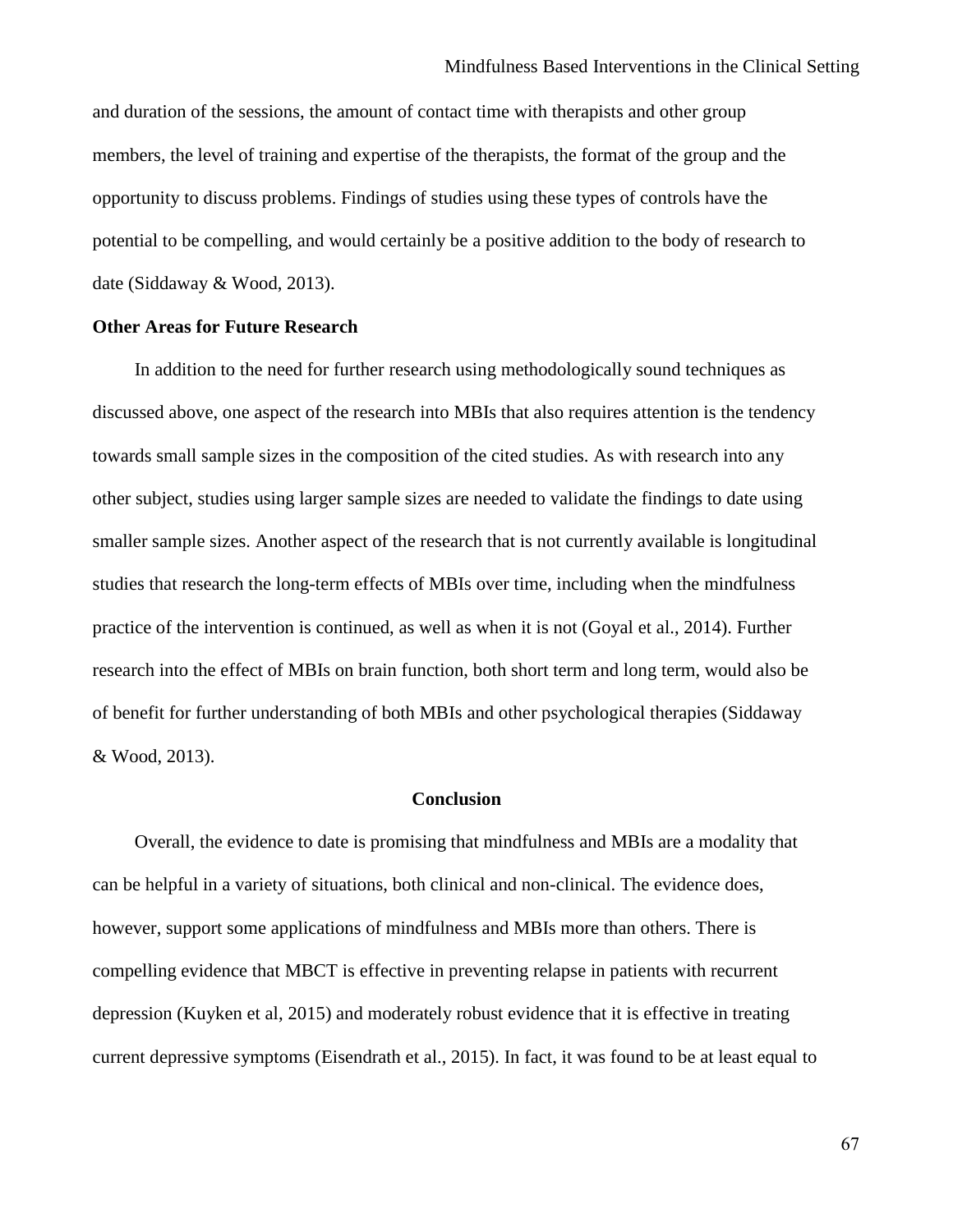antidepressant medication in all of the studies reviewed. This could make MBCT a viable alternative therapy for individuals who would prefer not to take medications.

There is also promising evidence that MBIs are effective in treating symptoms of anxiety in patients diagnosed with both depression and anxiety disorders, particularly when used as an adjunct to other treatments such as CBT. Evidence was less compelling as a treatment on its own for anxiety disorders (Norton, Abbott, Norberg & Hunt, 2015). Evidence has also been somewhat mixed with respect to the efficacy of MBIs in the treatment of other psychiatric disorders and MBIs should probably be used only as adjunct therapies for most serious psychiatric illnesses until further research has been undertaken.

Caution should be exercised when interpreting any research to date that suggests that MBIs are a viable treatment on their own for physical ailments. Further research is definitely required before any conclusions can be reached in this area. There is, however, promising evidence that MBIs can be helpful in the context of physical ailments in that MBIs have been shown to alleviate some of the stress and anxiety that accompanies these physical illnesses, which can be extremely valuable in itself.

One of the areas in which MBIs have been shown to consistently be helpful is in the area of stress and anxiety reduction in healthy people without a clinical diagnosis. Recent studies on this subject, including a recent meta-analysis, supported the theory that MBIs, such as MBSR, are effective in decreasing stress and anxiety and increasing the quality of life in healthy individuals (Khoury, Sharma, Rush, & Fournier, 2015). Another recent study supported a positive impact on the use of MBIs with adults in the working population in reducing stress and psychological distress (Virgili, 2015).

When all of the evidence is taken into account, the research supporting the thesis that mindfulness and MBIs can have a positive impact in a variety of situations, both clinical and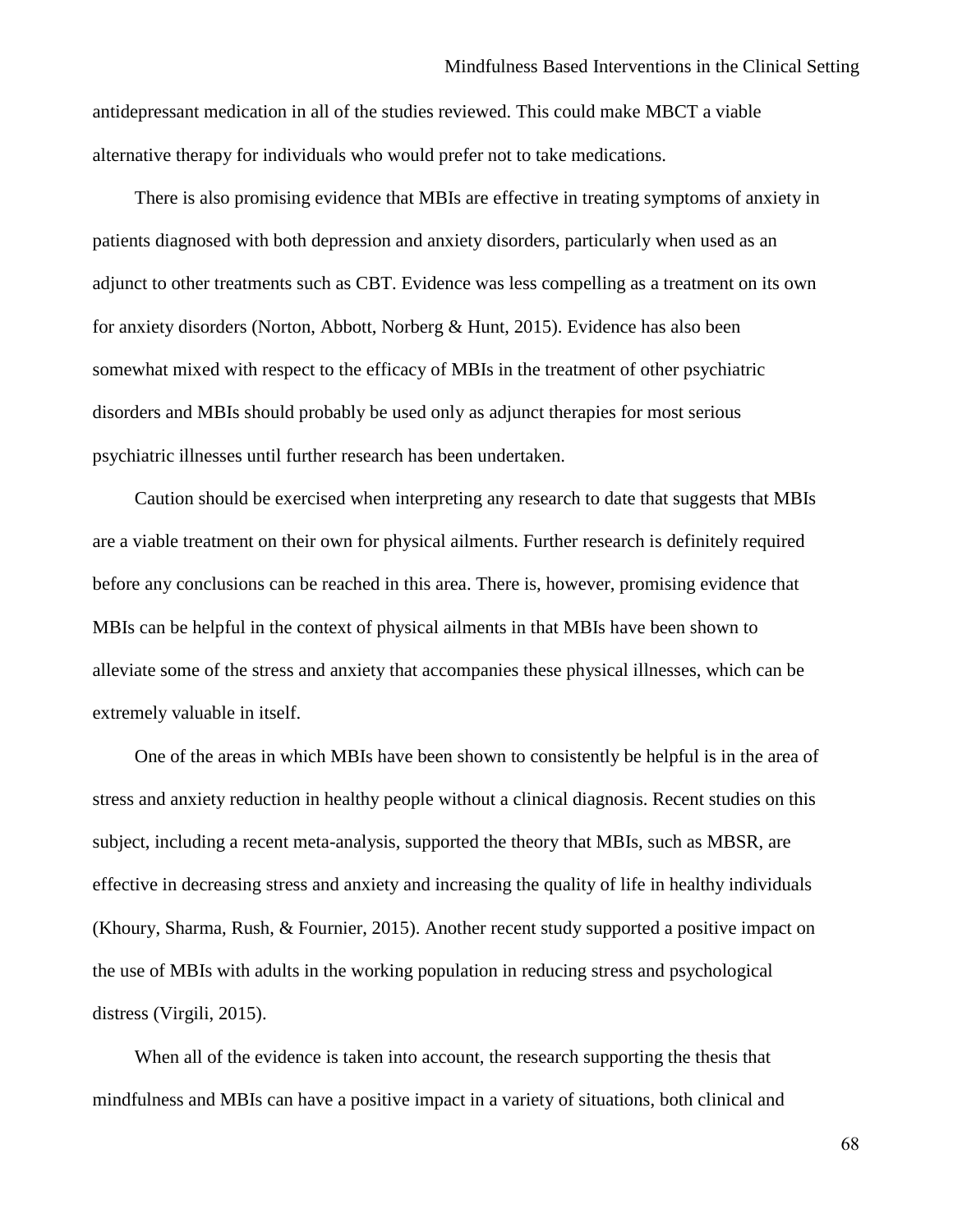non-clinical, is very promising. This is particularly true when treating recurrent depression and symptoms of stress and anxiety, and when MBIs are used as an adjunct to other treatments for other conditions. What is also clear, however, is that further research using robust methodologies and involving longer periods of time are warranted before specific conclusions can be reached and positive early indications confirmed, particularly in the case of the application of MBIs to specific physical and psychiatric ailments.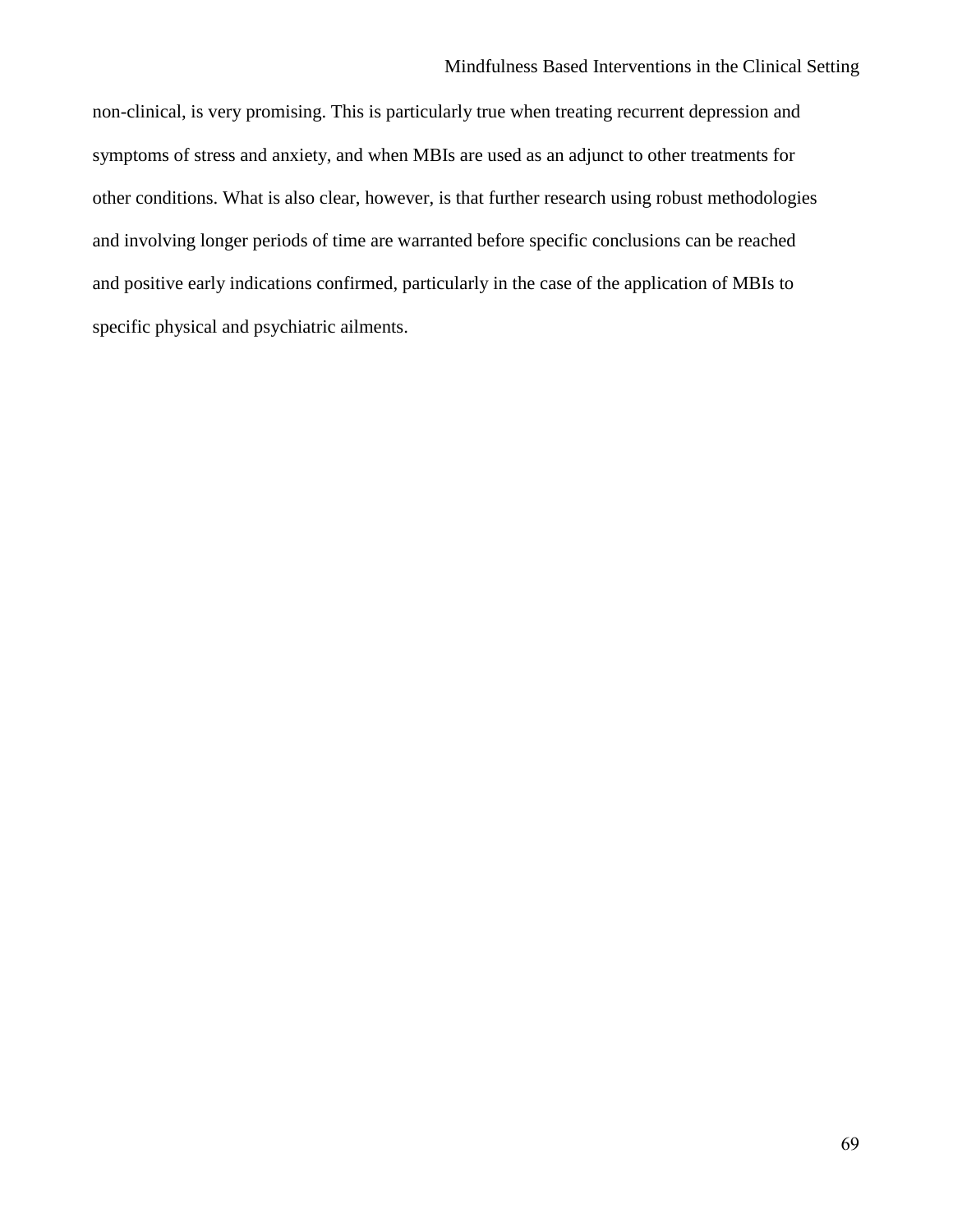#### References

- Abbott, R. A., Whear, R., Rodgers, L. R., Bethel, A., Coon, J. T., Kuyken, W., & ... Dickens, C. (2014). Effectiveness of Mindfulness-Based Stress Reduction and Mindfulness Based Cognitive Therapy in Vascular Disease: A Systematic Review and Meta-Analysis of Randomised Controlled Trials. *Journal of Psychosomatic Research, 76(5), 341-351.*
- American Psychiatric Association. (2013). *Diagnostic and statistical manual of mental disorders (5th ed.)*. Washington, DC.
- Baer, R. A. (2003). Mindfulness Training as a Clinical Intervention: A Conceptual and Empirical Review. *Clinical Psychology: Science and Practice*, 10(2), 125-143.
- Barnhofer, T., Crane, C., Hargus, E., Amarasinghe, M., Winder, R., & Williams, J. G. (2009). Mindfulness-Based Cognitive Therapy as a Treatment for Chronic Depression: A Preliminary Study. *Behaviour Research and Therapy*, 47(5), 366-373.Bauer-Wu, S. (2010). Mindfulness Meditation. *Oncology (Williston Park, N.Y.), 24*(10 Suppl), 36.
- Benson, H. (1975) *The Relaxation Response.* New York: Harper Torch Publishing.
- Bishop, S. R., Lau, M., Shapiro, S., Carlson, L., Anderson, N. D., Carmody, J., & Devins, G. (2004). Mindfulness: A Proposed Operational Definition. *Clinical Psychology: Science and Practice*, 11(3), 230-241.
- Bondolfi, G., Jermann, F., Van der Linden, M., Gex-Fabry, M., Bizzini, L., Rouget, B. W., Myers-Arrazola, L., Gonzalez, C., Segal, Z., Aubry, J.M & Bertschy, G. (2010). Depression Relapse Prophylaxis with Mindfulness-Based Cognitive Therapy: Replication and Extension in the Swiss Health Care System. *Journal of Affective Disorders*, 122(3), 224-231.
- Bos, E. A., Merea, R., van den Brink, E., Sanderman, R. & Bartels-Velthuis, A.A. (2014). Mindfulness Training in a Heterogeneous Psychiatric Sample: Outcome Evaluation and Comparison of Different Diagnostic Groups. *Journal of Clinical Psychology*, 70(1), 60-71.
- Byrne, C. M., Bond, L.A. & London, M (2013). Effects of Mindfulness-Based Versus Interpersonal Process Group Intervention on Psychological Well-Being with a Clinical University Population. Journal of College Counseling, 16(3), 213-227.
- Campbell, T. S., Labelle, L. E., Bacon, S. L., Faris, P., & Carlson, L. E. (2012). Impact of Mindfulness-Based Stress Reduction (MBSR) on Attention, Rumination and Resting Blood Pressure in Women with Cancer: A Waitlist-Controlled Study. *Journal of Behavioral Medicine*, 35(3), 262-271.
- Cash, E., Salmon, P., Weissbecker, I., Rebholz, W. N., Bayley-Veloso, R., Zimmaro, L. A., Floyd, A. & Sephton, S. E. (2015). Mindfulness Meditation Alleviates Fibromyalgia Symptoms in Women: Results of a Randomized Clinical Trial. *Annals of Behavioral Medicine*, 49(3), 319- 330.
- Chadwick, P. (2014). Mindfulness for psychosis. *The British Journal of Psychiatry: The Journal of Mental Science, 204*, 333.
- Cheng, J.K.Y. & Sue, D.S. *Mindfulness and Acceptance in Multicultural Competency: A Contextual Approach to Sociocultural Diversity in Theory and Practice.* Reno, NV, USA: New Harbinger Publications, 2014.
- Chiesa, A. (2013) Researchers at University of Messina Report New Data on Psychology and Psychiatry (The Difficulty of Defining Mindfulness: Current Thought and Critical Issues). (2014, August 29). *Health & Medicine Week*, 2573.
- Chiesa, A. & Malinowski, P. (2011). Mindfulness-Based Approaches: Are They all the Same? *Journal of Clinical Psychology*, 67(4), 404-424.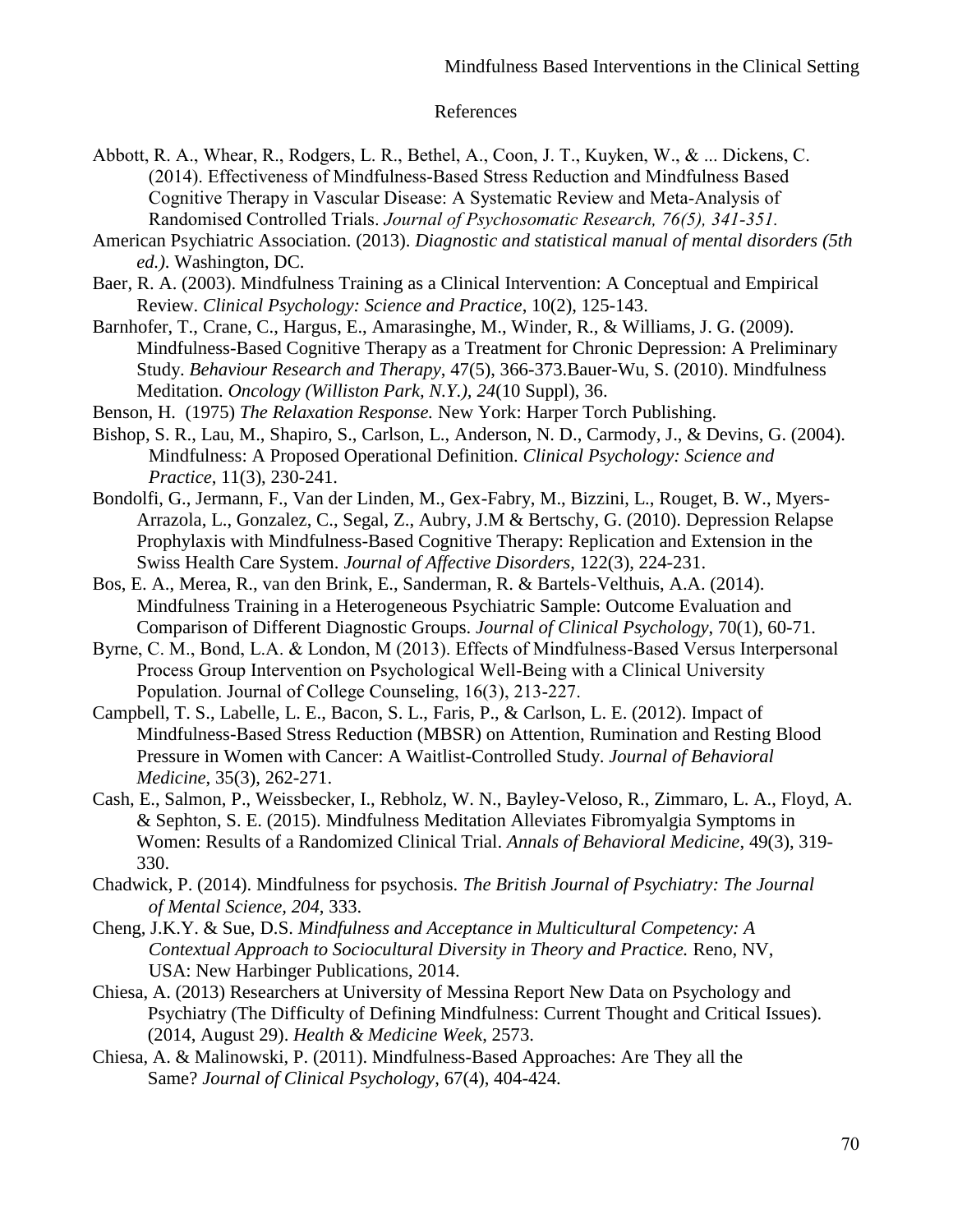- Chiesa, A., & Serretti, A. (2009). Mindfulness-based stress reduction for stress management in healthy people: A review and meta-analysis. *The Journal of Alternative and Complementary Medicine*, 15(5), 593-600.
- Chiesa, A., & Serretti, A. (2010). A systematic review of neurobiological and clinical features of mindfulness meditations. *Psychological Medicine*, 40, 1239–1252.
- Chung, J., & Monroe, G. S. (2003). Exploring social desirability bias. *Journal of Business Ethics, 44*(4), 291-302.
- City University Library Catalogue Retrieved March 03, 2016, from<http://library.cityu.edu/>
- David, D. (2014). Some concerns about the psychological implications of mindfulness: A critical analysis. *Journal of Rational-Emotive & Cognitive-Behavior Therapy, 32*(4), 313-324.
- de Bruin, A. & Sala, S.D. (2016) How Bias Inflate Scientific Evidence *The Psychologist, Vol 29(1),* 36-39.
- Desrosiers, A., Vine, V., Klemanski, D. H., & Nolen‐Hoeksema, S. (2013). Mindfulness and Emotion Regulation in Depression and Anxiety: Common and Distinct Mechanisms of Action. *Depression and Anxiety*, 30(7), 654-661.
- Dobkin, P.L., Irving, J.A. & Amar, S. (2012) For Whom May Participation in a Mindfulness-Based Stress Reduction Program be Contraindicated? *Mindfulness,* 3[\(1\),](http://link.springer.com/journal/12671/3/1/page/1) 44-50.
- Efran, J. S., & Soler-Baillo, J. (2008). *Mind and Self in Context-Centered Psychotherapy.* In J. Raskin & S. K. Bridges (Eds.), *Studies in Meaning 3: Constructivist Psychotherapy in the Real World* (pp. 85–106). New York, NY: Pace University Press.
- Eisendrath, S. J., Delucchi, K., Bitner, R., Fenimore, P., Smit, M., & McLane, M. (2008). Mindfulness-Based Cognitive Therapy for Treatment-Resistant Depression: A Pilot Study. *Psychotherapy and Psychosomatics*, 77(5), 319-320.
- Eisendrath, S. J., Gillung, E., Delucchi, K., Mathalon, D. H., Yang, T. T., Satre, D. D., Rosser, R. Sipe, W.E.B. & Wolkowitz, O. M. (2015). A Preliminary Study: Efficacy of Mindfulness-Based Cognitive Therapy Versus Sertraline as First-Line Treatments for Major Depressive Disorder. *Mindfulness,* 6(3), 475-482.
- Fagard, R. H., Staessen, J. A., & Thijs, L. (1996). Advantages and disadvantages of the meta-analysis approach. *Journal of Hypertension. Supplement: Official Journal of the International Society of Hypertension, 14*(2), S9-12.
- Farb, N. S., Anderson, A. K., & Segal, Z. V. (2012). The Mindful Brain and Emotion Regulation in Mood Disorders. *The Canadian Journal of Psychiatry / La Revue Canadienne de Psychiatrie, 57(2), 70-77.*
- Feldman, C., & Kuyken, W. (2011). Compassion in the Landscape of Suffering. *Contemporary Buddhism*, 12(01), 143-155.
- Ferrari, A. J., Somerville, A. J., Baxter, A. J., Norman, R., Patten, S. B., Vos, T., & Whiteford, H. A. (2013). Global Variation in the Prevalence and Incidence of Major Depressive Disorder: A Systematic Review of the Epidemiological Literature. *Psychological Medicine*, 43(3), 471-481.
- Finucane, A., & Mercer, S. W. (2006). An Exploratory Mixed Methods Study of the Acceptability and Effectiveness of Mindfulness-Based Cognitive Therapy for Patients with Active Depression and Anxiety in Primary Care. *BMC Psychiatry*, 6(14), 1-14.
- Gelo, O., Braakmann, D., & Benetka, G. (2008). Quantitative and qualitative research: Beyond the debate. *Integrative Psychological & Behavioral Science,42*(3), 266.
- Germer, C. K., Siegel, R. D., & Fulton, P. R. (2013). *Mindfulness and psychotherapy (2nd ed.)*. New York, NY: Guilford Press.
- Glass, G.V. (1976) Primary, Secondary and Meta-analysis of Research. *Educational Researcher 1976(5), 3-8.*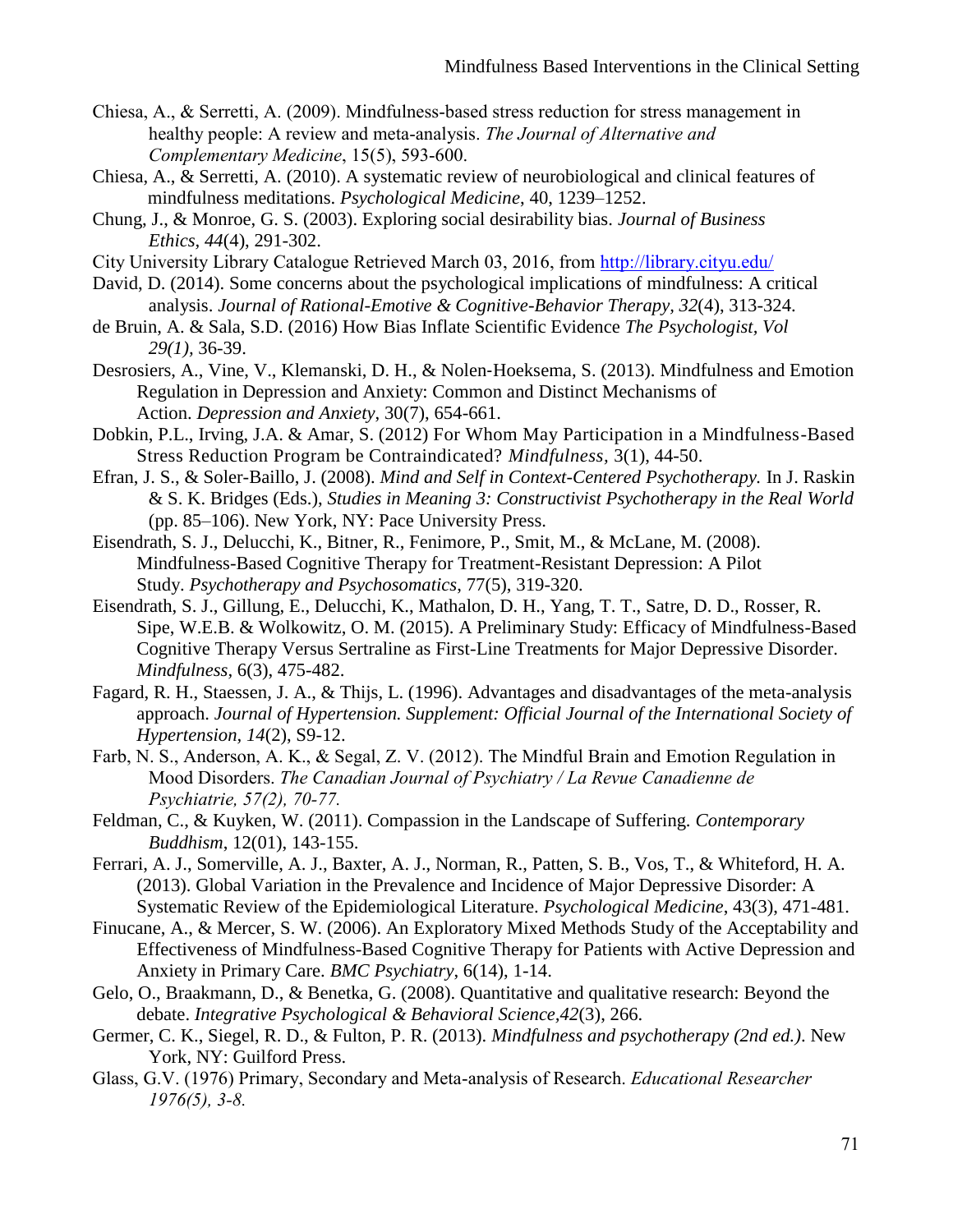- Goldberg, S. B., Del Re, A. C., Hoyt, W. T., & Davis, J. M. (2014). The secret ingredient in mindfulness interventions? A case for practice quality over quantity. *Journal of Counseling Psychology*, 61(3), 491-497.
- Goldin, P. R., & Gross, J. J. (2010). Effects of Mindfulness-Based Stress Reduction (MBSR) on Emotion Regulation in Social Anxiety Disorder. *Emotion, 10(1), 83-91.*
- Gotink, R. A., Chu, P., Busschbach, J. J. V., Benson, H., Fricchione, G. L., & Hunink, M. G. (2015). Standardised Mindfulness-Based Interventions in Healthcare: An Overview of Systematic Reviews and Meta-Analyses. *PLoS One, 10(4) doi:http://dx.doi.org/10.1371/journal.pone.0124344.*
- Goyal M, Singh S, Sibinga ES, et al. (2014) Meditation Programs for Psychological Stress and Well-being: A Systematic Review and Meta-analysis. *JAMA Intern Med.* 174(3), 357- 368.
- Gu, J., Strauss, C., Bond, R. & Cavanagh, K. (2015) "How Do Mindfulness-Based Cognitive Therapy and Mindfulness-Based Stress Reduction Improve Mental Health and Wellbeing? A Systematic Review and Meta-Analysis of Meditation Studies." *Clinical Psychology Review* 37, 1-12.
- Haidich, A. B. (2010). Meta-Analysis in Medical Research. *Hippokratia, 14(Suppl 1*), 29-37.
- Hanh, T.N. (1998) *The Heart of Buddha's Teaching: Transforming Suffering Into Peace, Joy, and Liberation* New York, NY: Liberation Broadway Books.
- Hanley, A. W., Abell, N., Osborn, D. S., Roehrig, A. D., & Canto, A. I. (2016). Mind the gaps: Are conclusions about mindfulness entirely conclusive? *Journal of Counseling & Development, 94*(1), 103-113.
- Haydicky, J. J., Shecter, C., Wiener, J. & Ducharme, J.M. (2015). Evaluation of MBCT for Adolescents with ADHD and Their Parents: Impact on Individual and Family Functioning. *Journal of Child & Family Studies*, 24(1), 76-94.
- Hayes, S. C., Follette, V. M., & Linehan, M. M. (2004). *Mindfulness and Acceptance: Expanding the Cognitive-Behavioral Tradition*. New York, NY: Guilford Press.
- Hayes, S. C., Strosahl, K. D., & Wilson, K. G. (2012). *Acceptance and Commitment Therapy: The Process and Practice of Mindful Change (2nd ed.)*. New York, NY: Guilford Press.
- Hofmann, S. G., Sawyer, A. T., Witt, A. A., & Oh, D. (2010). The Effect of Mindfulness-Based Therapy on Anxiety and Depression: A Meta-Analytic Review. *Journal of Consulting and Clinical Psychology, 78(2), 169-183.*
- Ivers, N. N., Johnson, D. A., Clarke, P. B., Newsome, D. W., & Berry, R. A. (2016). The Relationship Between Mindfulness and Multicultural Counseling Competence. *Journal of Counseling & Development*, 94(1), 72-82.
- Jazaieri, H. J., Goldin, P.R., Werner, K., Ziv, M. & Gross, J.J. (2012). A Randomized Trial of MBSR Versus Aerobic Exercise for Social Anxiety Disorder. Journal of Clinical Psychology, 68(7), 715-731.
- Johnson, R., & Waterfield, J. (2004). Making words count: The value of qualitative research. *Physiotherapy Research International: The Journal for Researchers and Clinicians in Physical Therapy, 9*(3), 121.
- Judd, L. L. (1997). The Clinical Course of Unipolar Major Depressive Disorders. *Archives of General Psychiatry*, 54(11), 989-991.
- Kabat-Zinn, J. (2003). Mindfulness-Based Interventions in Context: Past, Present, and Future. *Clinical Psychology: Science and Practice*, 10(2), 144-156.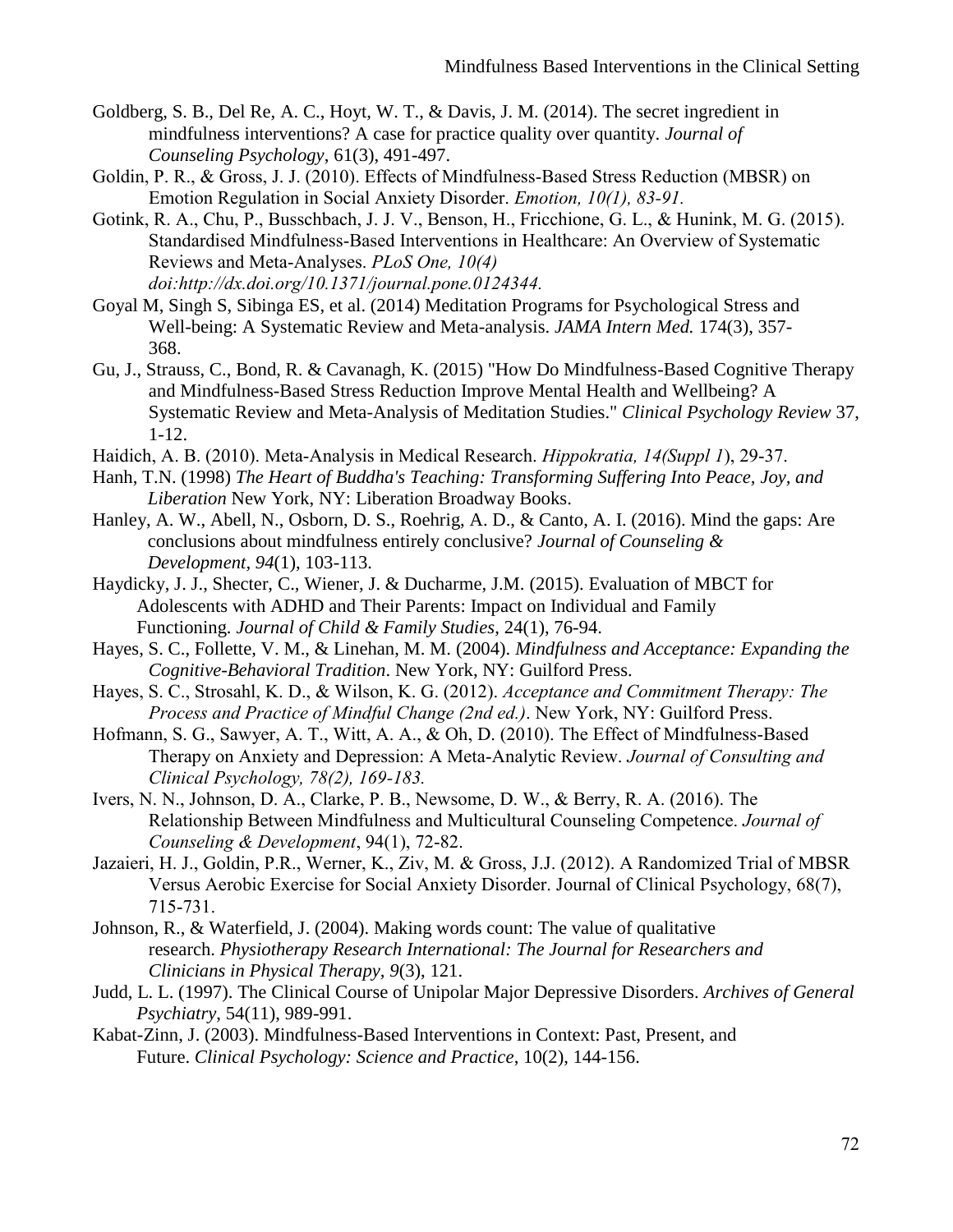- Kabat-Zinn, J. (2005). *Full Catastrophe Living: Using the Wisdom of Your Body and Mind to Face Stress, Pain, and Illness (15th anniversary ed.)*. New York, NY: Delta Trade Paperback/Bantam Dell.
- Kanen, J. W., Nazir, R., Sedky, K., & Pradhan, B. K. (2015). The Effects of Mindfulness-Based Interventions on Sleep Disturbance: A Meta-Analysis. *Adolescent Psychiatry, 5(2), 105-115.*
- Kang, D., Jo, H. J., Jung, W. H., Kim, S. H., Jung, Y., Choi, C., & Kwon, J. S. (2013). The Effect of Meditation on Brain Structure: Cortical Thickness Mapping and Diffusion Tensor Imaging. *Social Cognitive and Affective Neuroscience,8(1), 27-33.*
- Kaviani, H., Javaheri, F., & Hatami, N. (2011). Mindfulness-Based Cognitive Therapy (MBCT) Reduces Depression and Anxiety Induced by Real Stressful Setting in Non-Clinical Population. *International Journal Of Psychology & Psychological Therapy, 11(2), 285-296*.
- Kenny, M. A., & Williams, J. G. (2007). Treatment-Resistant Depressed Patients Show a Good Response to Mindfulness-based Cognitive Therapy. *Behaviour Research and Therapy*, 45(3), 617-625.
- Keyworth, C. P. (2014). A Mixed-Methods Pilot Study of the Acceptability and Effectiveness of a Brief Meditation and Mindfulness Intervention for People with Diabetes and Coronary Heart Disease. *Behavioral Medicine,* 40(2), 53-64.
- Khong, B.S.L. (2003). *The Buddha Teaches an Attitude, not an Affiliation.* New York, NY: University Press.
- Khoury, B., Lecomte, T., Fortin, G., Masse, M., Therien, P., Bouchard, V., & Hofmann, S. G. (2013). Mindfulness-Based Therapy: A Comprehensive Meta-Analysis. *Clinical Psychology Review, 33(6), 763-771.*
- Khoury, B., Sharma, M., Rush, S. E., & Fournier, C. (2015). Mindfulness-based stress reduction for healthy individuals: A meta-analysis. *Journal of Psychosomatic Research*, 78(6), 519- 528.
- Kim, M. J., & Whalen, P. J. (2009). The Structural Integrity of an Amygdala-Prefrontal Pathway Predicts Trait Anxiety. *The Journal of Neuroscience: The Official Journal of the Society for Neuroscience, 29*(37), 11614-11618.Kirmayer, L. J. (2015). Mindfulness in cultural context. *Transcultural Psychiatry, 52*(4), 447.
- Klainin-Yobas, P., Cho, M. A., & Creedy, D. (2012). Efficacy of Mindfulness-Based Interventions on Depressive Symptoms Among People with Mental Disorders: A Meta-Analysis. *International Journal of Nursing Studies, 49(1), 109-121.*
- Kupfer, D. J., Frank, E. F., Perel, J. M., Cornes, C., Mallinger, A. G., Thase, M. E., McEachran, A.B. & Grochocinski, V. J. (1992). Five-Year Outcome for Maintenance Therapies in Recurrent Depression. *Archives of General Psychiatry*, 49(10), 769-773.
- Kuyken, W., Byford, S., Taylor, R. S., Watkins, E., Holden, E., White, K., & Teasdale, J. D. (2008). Mindfulness-based cognitive therapy to prevent relapse in recurrent depression. *Journal of Consulting and Clinical Psychology*, 76(6), 966-978.
- Kuyken, W., Hayes, R., Barrett, B., Byng, R., Dalgleish, T., Kessler, D. & Byford, S. (2015). Effectiveness and cost-effectiveness of mindfulness-based cognitive therapy compared with maintenance antidepressant treatment in the prevention of depressive relapse or recurrence (PREVENT): A randomised controlled trial. *Lancet (London, England),386*(9988), 63-73.
- Labelle, L. E., Campbell, T. S., & Carlson, L. E. (2010). Mindfulness-Based Stress Reduction in Oncology: Evaluating Mindfulness and Rumination as Mediators of Change in Depressive Symptoms. *Mindfulness*, 1(1), 28-40.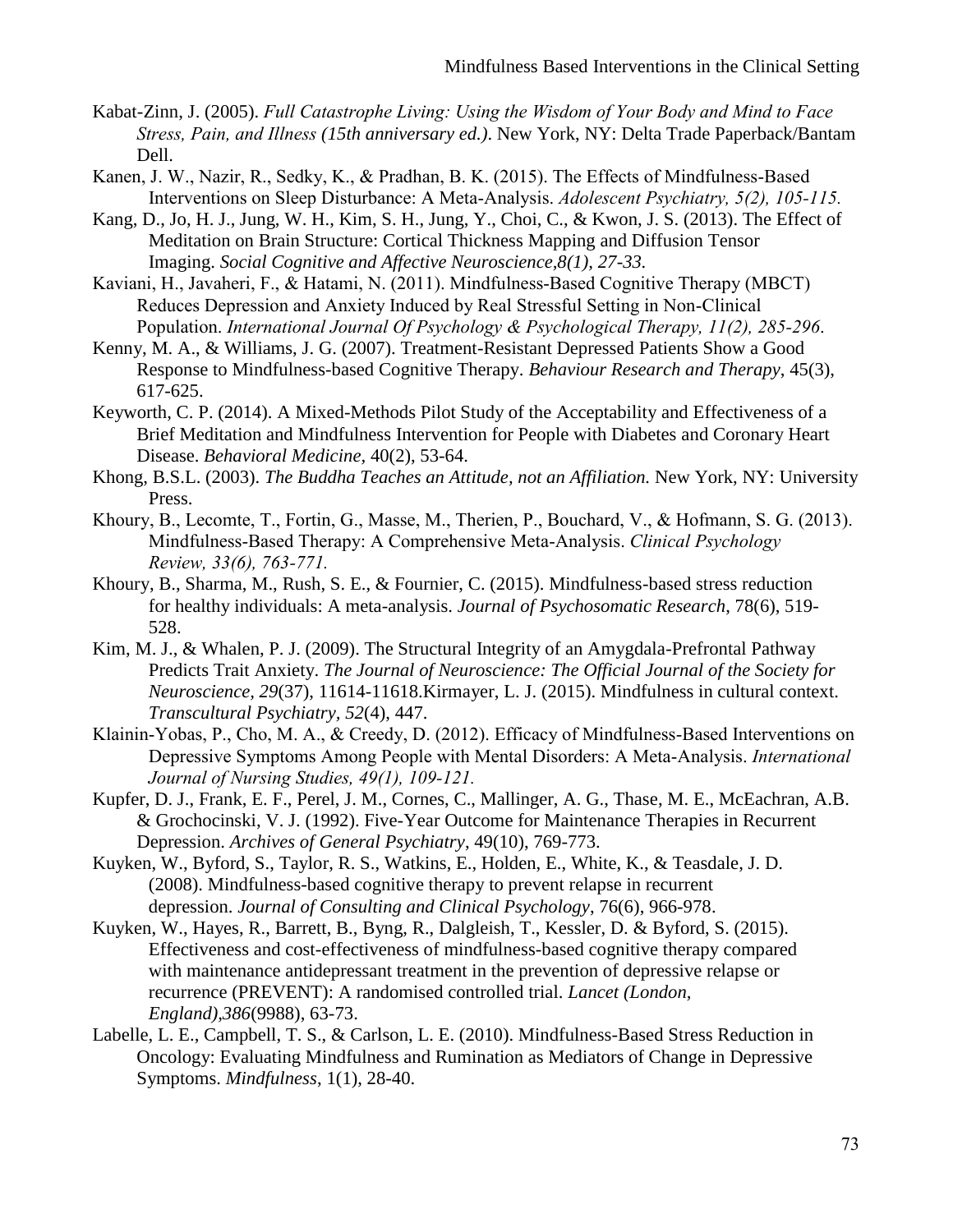- Lauche, R., Cramer, H., Dobos, G., Langhorst, J., & Schmidt, S. (2013). A Systematic Review and Meta-Analysis of Mindfulness-Based Stress Reduction for the Fibromyalgia Syndrome. *Journal of Psychosomatic Research, 75(6),* 500-510.
- Ledesma, D. H. (2009). Mindfulness-Based Stress Reduction and Cancer: A Meta-Analysis. *Psycho-Oncology, 18(6),* 571-579*.*Leon, A. C., Davis, L. L., & Kraemer, H. C. (2011). The role and interpretation of pilot studies in clinical research. *Journal of Psychiatric Research, 45*(5), 571- 579.
- Lin, P., & Seiden, H. M. (2015). Mindfulness and Psychoanalytic Psychotherapy: A Clinical Convergence. *Psychoanalytic Psychology*, 32(2), 321-333.
- Linehan, M. R. & Wilks, C.R. (2015). The Course and Evolution of Dialectical Behavior Therapy. American Journal Of Psychotherapy, 69(2), 97-110.
- Longoria, V. (2014). *Contemplating culture: Exploring the use of mindfulness therapies with diverse groups* (PHD Thesis).
- Lynch, T. M., Chapman, A.L., Rosenthal, M.Z., Kuo, J.R. & Linehan, M.M. (2006). Mechanisms of Change in Dialectical Behavior Therapy: Theoretical and Empirical Observations. *Journal Of Clinical Psychology*, 62(4), 459-480.
- Ma, S. H., & Teasdale, J. D. (2004). Mindfulness-Based Cognitive Therapy for Depression: Replication and Exploration of Differential Relapse Prevention Effects. *Journal of Consulting and Clinical Psychology*, 72(1), 31-40.
- MacCoon, D. G., Imel, Z. E., Rosenkranz, M. A., Sheftel, J. G., Weng, H. Y., Sullivan, J. C. & Lutz, A. (2012). The validation of an active control intervention for mindfulness based stress reduction (MBSR). *Behaviour Research and Therapy, 50*(1), 3.
- Magid, B. (2008). *Ending The Pursuit of Happiness: A Zen Guide*. Boston, MA: Wisdom.
- Marchand, W. R. (2013). Mindfulness Meditation Practices as Adjunctive Treatments for Psychiatric Disorders. *Psychiatric Clinics of North America, 36(1),* 141-152*.*
- Martín-Asuero, A., & García-Banda, G. (2010). The Mindfulness-Based Stress Reduction Program (MBSR) Reduces Stress-Related Psychological Distress in Healthcare Professionals*. The Spanish Journal of Psychology*, 13(2), 897-905.
- Masua, A. (2014). *Mindfulness and acceptance in multicultural competency: A contextual approach to sociocultural diversity in theory and practice*. Oakland, CA: Context Press.
- McWilliams, S. A. (2014). Foundations of Mindfulness and Contemplation: Traditional and Contemporary Perspectives. *International Journal of Mental Health And Addiction*, 12(2), 116-128.
- Michalak, J., Schultze, M., Heidenreich, T., & Schramm, E. (2015). A Randomized Controlled Trial on the Efficacy of Mindfulness-Based Cognitive Therapy and a Group Version of Cognitive Behavioral Analysis System of Psychotherapy for Chronically Depressed Patients. *Journal of Consulting and Clinical Psychology*, 83(5), 951-63.
- Miller, J.J., Fletcher, K. & Kabat-Zinn, J. (1995) Three-Year Follow-Up and Clinical Implications of a Mindfulness Meditation-Based Stress Reduction Intervention in the Treatment of Anxiety Disorders. *General Hospital Psychiatry*, 17(3), 192-200.
- Neff, K. D. (2003). Self-Compassion: An Alternative Conceptualization of a Healthy Attitude Toward Oneself. *Self and Identity* 2: 85–101.
- Norton, A. C., Abbott, M.J., Norberg, M.M. & Hunt, C. (2015). A Systematic Review of Mindfulness and Acceptance-Based Treatments for Social Anxiety Disorder. *Journal of Clinical Psychology, 71(4),* 283-301.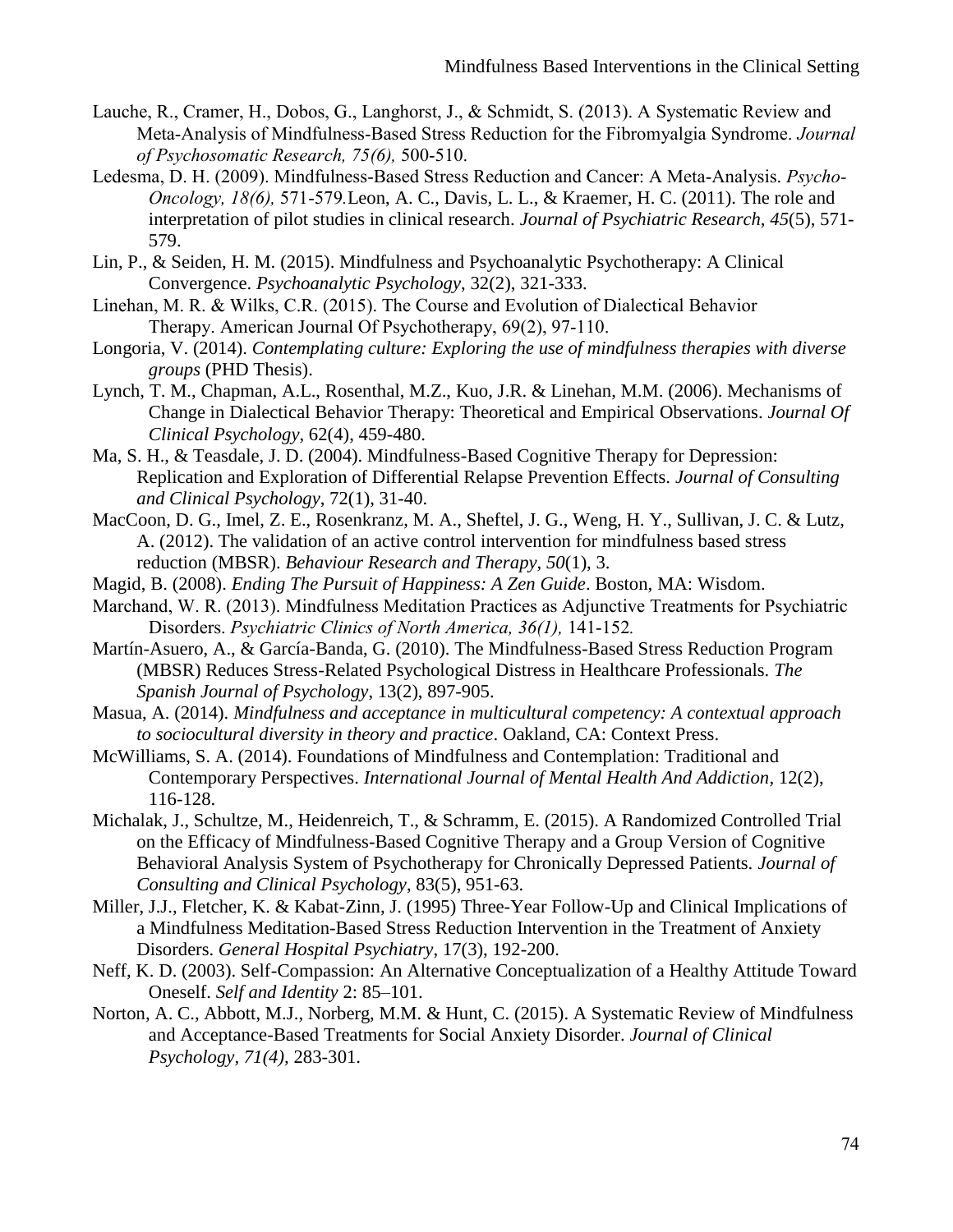- O'Connor, M., Piet, J., & Hougaard, E. (2014). The Effects of Mindfulness-Based Cognitive Therapy on Depressive Symptoms in Elderly Bereaved People with Loss-Related Distress: A Controlled Pilot Study. *Mindfulness,* 5(4), 400-409.
- O'Doherty, V., Carr, A., McGrann, A., O'Neill, J.O., Dinan, S., Graham, I. & Maher, V. (2015) A Controlled Evaluation of Mindfulness-Based Cognitive Therapy for Patients with Coronary Heart Disease and Depression. *Mindfulness*, 6, 405-416.
- Ong, J.O., Manber, R., Segal, Z., Xia, Y., Shapiro, S. & Wyatt, J.K. (2014) Mindfulness Meditation for Chronic Insomnia: A Randomized Controlled Trial of Mindfulness Meditation for Chronic Insomnia *Sleep*, 37(9), 1553-63.
- Parswani, M.J., Sharma, M.P. & Iyengar, S.S. (2013) Mindfulness-based Stress Reduction Program in Coronary Heart Disease: A Randomized Controlled Trial. *International Journal of Yoga* Jul – Dec; 6(2), 111-117.
- Paulus, J. K., Dahabreh, I. J., Balk, E. M., Avendano, E. E., Lau, J., & Ip, S. (2014). Opportunities and challenges in using studies without a control group in comparative effectiveness reviews. *Research Synthesis Methods, 5*(2), 152-161.
- Piet, J., Hougaard, E., Hecksher, M. S., & Rosenberg, N. K. (2010). A Randomized Pilot Study of Mindfulness-Based Cognitive Therapy and Group Cognitive-Behavioral Therapy for Young Adults with Social Phobia. *Scandinavian Journal of Psychology*, 51(5), 403-410.
- Ponniah, K. & Hollon, S.D. (2008) Empirically Supported Psychological Interventions for Social Phobia in Adults: A Qualitative Review of Randomized Controlled Trials. *Psychological Medicine,* 38(1), 3-14.
- Power, M., & Hopayian, K. (2011). Exposing the evidence gap for complementary and alternative medicine to be integrated into science-based medicine. *Journal of the Royal Society of Medicine,* 04(4), 155-61.
- Richards, D. (2011). Prevalence and Clinical Course of Depression: A Review. *Clinical Psychology Review*, 31(7), 1117-1125.
- Rosenthal, N. E. (2011). Transcendence: Healing and Transformation Through Transcendental Meditation. New York, NY: Tarcher/Penguin Group.
- Segal, Z. V., Bieling, P., Young, T., MacQueen, G., Cooke, R., Martin, L., Bloch, R. & Levitan, R. D. (2010). Antidepressant Monotherapy vs. Sequential Pharmacotherapy and Mindfulness-Based Cognitive Therapy, or Placebo, for Relapse Prophylaxis in Recurrent Depression. *Archives of General Psychiatry*, 67(12), 1256-1264.
- Segal, Z. V., Williams, J. G., & Teasdale, J. D. (2013). *Mindfulness-Based Cognitive Therapy for Depression (2nd ed.).* New York, NY: Guilford Press.
- Segal, Z. V., Williams, J. M. G., & Teasdale, J. D. (2002). *Mindfulness Based Cognitive Therapy for Depression: A New Approach to Preventing Relapse.* New York: Guilford Press.
- Shallcross, A. J., Gross, J. J., Visvanathan, P. D., Kumar, N., Palfrey, A., Ford, B. Q., Dimidjian, S., Shirk, S., Hom-Denoma, J., Goode, K.M., Cox, E., Chaplin, W. & Mauss, I. B. (2015). Relapse Prevention in Major Depressive Disorder: Mindfulness-Based Cognitive Therapy Versus an Active Control Condition. *Journal of Consulting and Clinical Psychology*, 83(5), 964-975.
- Shapiro, D. H. (1982). Overview: Clinical and Physiological Comparison of Meditation with Other Self-Control Strategies. *The American Journal of Psychiatry*, 139(3), 267-274.
- Shapiro, S. L., & Carlson, L. E. (2009). *The art and science of mindfulness: Integrating mindfulness into psychology and the helping professions* (1st ed.). Washington, DC: American Psychological Association.
- Shapiro, S. L., Shapiro, D. E., & Schwartz, G. R. (2000). Stress Management in Medical Education: A Review of the Literature. *Academic Medicine*, 75(7), 748-759.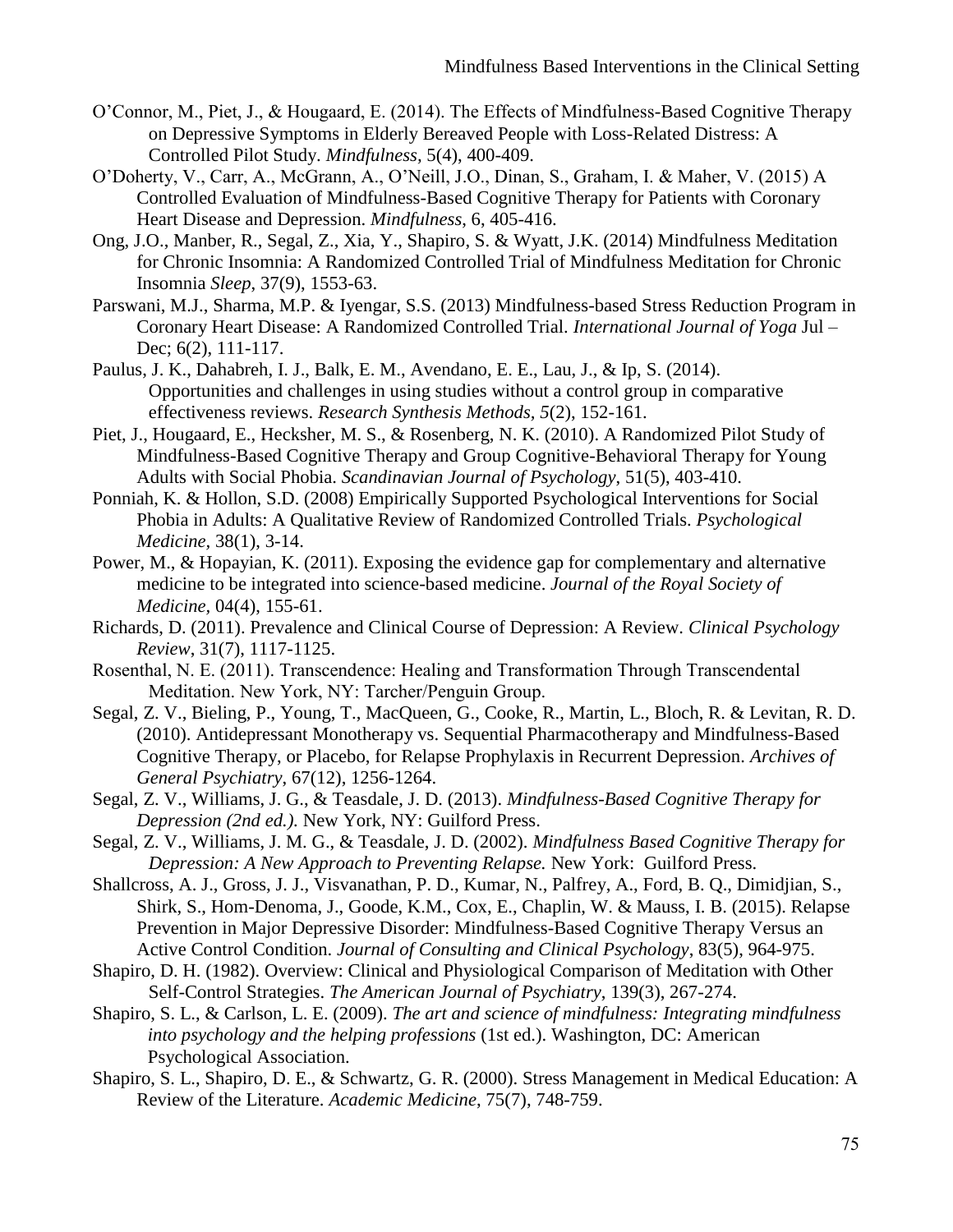- Shelby, L. J. & Vaske, M. (2008). Understanding Meta-Analysis: A Review of the Methodological Literature. *Leisure Sciences, 30(2),* 96-110.
- Shennan, C. D., Payne, S. & Fenlon, D. (2011). What is the Evidence for the Use of Mindfulness-Based Interventions in Cancer Care? A Review. *Psycho-Oncology, 20(7),* 681-697.
- Shonin, E., Gordon, W. V., & Griffiths, M. D. (2014a). Are there risks associated with using mindfulness in the treatment of psychopathology? *Clinical Practice, 11*(4), 389-392.
- Shonin, E., Van Gordon, W., & Griffiths, M. D. (2014b). Do mindfulness-based therapies have a role in the treatment of psychosis? *The Australian and New Zealand Journal of Psychiatry, 48*(2), 124.
- Siddaay, A.P. & Wood, A.M. (2013) Recommendations for Conducting Mindfulness Based Cognitive Therapy Controls *Psychiatry Research 207,* 229-231*.*
- Siegel, R. D. (2010). *The Mindfulness Solution: Everyday Practices for Everyday Problems*. New York, NY: Guilford Press.
- Sipe, W. E. B., M.D., & Eisendrath, S. J., M.D. (2012). Mindfulness-Based Cognitive Therapy: Theory and Practice. *Canadian Journal of Psychiatry*, 57(2), 63-9.
- Smith, J. C. (2004). Alterations in Brain any Immune Function Produced by Mindfulness Meditation: Three Caveats. *Psychosomatic Medicine*, 66(1), 148-149.
- Stein, D. J., Ives-Deliperi, V., & Thomas, K. G. F. (2008). Psychobiology of Mindfulness. *CNS Spectrums, 13(9),* 752-756.
- Strauss, C., Cavanagh, K., Oliver, A. & Pettmen, D. (2014) Mindfulness-based Interventions for People Diagnosed with a Current Episode of an Anxiety or Depressive Disorder: A Metaanalysis of Randomised Controlled Trials. *Plos One 9(4*), 1-16.
- Teasdale, J. D., Segal, Z. V., Williams, J. G., Ridgeway, V. A., Soulsby, J. M., & Lau, M. A. (2000). Prevention of Relapse/Recurrence in Major Depression by Mindfulness-Based Cognitive Therapy. *Journal of Consulting and Clinical Psychology*, 68(4), 615-623.
- Teasdale, J. D., Segal, Z., & Williams, J. G. (1995). How Does Cognitive Therapy Prevent Depressive Relapse and Why Should Attentional Control (Mindfulness) Training Help? *Behaviour Research and Therapy, 33(1*), 25-39*.*
- Trousselard, M., Steiler, D., Claverie, D., & Canini, F. (2014). The History of Mindfulness Put to the Test of Current Scientific Data: Unresolved Questions. *L'encéphale, 40*(6), 474.
- Trousselard, M., Steiler, D., Claverie, D., & Canini, F. (2016). How to Assess Mindfulness? Problems and Future. *L'encéphale, 42*(1), 99.
- van Aalderen, J. R., Donders, A. T., Giommi, F., Spinhoven, P., Barendregt, H. P., & Speckens, A. M. (2012). The Efficacy of Mindfulness-Based Cognitive Therapy in Recurrent Depressed Patients with and Without a Current Depressive Episode: A Randomized Controlled Trial. *Psychological Medicine, 42(5),* 989-1001*.*
- Virgili, M. (2015). Mindfulness-Based Interventions Reduce Psychological Distress in Working Adults: A Meta-Analysis of Intervention Studies. *Mindfulness, 6(2),* 326-337*.*
- Vøllestad, J., Nielsen, M. B., & Nielsen, G. H. (2012). Mindfulness‐ and Acceptance‐Based Interventions for Anxiety Disorders: A Systematic Review and Meta‐Analysis. *British Journal of Clinical Psychology, 51(3),* 239-260*.*
- Wallace, R. K., Benson, H., & Wilson, A. F. (1971). A Wakeful Hypo-metabolic Physiologic State. *The American Journal of Physiology, 221*(3), 795-799.
- Webb, L., Miles, E., & Sheeran, P. (2012). Dealing with Feeling: A Meta-Analysis of the Effectiveness of Strategies Derived from the Process Model of Emotion Regulation. *Psychological Bulletin, 138*(4), 775-808.